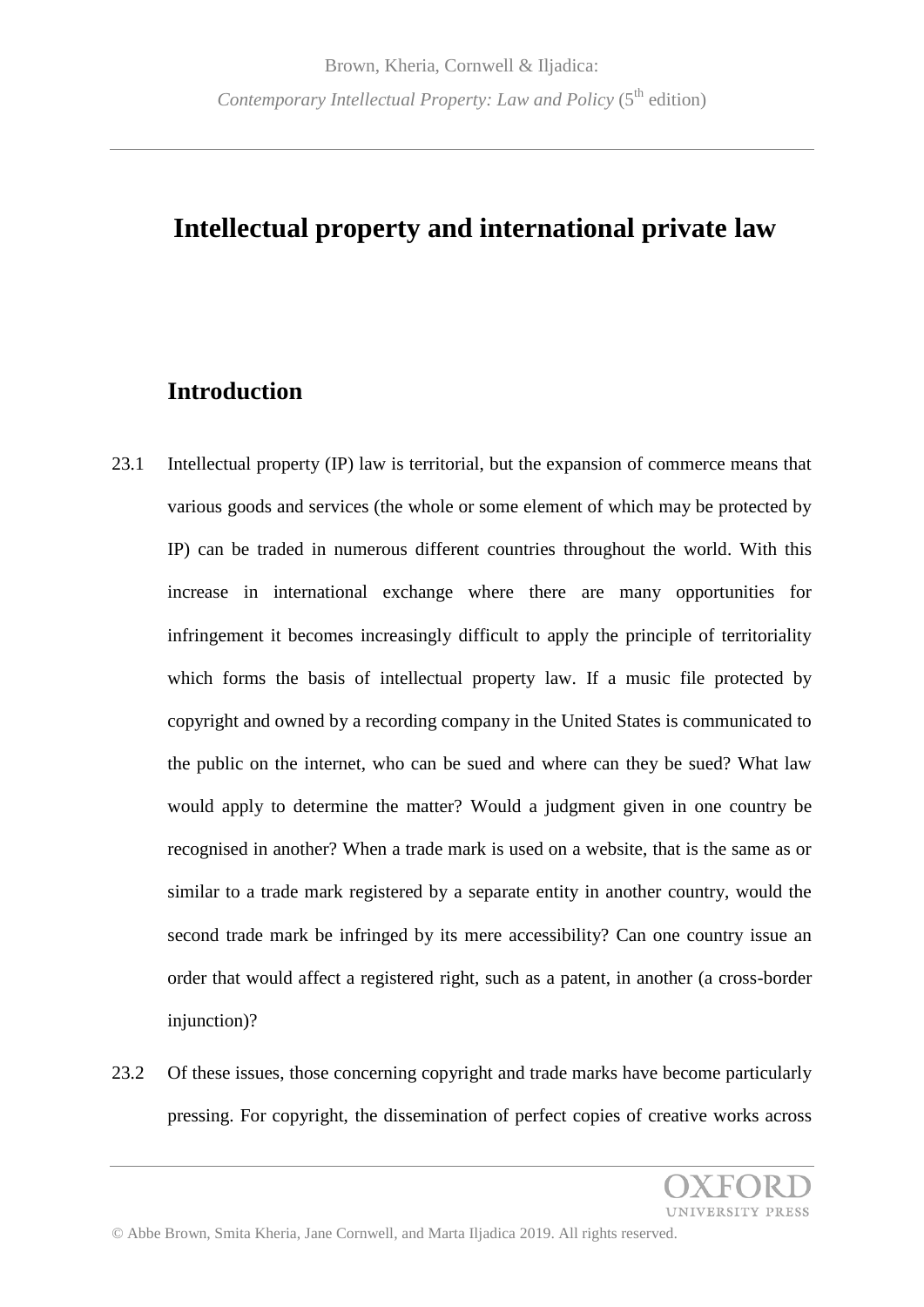the net, out of the control of the right holders, has stretched the capabilities of the territorially based law. Similarly, the conflicting rights that may arise when trade mark owners of identical or similar registered marks in different territories use their respective marks within websites have given rise to some difficulties, as have the use of keywords in search engines. Patents, too, have had their share of transnational problems. The cases have mainly concerned joining defendants in infringement cases and cross-border injunctions; where one court issues an injunction that can affect a patent in another. Note that certain areas of intellectual property – trade mark and design law in particular – are already substantively harmonised at EU level but also that there has been EU harmonisation of private international law rules more generally.<sup>1</sup>

## **Scope and overview of chapter**

23.3 This chapter outlines the development and application of the rules of international private law as they affect cross-border infringements of intellectual property rights in England and Scotland and Europe. The focus will be on copyright, trade marks, and cross-border patent litigation. It is not the intention to discuss the rules in depth, but to explain those which are applicable to infringement and to highlight a number of Court of Justice of the European Union and UK cases that have applied the rules in intellectual property cases.

 $\overline{a}$ <sup>1</sup> See A Kur and U Maunsbach, 'Choice of law and intellectual property rights' (2019) 6(1) Oslo Law Review, 50.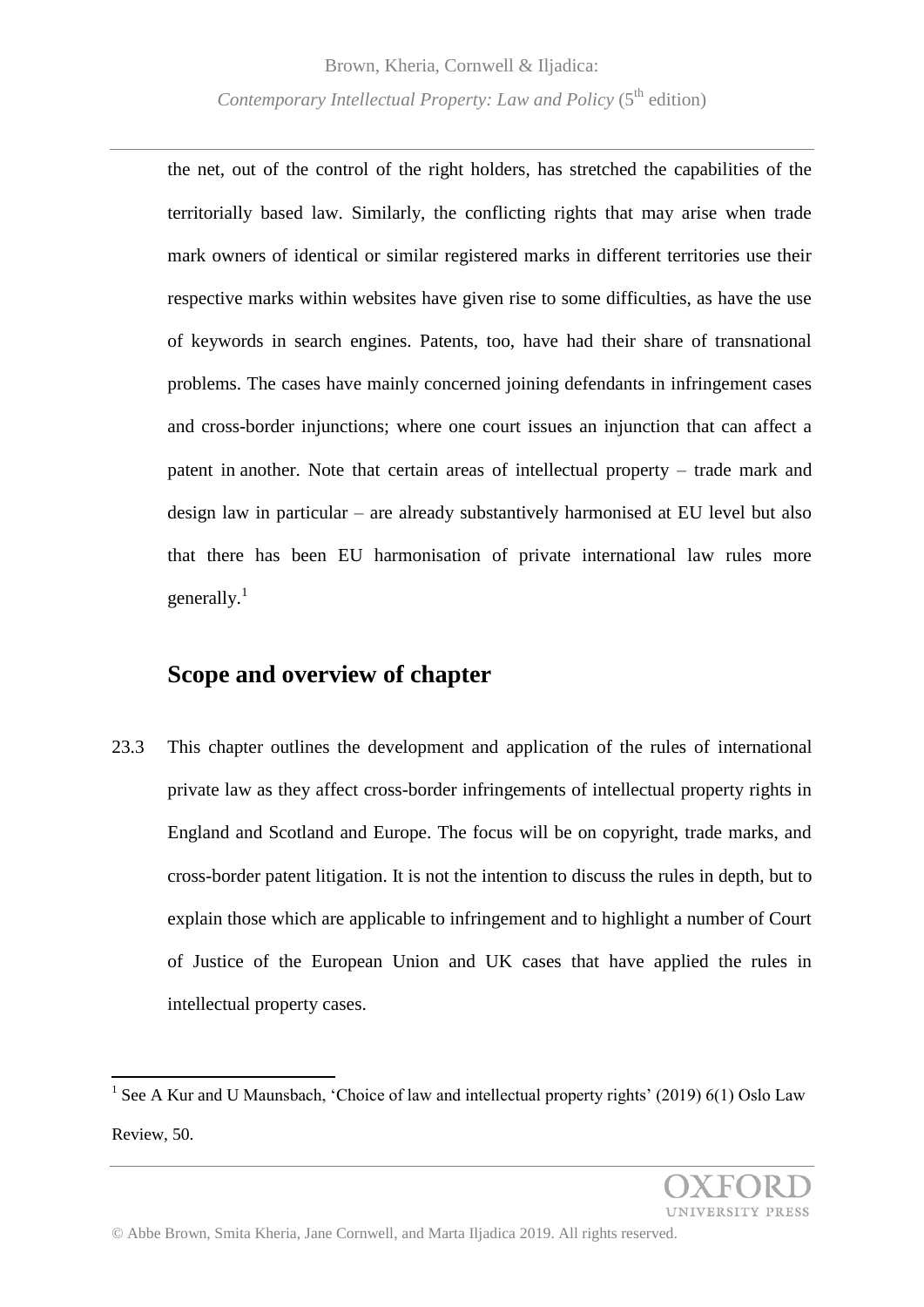## 23.4 **Learning objectives**

By the end of this chapter you should be able to describe and explain:

- jurisdiction and choice of law rules that apply where IP disputes arise (1) where the defendant is domiciled in the EU, (2) where the defendant is outside of the EU, and (3) where the wrong occurs in the EU;
- how UK courts have approached intellectual property rights infringement abroad;
- how the rules on international private law apply to cross-border intellectual property infringements and the difficulties in applying those rules in an era of globalisation and digital dissemination.
- 23.5 The rest of the chapter looks like this:
	- International private law (23.6–23.19)
	- Developments in the EU (23.20–23.62)
	- International developments  $(23.63-23.71)$

## **International private law**

23.6 The object of international private law (IPL) is to ensure, as far as possible, that disputes involving a foreign element are adjudicated by the court best placed to do justice to both parties, and that the appropriate law is applied to the dispute.

The rules of IPL thus determine: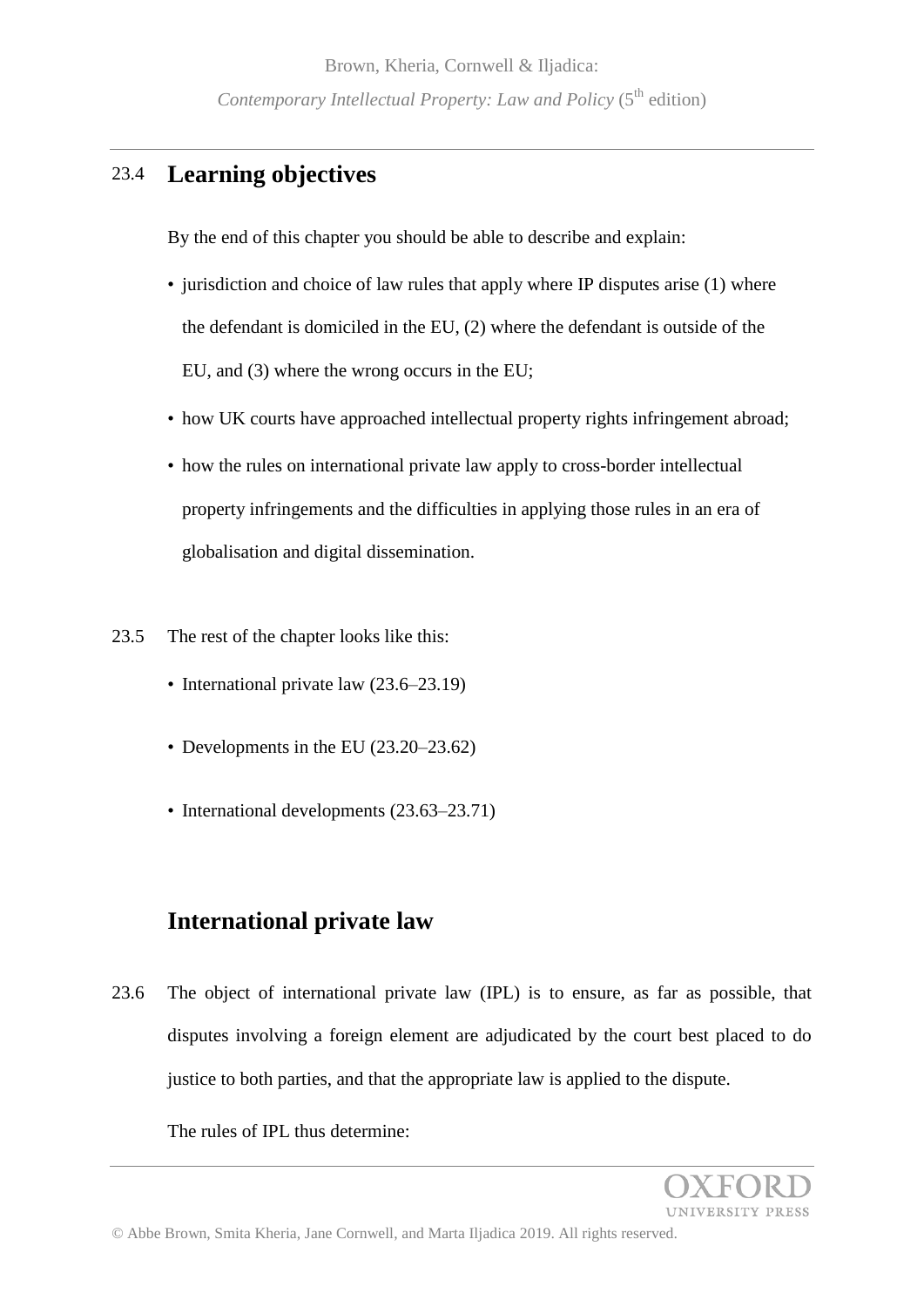- which court should hear a dispute (jurisdiction):
- which law governs the dispute (choice of law);
- what should be done to recognise and enforce a judgment.

It is important to note that although one court may have jurisdiction to hear a dispute, this does not mean that the law of that forum must necessarily be applied to the matter in hand.

### **Question**

**.** 

Which, if any, cases you have read in *Contemporary Intellectual Property* concern cross-border intellectual property infringement?

### **The legal frameworks**

23.7 Where the defendant is domiciled in the EU and the matter concerns a civil or commercial matter, the rules on jurisdiction and recognition and enforcement of judgments are to be found in the 2012 Regulation ("Brussels"/"Brussels Recast") which came into force on 10 January  $2015$ ,<sup>2</sup> which replaced the 2001 Brussels

 $2$  Regulation (EU) No 1215/2012, OJEU L 351/1. The 2012 Regulation was the result of a review of the Brussels Regulation: European Commission released a Green Paper on the Review of Council Regulation (EC) No 44/2001 and Commission's Report on the application of Council Regulation (EC) No 44/2001. Generally the reports found that the working of the Regulation was highly satisfactory and facilitated cross-border litigation. The 2012 Regulation includes suggestions that were made for reform including the operation of the Regulation in a broader international context.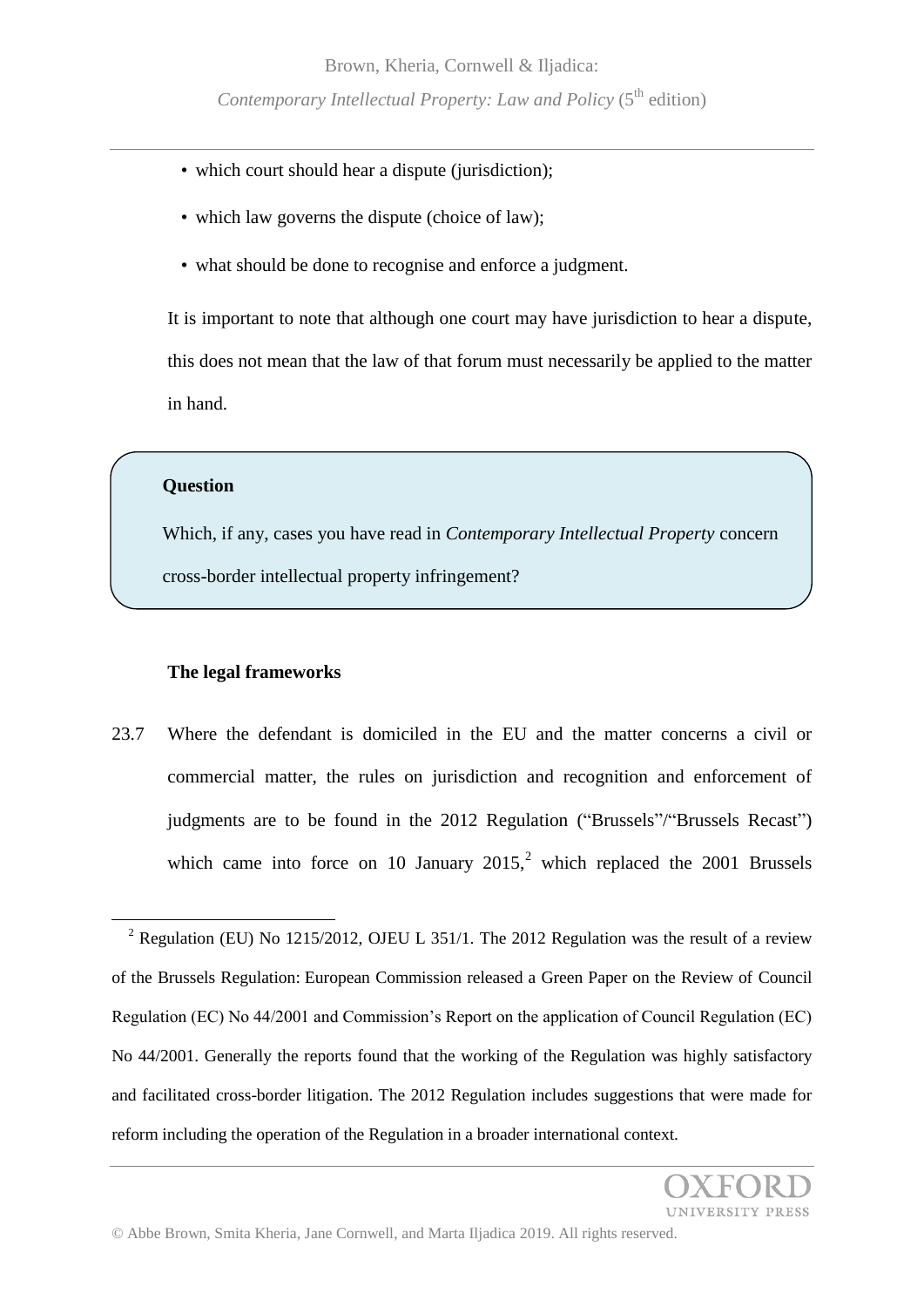Regulation, $3$  which in turn replaced the Brussels Convention.<sup>4</sup> The rules for choice of law concerning contractual liability are in the Rome I Regulation<sup>5</sup> which came into force on 17 December 2009 and applies to contracts entered into after that date. This replaced the 1980 Rome Convention on the law applicable to contractual obligations (a Hague Conference measure) which was implemented into UK law by the Contracts (Applicable Law) Act 1990.<sup>6</sup> These rules will remain relevant to contracts entered into before 17 December 2009. The rules on non-contractual liability are in the Rome II Regulation which came into effect on 11 January 2009.<sup>7</sup> These rules governing choice of law for non-contractual liability in the UK replaced those in the Private International Law (Miscellaneous Provisions) Act 1995 which remains relevant to infringements occurring before 11 January 2009. The Rome II Regulation now applies to all torts/delicts arising in the EU regardless of whether any of the parties is

<sup>3</sup> The Brussels Regulation on jurisdiction and the recognition and enforcement of judgments in civil and commercial matters Council Regulation (EC) No 44/2001 of 22 December 2000.

**.** 

<sup>4</sup> The Brussels Convention on Jurisdiction and the Enforcement of Judgments in Civil and Commercial Matters 72/454, 1972 OJ L299, p 32.

<sup>5</sup> Regulation (EC) No 593/2008 of the European Parliament and of the Council on the law applicable to contractual obligations.

 $6$  Note that upon withdrawal of the UK from the European Union the Contracts (Applicable Law) Act 1995 will be amended to reflect the status of the relevant conventions as retained EU law. See reg. 3, Law Applicable to Contractual Obligations and Non-Contractual Obligations (Amendment etc.) (EU Exit) Regulations 2019/834.

<sup>7</sup> Regulation (EC) No 864/2007 of the European Parliament and of the Council of 11 July 2007 on the law applicable to non-contractual obligations.

**ERSITY PRESS**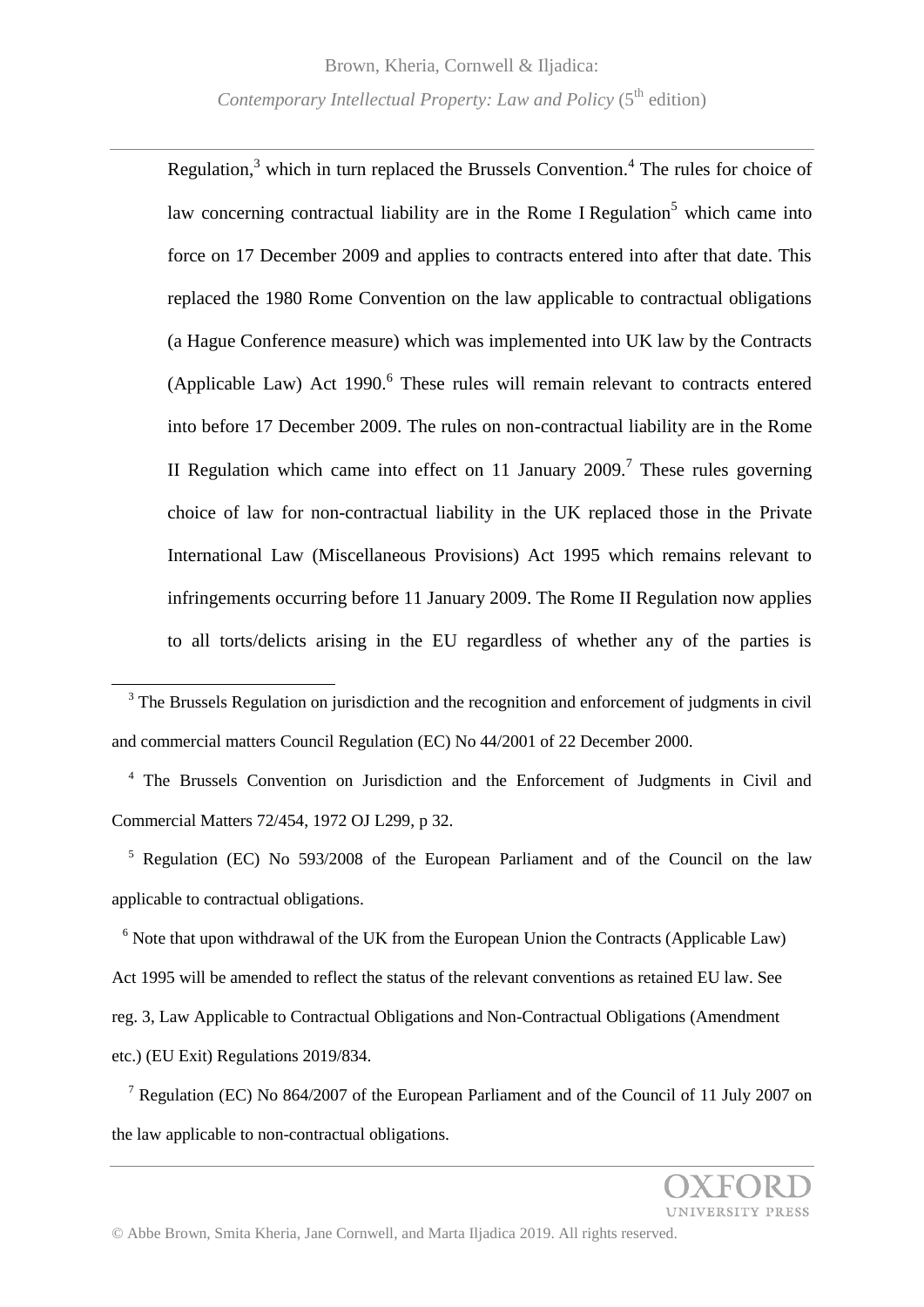connected with a member state $8$  except where specifically excluded. For these purposes the exclusions include non-contractual obligations arising out of violations of privacy and rights relating to personality, including defamation.<sup>9</sup> The second set of rules concerns those cases where the wrong occurs abroad outside of the EU. In England, the English rules on justiciability and conflicts of law apply.

## **Historical development of the rules in the UK**

23.8 Unlike some other areas of the law (e.g. family law or succession), there has been a reluctance by courts in one jurisdiction to hear a case concerning an infringement of intellectual property which took place in another jurisdiction. This stems in part from the development of the international treaties on intellectual property law, in particular the Paris $10$  and Berne Conventions.<sup>11</sup> There are two main principles underlying these conventions. The first is of national treatment where, as a general rule, a signatory state is obliged to offer protection to nationals of other signatory states in accordance to the protection afforded to its own nationals.<sup>12</sup> The second requirement is for signatory states to provide, in domestic law, certain substantive minimum levels of intellectual property protection. For example, signatories to the Berne Convention are required to afford owners of copyright a minimum term of protection of 50 years *post* 

1

 $8$  Art 3.

 $9$  Art 2(g).

 $10$  Paris Convention for the Protection of Industrial Property 1883.

<sup>&</sup>lt;sup>11</sup> Berne Convention for the Protection of Literary and Artistic Works 1886.

<sup>&</sup>lt;sup>12</sup> Paris Convention, Art 2; Berne Convention, Art 5.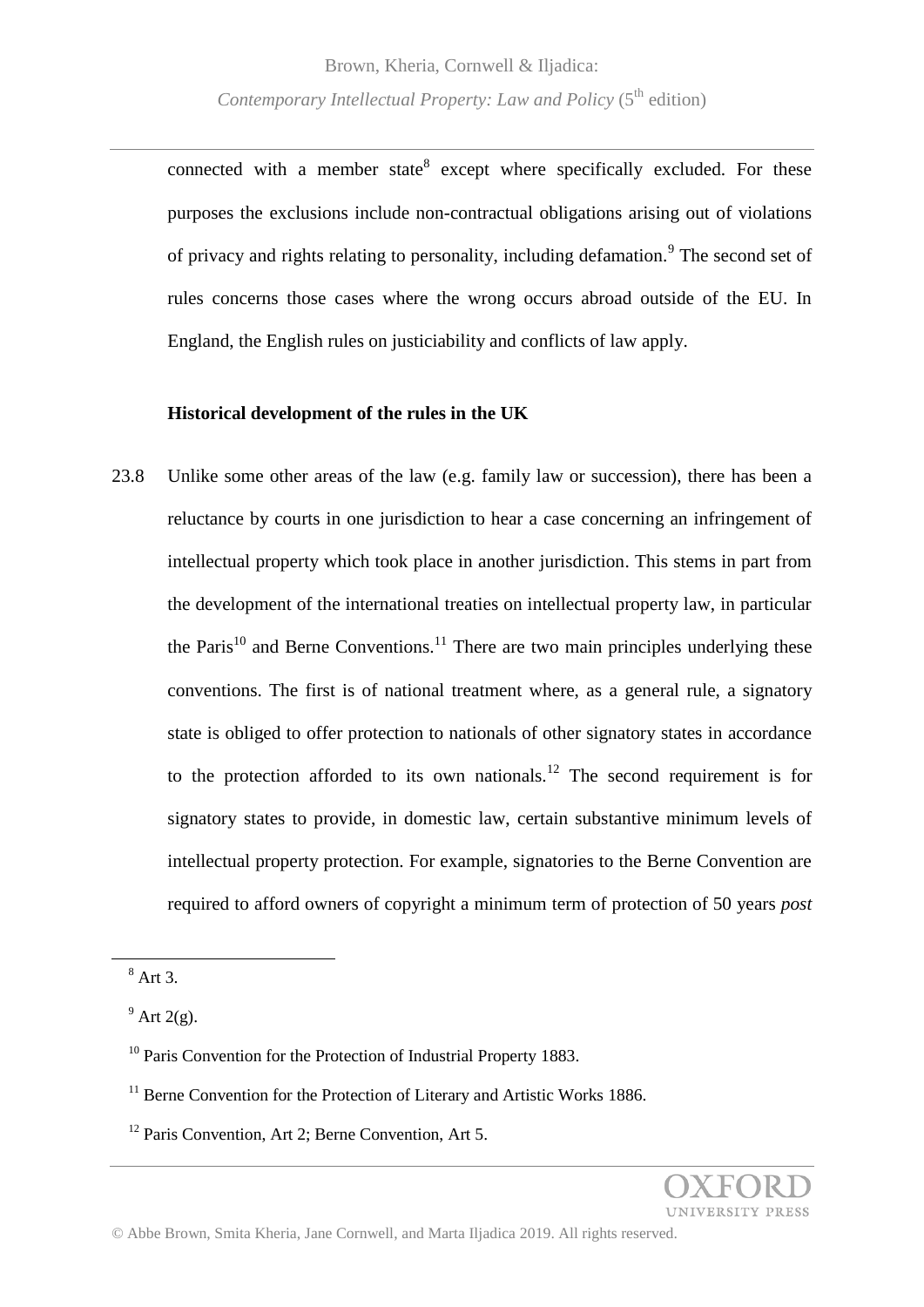*mortem auctoris*<sup> $13$ </sup>—although many offer considerably more.<sup>14</sup> The international conventions do not, however, directly address or affect the question of IPL.

23.9 This has meant that, for example, when a copyright infringement dispute arose in one state party to the Berne Convention (State X) that concerned an author who hailed from another signatory state (State Y), on hearing the case the court in State X would apply and interpret national law. Intellectual property rights thus remained territorial. Where a case did arise before a court which concerned a foreign intellectual property right, the courts were reluctant to intervene.

## *Public policy*

23.10 In the UK, these concerns were reflected in rules which made it particularly difficult for an English or Scottish court to hear a case concerning an infringement of a foreign intellectual property right. The first was, arguably, the public policy rule concerning jurisdiction. It was enunciated in *British South Africa Co v Companhia de Mo*ç*ambique<sup>15</sup>* (the *Mo*ç*ambique* rule). This rule classified torts (delicts) occurring in foreign lands as local in the sense that they had a particular connection with the territory on which they occurred. This in turn meant that it was appropriate for any action in relation to this tort to be heard in the local forum, that is, the place where the wrong occurred. So where an infringement of a patent occurred in one of the states in

1

<sup>&</sup>lt;sup>13</sup> Berne Convention, Art 7.

<sup>&</sup>lt;sup>14</sup> On copyright term see paras  $3.113$ -3.126 of *Contemporary Intellectual Property* ( $5<sup>th</sup>$  edition).  $15$  [1893] AC 602.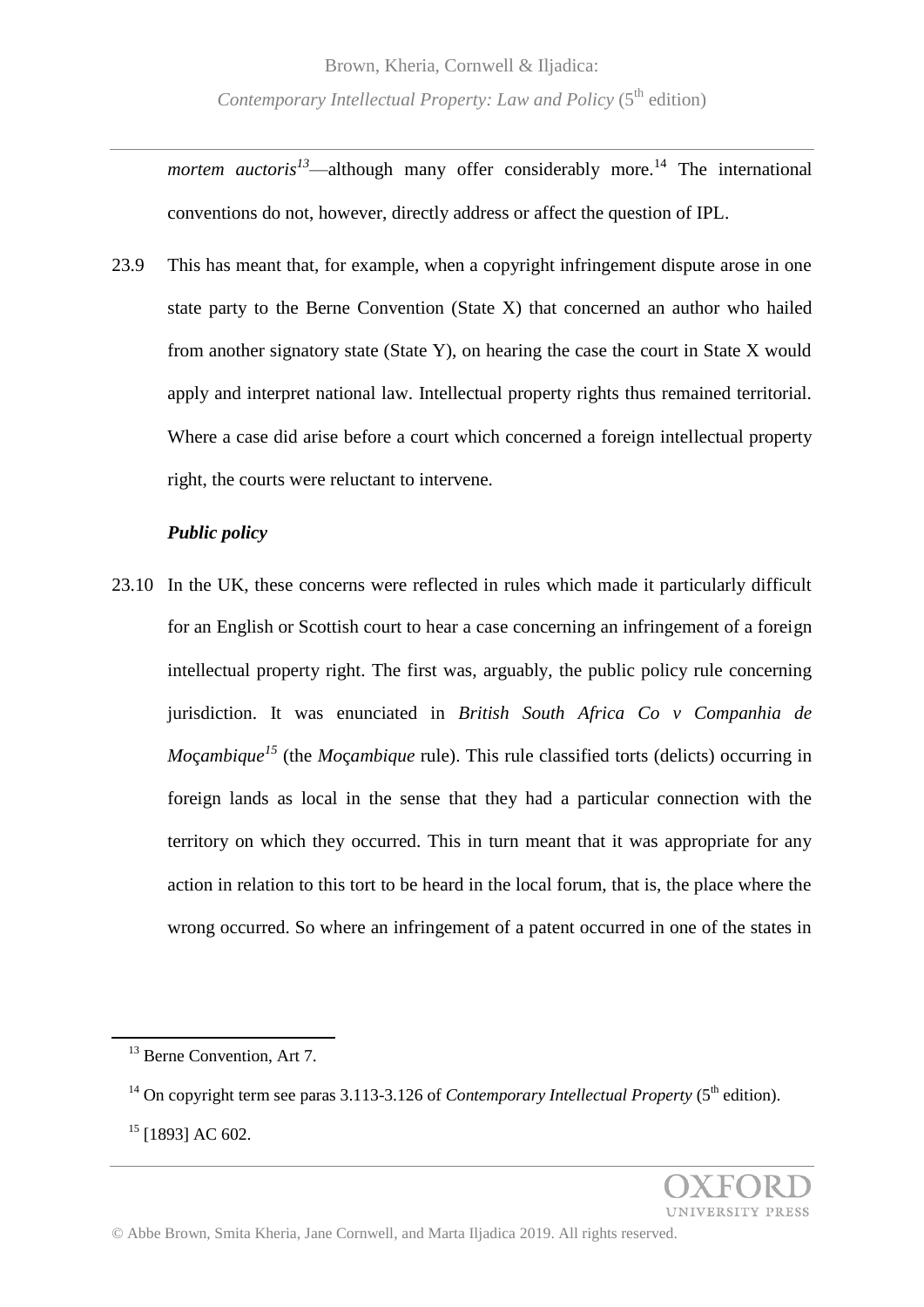Australia, that was the appropriate forum in which the dispute should be heard.<sup>16</sup>

## *Choice of law*

- 23.11 The second rule concerned a choice of law rule. The main choice of law approach in intellectual property *infringement* actions is determined by the territorial nature of intellectual property rights. Neither the Paris Convention nor the Agreement on Trade-Related Aspects of Intellectual Property Rights (TRIPS) provides any detailed guidance in matters of trade mark or patent law. As noted, these Conventions are premised on principles of national treatment and territoriality of laws. This notion of territoriality has been seen as the basis for the application of the law of the place where protection is claimed.<sup>17</sup> This has caused few problems for registered rights. Whether an infringement has occurred will be judged in accordance with the law of the place where the right is registered. That law will also govern the extent of the infringement. More discussion has arisen with copyright and other unregistered rights such as passing off.
- 23.12 In relation to copyright, the Berne Convention contains a measure that is, arguably, a choice of law provision. Article 5(2) provides that:

the extent of protection, as well as the means of redress afforded to the author to

**.** <sup>16</sup> *British South Africa Co v Companhia de Mo*ç*ambique*. Note also *Satyam Computer Services Ltd v Upaid Systems Ltd* [2008] EWHC 31 (Ch), para 95 where the court, in discussing the *Mo*ç*ambique* rule, did not think that it supported a wider proposition that the English courts should not make inquiry into the validity of a foreign patent or similar foreign intellectual property rights.

<sup>17</sup> J Fawcett and P Torremans, *Intellectual Property and Private International Law* (2012), 12.17– 12.28.

INIVERSITY PRESS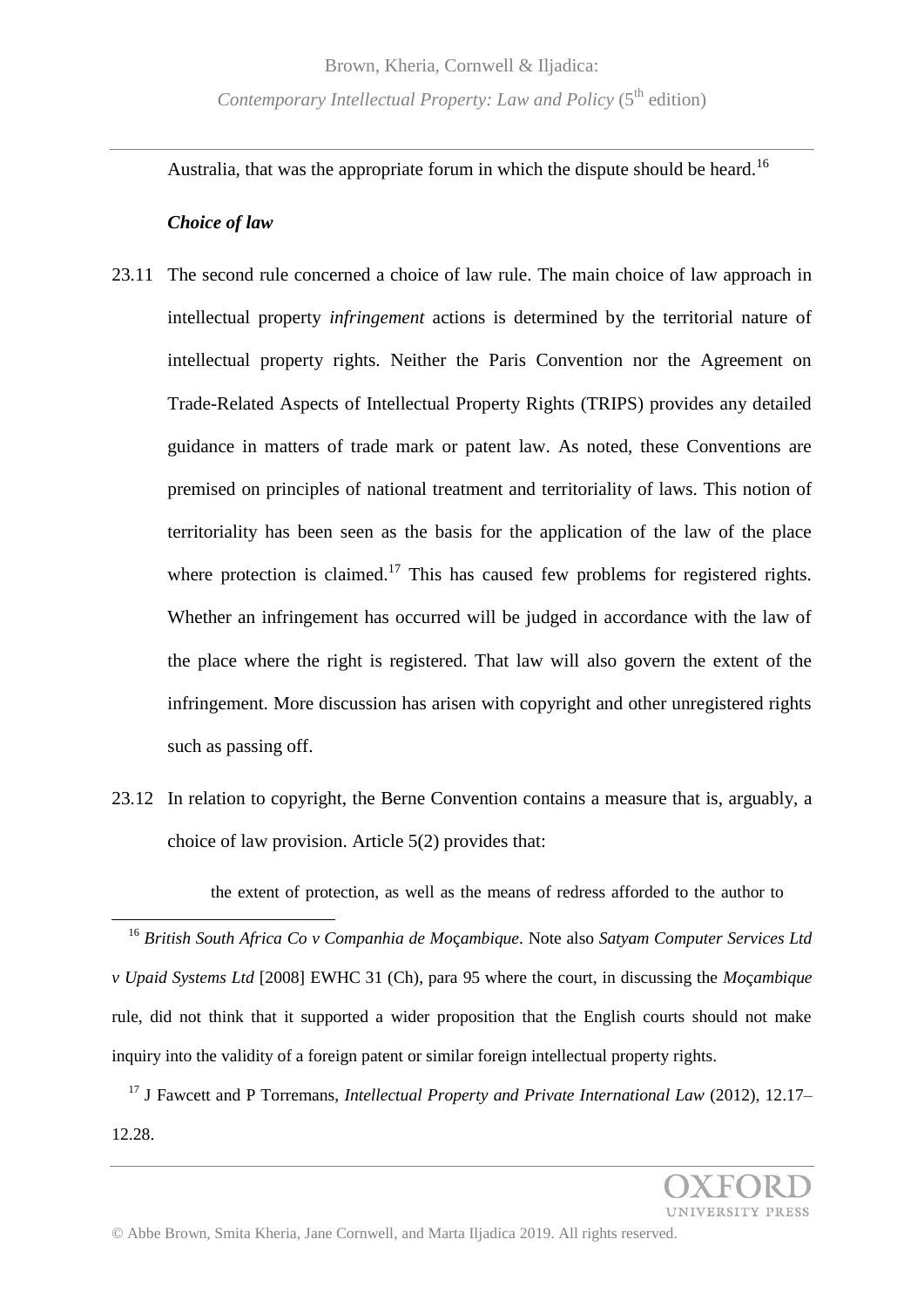protect his rights, shall be governed exclusively by the laws of the country where protection is claimed.

- 23.13 What is meant by the phrase '*the country where protection is claimed*'? It could be interpreted as meaning the law of the forum, as that is where the claimant seeks protection. The preferable interpretation is that this means the country 'for which' protection is claimed against infringing acts occurring there<sup>18</sup> and, indeed, it is the interpretation that is consistent with the accepted notion that there is no such thing as international copyright law, but rather a collection of local laws.<sup>19</sup> For infringement cases, therefore, the law to be applied is the law of the place of the infringement.
- 23.14 For unregistered rights there has been a tendency to apply domestic UK law to two situations:
	- where a wrong which takes effect or is likely to take effect abroad is threatened or

**.** 

<sup>19</sup> Case C-28/04 *Tod's SpA and Tod's France SARL v Heyraud SA*. A question arose over shoes protected in Italy as designs. Could protection under the law of copyright be claimed in France? The ECJ said that: 'Article 12 EC, which lays down the general principle of non-discrimination on grounds of nationality, must be interpreted as meaning that the right of an author to claim in a Member State the copyrighprotection afforded by the law of that State may not be subject to a distinguishing criterion based on the country of origin of the work.' Thus, the rights enforceable by claimants in one country cannot be withheld from claimants from another.

<sup>&</sup>lt;sup>18</sup> J Ginsburg, 'Private international law aspects of the protection of works and objects of related rights transmitted through digital networks', available on the WIPO website as Paper GCPIC/2 (30 November 1998), 35, www.wipo.int/meetings/en/details.jsp?meeting\_id=3648.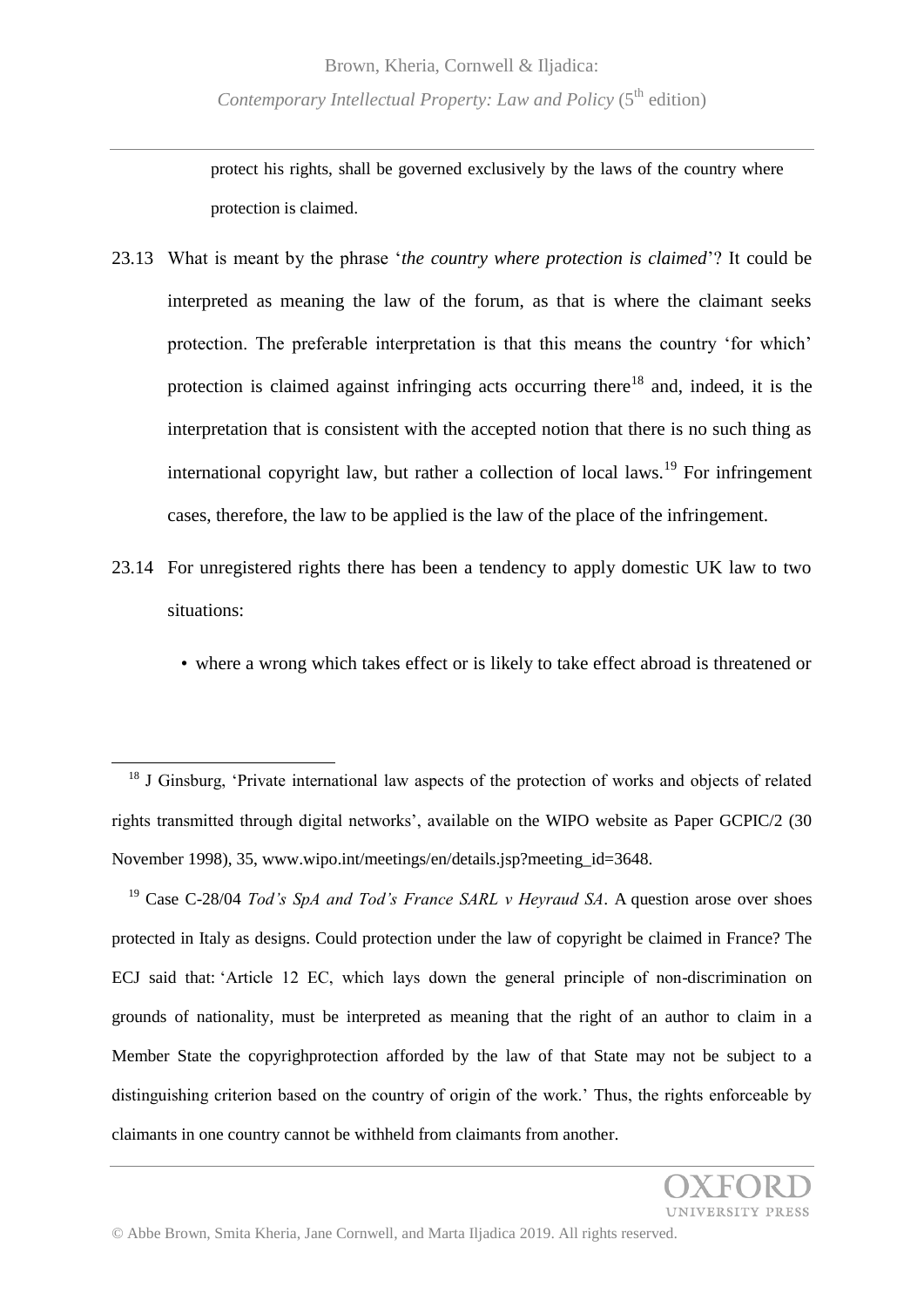committed in the UK; $^{20}$ 

- where a wrong is threatened or committed abroad and the effect of the wrong or threatened wrong is felt in the UK. $^{21}$
- 23.15 Pursuing a tort or delict in the English or Scottish courts where that tort occurred in a territory abroad has been an almost impossible task thanks to the double actionability rule.<sup>22</sup> This stipulated that the tort which occurred abroad should be classified as a tort in both the country where it occurred *and* in England or Scotland under English or Scots law. In effect, this meant that the laws of two different territories had to be applied to determine whether the infringement in question was unlawful. An exception to this rule was introduced in 1995 in *Red Sea Insurance v Bouygues*<sup>23</sup> which provided that where an issue between the parties had its most significant relationship with an occurrence in another country, then the law of that country should be applied to it. These rules nonetheless meant that the English and Scottish courts

<sup>20</sup> *John Walker & Sons Ltd v Henry Ost* & *Co* [1970] 2 All ER 106. *Fage UK Ltd v Chobani UK Ltd* [2014] EWCA 5.

<sup>21</sup> *Mecklermedia Corp v DC Congress GmbH* [1998] Ch 40, [1997] FSR 627. *Plentyoffish Media Inc y Plenty More LLP* [2011] EWHC 2568 (Ch). Merely having a business reputation in the UK was not sufficient to support a finding of goodwill in a trading name; actual customers were required. Applying this principle, the Court rejected the mere fact that a website was accessible from the UK as sufficient evidence to support a finding of a goodwill in trading name. The claimant must prove that UK customers were specifically targeted. See judgments in *Starbucks (HK) Ltd v British Sky Broadcasting Group Plc* [2012] EWHC 3074; [2013] FSR 29; [2015] UKSC 31.

<sup>22</sup> *Phillips v Eyre* (1870) LR 6 QB 1; *Boys v Chaplin* [1971] AC 356.

 $23$  [1995] AC 190.

1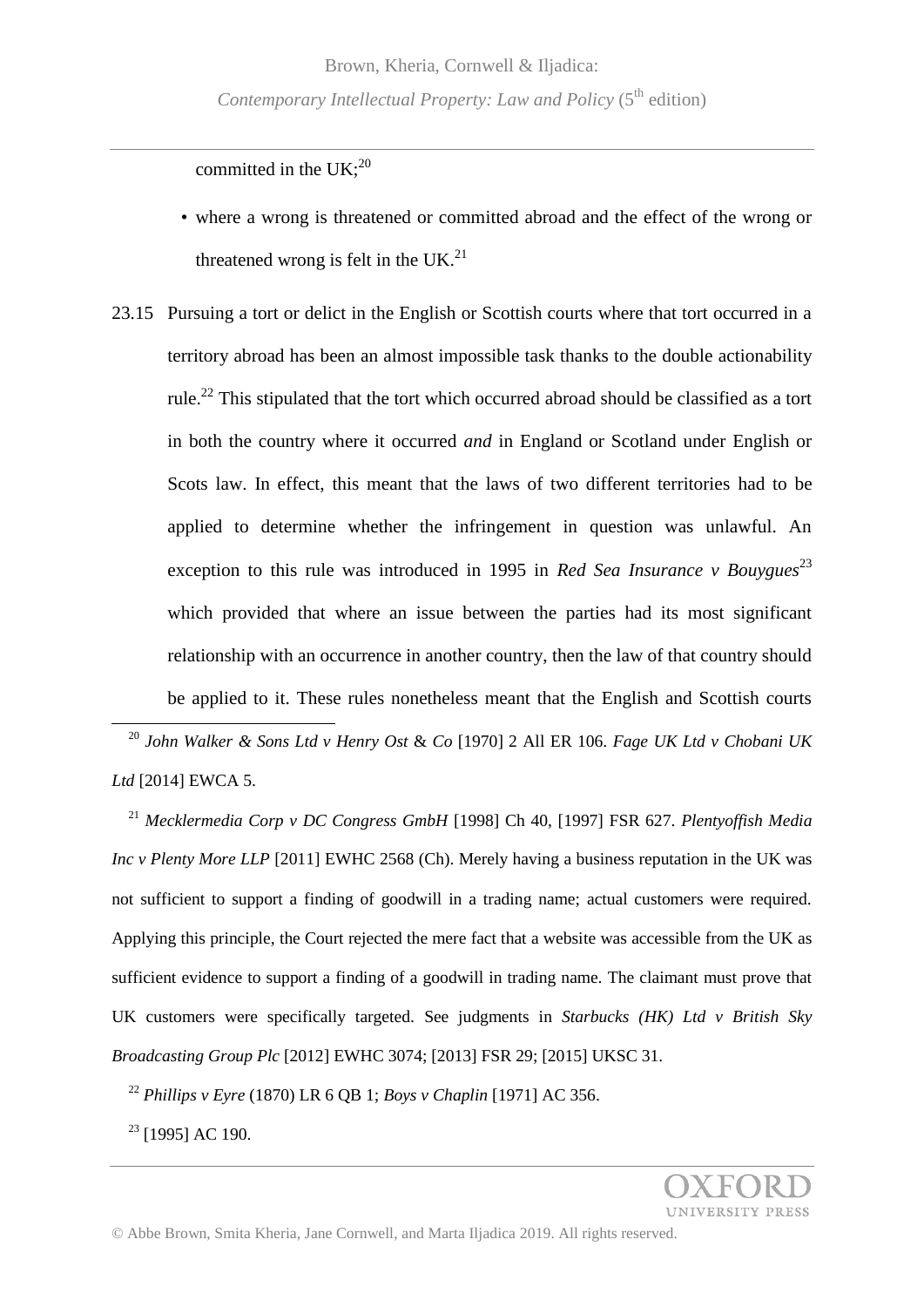refused to entertain actions concerning foreign intellectual property rights.

23.16 Two useful examples from the UK are discussed below.

## ■ *Def Lepp Music v Stuart-Brown* [1986] RPC 273

In this case, the claimants brought an action against a number of defendants for what they argued was an infringement of their copyright in the form of a tape recording that had been pirated, copied, and thereafter sold on under the control of entities located in Luxembourg and the Netherlands. Leave to serve the defendants outside the jurisdiction had been obtained. The defendants then applied to have the order set aside arguing that acts carried out by them outside the UK could not constitute infringements of UK copyright in the tape recording. Browne-Wilkinson V-C agreed saying:

'It is therefore clear that copyright under the English Act is strictly defined in terms of territory. The intangible right which is copyright is merely a right to do certain acts exclusively in the United Kingdom: only acts done in the United Kingdom constitute infringement, either direct or indirect of such right. [...] In my judgment, therefore, a successful action cannot be brought in England for alleged infringement of United Kingdom copyright by acts done outside the United Kingdom.<sup>24</sup>

## ■ *Tyburn Productions Ltd v Conan Doyle* [1991] Ch 75, [1990] RPC 185

The claimant was an English company which wished to distribute a television film

<sup>24</sup> *Def Lepp Music v Suart-Brown* [1986] RPC 273 275; 276-7.

**.** 

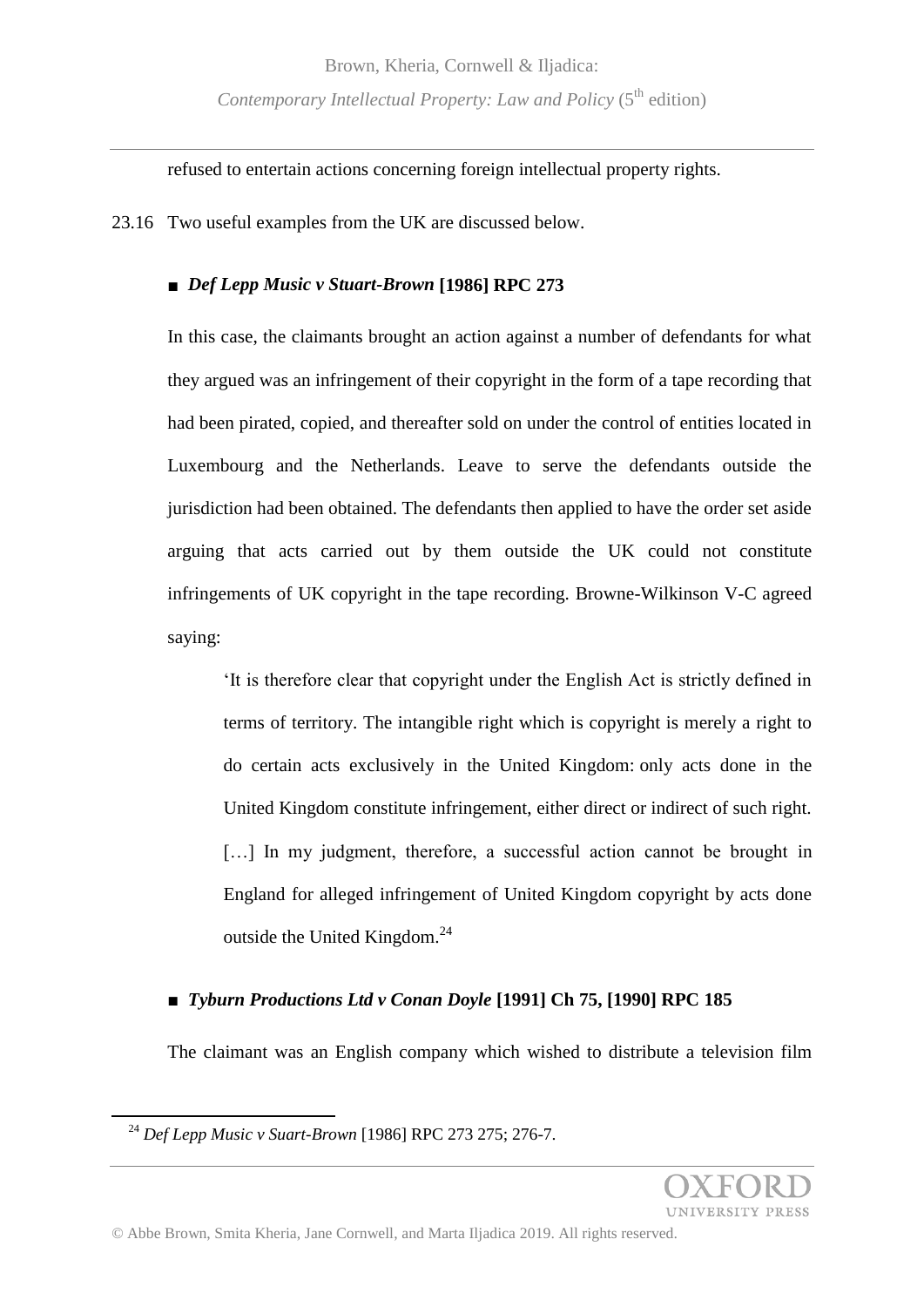featuring 'Sherlock Holmes' in the United States. Tyburn Productions were concerned that the defendant, who was the only surviving relative of Conan Doyle, author of the Sherlock Holmes books, would repeat previous assertions that she had the copyright in these characters. Tyburn thus applied to the English court for a declaration that the defendant had no rights under copyright, unfair competition, or trade marks of the United States to entitle her to prevent the distribution. Tyburn also sought an injunction preventing her from so doing. Having reviewed a number of previous authorities including *British South Africa Co v Companhia de Moçambique*, <sup>25</sup> *Boys v Chaplin*, <sup>26</sup> and *Def Lepp Music v Stuart-Brown<sup>27</sup>* Vinelott J concluded:

In my judgment therefore the question whether Lady Bromet is entitled to copyright under the law of the United States of America or of any of the states of the United States of America is not justiciable in the English courts.<sup>28</sup>

Had an injunction been granted in the above case it would have had cross-border effect. In other words, it would (if recognised) have taken effect in another territory. In *Tyburn*, there was no evidence that if the validity of the rights claimed were justiciable in the English courts, the decision of the English courts would be treated as binding on any of the US states.

The recognition by the English court that had it accepted jurisdiction, it would not be domestic law which applied to the question under consideration: 'which raises

**.** 

 $25$  [1893] AC 602.

<sup>26</sup> [1969] 2 All ER 1085, [1971] AC 356, [1969] 3 WLR 322 (HL).

 $27$  [1986] RPC 273.

<sup>28</sup> *Tyburn Productions Ltd v Conan Doyle* [1990] RPC 185, 195.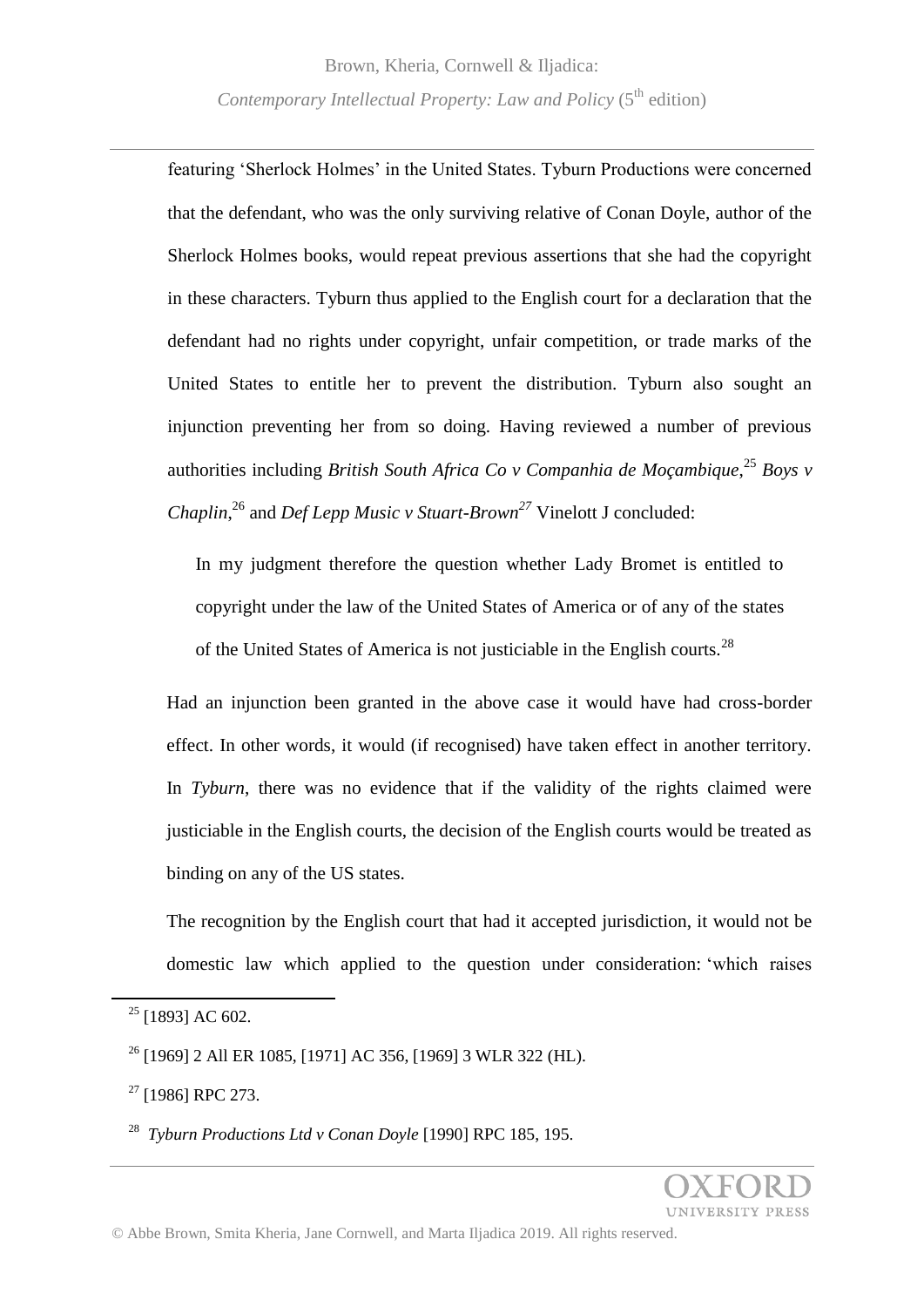complex issues which may require a survey by the English courts with the assistance of experts of the laws of each of the states of the United States of America'.<sup>29</sup>

23.17 The choice of law rule in the UK law changed with the introduction of the Private International Law (Miscellaneous Provisions) Act 1995 which governed questions of choice of law in tort and delict. The Act removed the double actionability rule<sup>30</sup> (except for defamation cases<sup>31</sup>) and provided that the applicable law is the law of the country in which the events constituting the tort or delict in question occur.<sup>32</sup> Where elements of those events occurred in different countries, the applicable law under the general rule was the law of the country in which the most significant element or elements of those events occurred.<sup>33</sup> For infringement actions the focus was on deciding which events constitute the tort, and applying the law of that country in the proceedings.<sup>34</sup>

1

 $34$  It was possible to displace the general rule under the Private International Law (Miscellaneous Provisions) Act 1995, s 12. It has, however, been argued that this section should not apply to infringements of intellectual property. If it did it 'would mean that there would be two IP rights competing in one country which appears contrary to the principle of national treatment upon which the IP Conventions and legislation are based' (WR Cornish in AV Dicey and JHC Morris, *Private* 



<sup>29</sup> *Tyburn Productions Ltd v Conan Doyle* [1990] RPC 185, 196.

<sup>&</sup>lt;sup>30</sup> Private International Law (Miscellaneous Provisions) Act 1995, s 10. Specifically, the rule was replaced for damage occurring after 1 May 1996.

 $31$  Private International Law (Miscellaneous Provisions) Act 1995, s 13.

 $32$  Private International Law (Miscellaneous Provisions) Act 1995, s 11(1).

 $33$  Private International Law (Miscellaneous Provisions) Act 1995, s 11(1).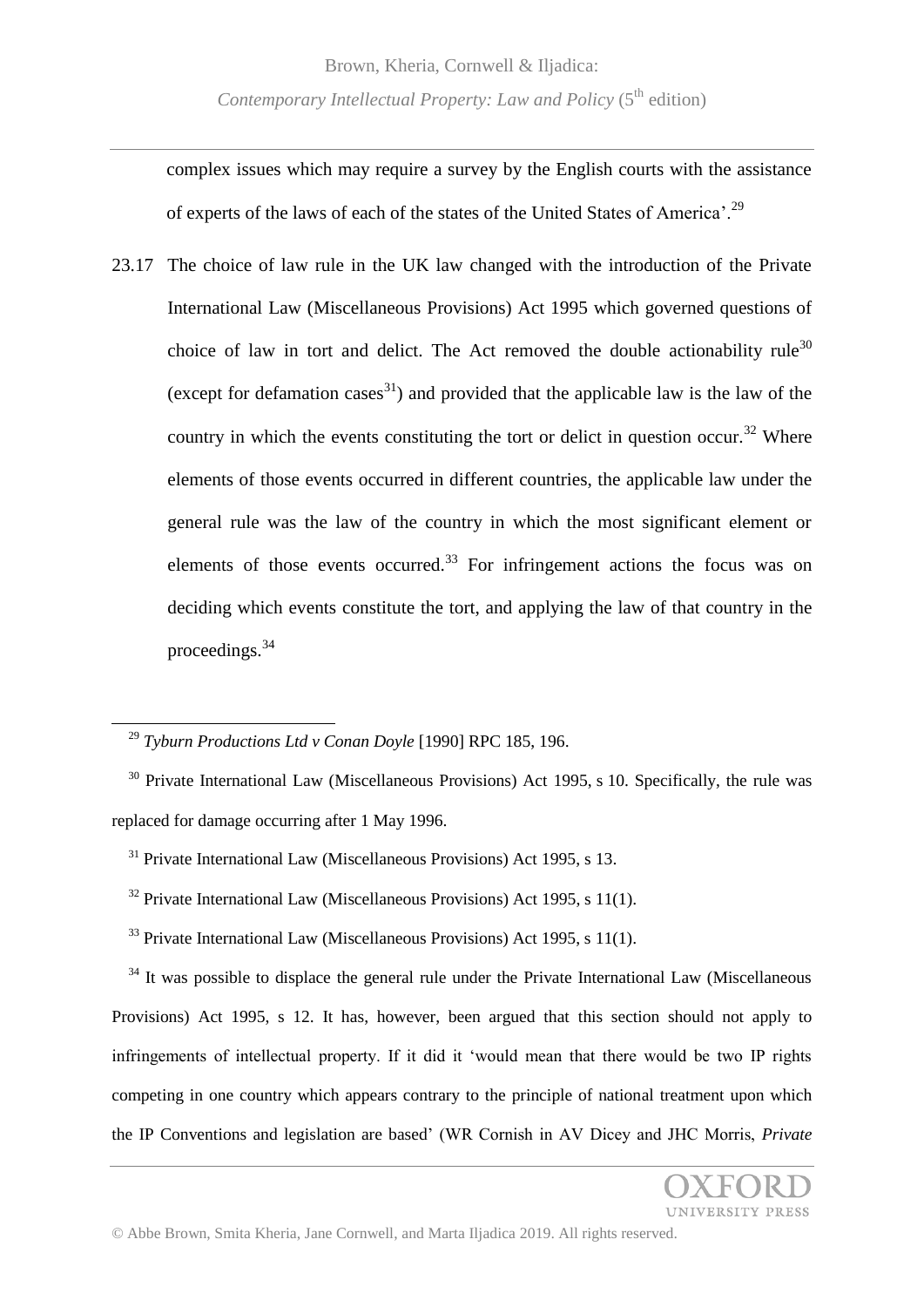## **Developments**

23.18 In 2011 the Supreme Court held in *Lucasfilm v Ainsworth*<sup>35</sup> (the case concerning stormtrooper helmets in the *Star Wars* films) that the law had changed to the extent that there was now no bar to hearing a case for infringement of a foreign intellectual property in the English courts where there is no question in relation to validity of title. This was in a case concerning infringement of intellectual property rights outside of the EU, namely in the United States.

## **■** *Lucasfilm v Ainsworth* **[2011] UKSC 39, [2012] 1 AC 208, [2011] 3 WLR 487**

The second part of the judgment<sup>36</sup> in this case related to ownership of IP rights in the helmets worn by the Imperial Stormtroopers in the *Star Wars* films. A, who made the helmets for L, subsequently sold some in the United States. He was sued in California where L won a judgment for US\$20 million. L then sued Ain the UK for infringement of copyright in the helmets. While the Supreme Court found that no copyright existed in the helmets because they were not sculptures within the meaning of the Copyright, Designs and Patents Act 1988 (CDPA 1988), the question arose over the justiciability of a claim in England for infringement of copyright in a foreign country (the United States). Overturning the Court of Appeal, the Supreme Court found that an infringement claim was justiciable as long as the court had *in personam* jurisdiction.

*International Law*, 4th Supplement (2004), 231; Supplementary Memorandum in HL Paper 36 (1995), 62 Annex by WR Cornish at 64).

<sup>35</sup> [2011] UKSC 39, [2012] 1 AC 208.

**.** 

<sup>36</sup> The first part concerned copyright subject matter: see para 9.85 in the textbook.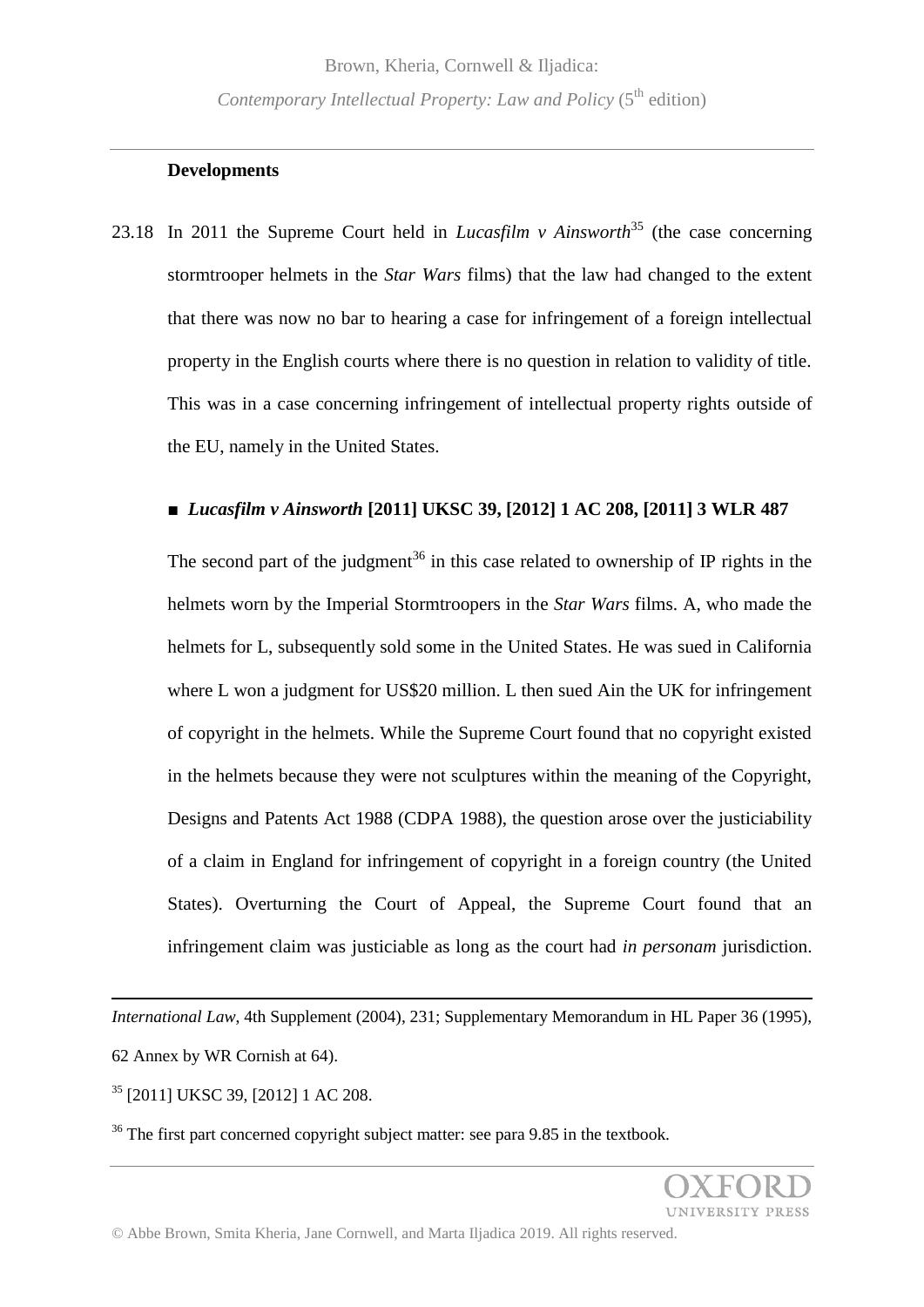In coming to this conclusion the court found that the *Moçambique* rule had been largely eroded, *Tyburn Productions* wrongly decided, and that there is no public policy rule that would militate against justiciability of copyright disputes in these circumstances.

The *Moçambique* rule will still be relevant where proceedings for infringement of rights in foreign lands are 'principally concerned with a question of the title, or the right to possession, of that property<sup>37</sup> and can thus apply to patents where questions of validity are involved—but not to copyright.<sup>38</sup>

The Supreme Court noted the EU framework: that the trend is towards enforcement of foreign intellectual property rights, remarking that Article 22(4) of the Brussels Regulation only assigns exclusive jurisdiction in cases concerned with registration or validity of rights.<sup>39</sup>

On matters of choice of law, the Supreme Court noted that the rule in *Phillips v Eyre* was first eroded by case law in *Boys v Chaplin*<sup>40</sup> and in *Red Sea Insurance Co Ltd v Bouygues*  $SA^{41}$  to the effect that the first limb of the rule in *Phillips v Eyre* could be displaced so that an issue might be governed by the law of the country which with respect to that issue had the most significant relationship with the occurrence and with

1

<sup>41</sup> [1995] 1 AC 190.



<sup>37</sup> *Lucasfilm v Ainsworth* [2011] UKSC 39, [2011] 3 WLR 487, para105.

<sup>38</sup> *Lucasfilm v Ainsworth* [2011] UKSC 39, [2011] 3 WLR 487, pra 106.

<sup>39</sup> *Lucasfilm v Ainsworth* [2011] UKSC 39, [2011] 3 WLR 487, para 88.

 $40$  [1971] AC 356.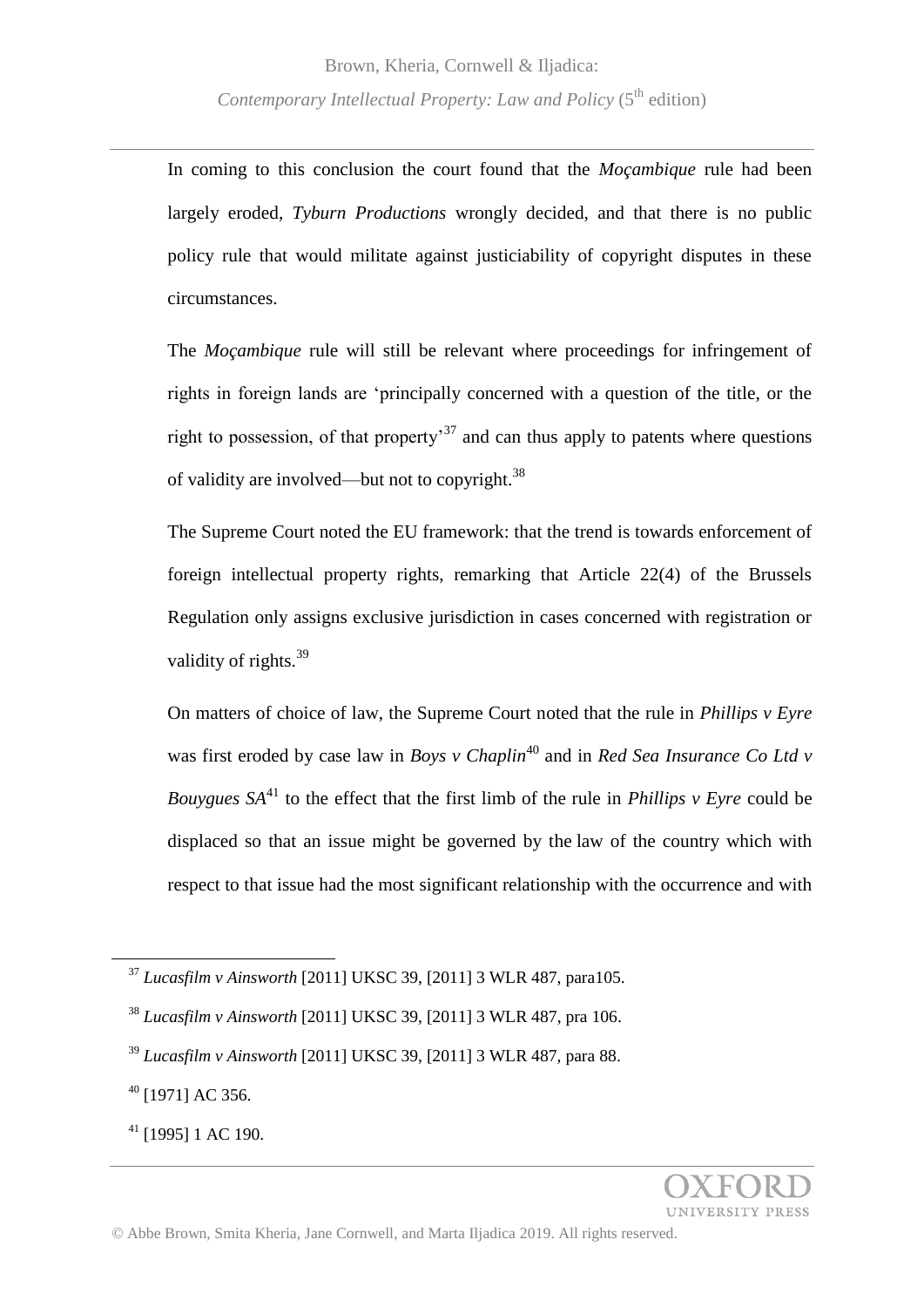the parties (applied in *Pearce v Ove Arup Partnership Ltd*<sup>42</sup>);<sup>43</sup> and then abolished by statute in the Private International Law (Miscellaneous Provisions) Act 1995.

23.19 The Supreme Court has thus confirmed that foreign IP rights may be litigated in the English courts except where matters of registration and validity are concerned—those questions will remain with the courts in the territory where the rights are granted. This, as will be seen from the previous discussion, is a change to the common law rules. Note also that in a recent case, *Conversant Wireless Licensing SARL v Huawei Technologies Co Ltd*<sup>50</sup>, which concerned an allegation of patent infringement against companies in China, the High Court rejected arguments that it did not have jurisdiction to consider, in this case, the infringement of foreign patents and, in the alternative, that China was the appropriate forum to determine the outcome of the  $dispute.<sup>51</sup>$ 

### **Exercise**

Read *Lucasfilm v Ainsworth* [2011] UKSC 39, [2011] 3 WLR 487. Explain why you think the Supreme Court came to the conclusion that it did. Do you think that it is the right conclusion? Compare the judgment of the Court of Appeal.<sup>52</sup>

**.** 

<sup>43</sup> See *Lucasfilm v Ainsworth* [2011] UKSC 39, [2011] 3 WLR 487, paras 95-110 on justiciability of foreign intellectual property claims.

<sup>50</sup> [2018] EWHC 808 (Pat).

 $<sup>51</sup>$  Ibid., paras 9 and 117.</sup>

<sup>52</sup> [2009] EWCA Civ 1328, [2010] FSR 10



<sup>42</sup> [2000] Ch 403.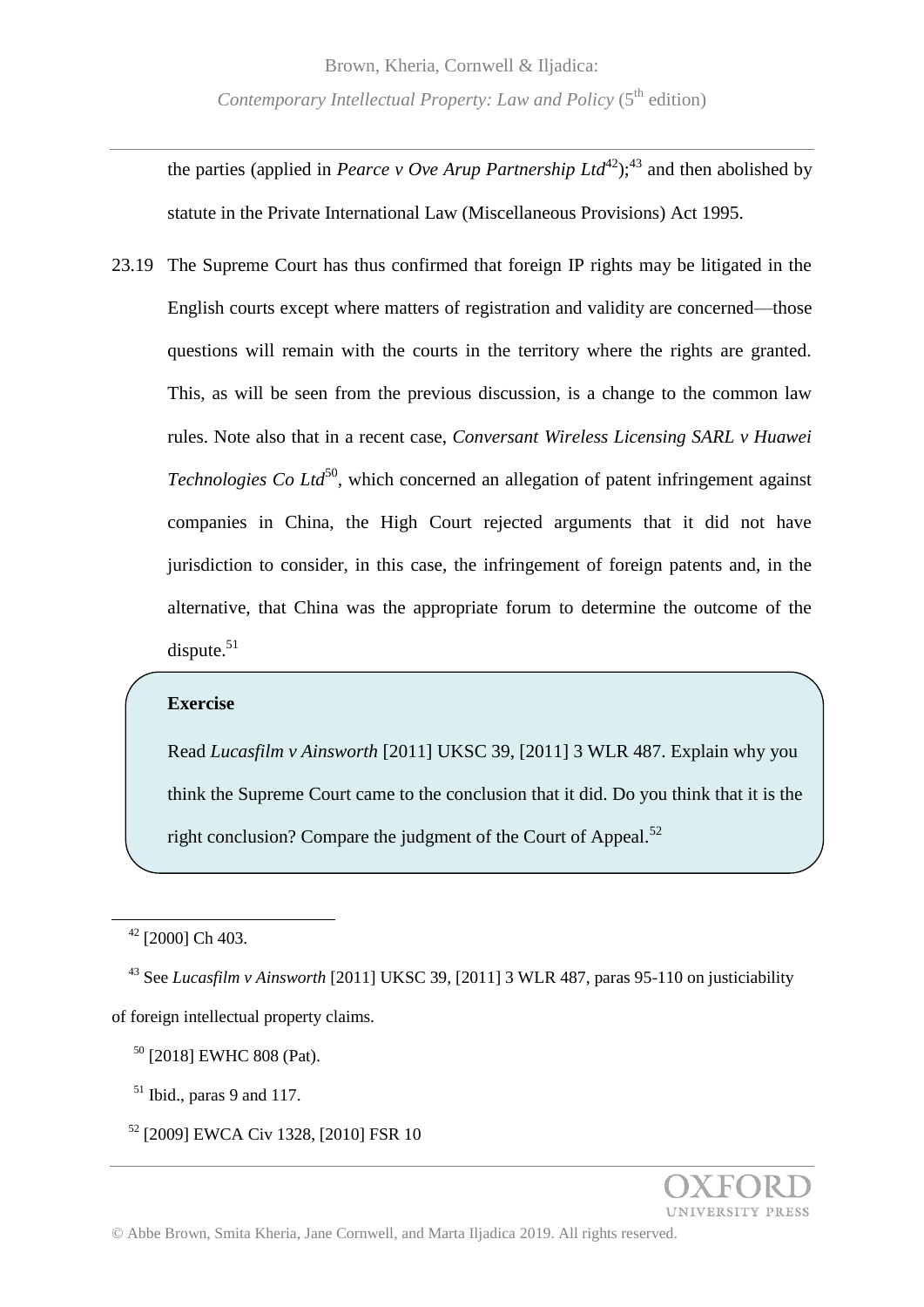## **Key point on historical development of the rules**

• English and Scottish courts were reluctant to hear disputes concerning infringement of an IP right in a foreign country in the absence of a specific direction to do so. After *Lucasfilm* English courts will now hear cases concerning the infringement of a foreign IP right where the matter does not concern matters of registration or validity.

## **Developments in the EU**

23.20 As indicated previously, the law in the EU has now changed with the enactment of the Brussels Regulation concerning *jurisdiction* and enforcement of judgments and the Rome I and II Regulations concerning *choice of law* in contractual obligations and non-contractual liability respectively.

## **International private law and Brexit**

While this chapter considers the current legal position, continued operation of international private law rules following the UK's withdrawal from the EU is an area of significant uncertainty as to the future recognition of judgments. In the absence of agreement on reciprocity, the Lugano Convention (which extends to certain non-EU member states and broadly reflects the 2001 Brussels Regulation) may become significant. That Convention does not, however, reflect the changes introduced in the 2012 Brussels Regulation. The common law rules in England and Scotland on justiciability, which are reflected by the 2012 Brussels Regulation, may also gain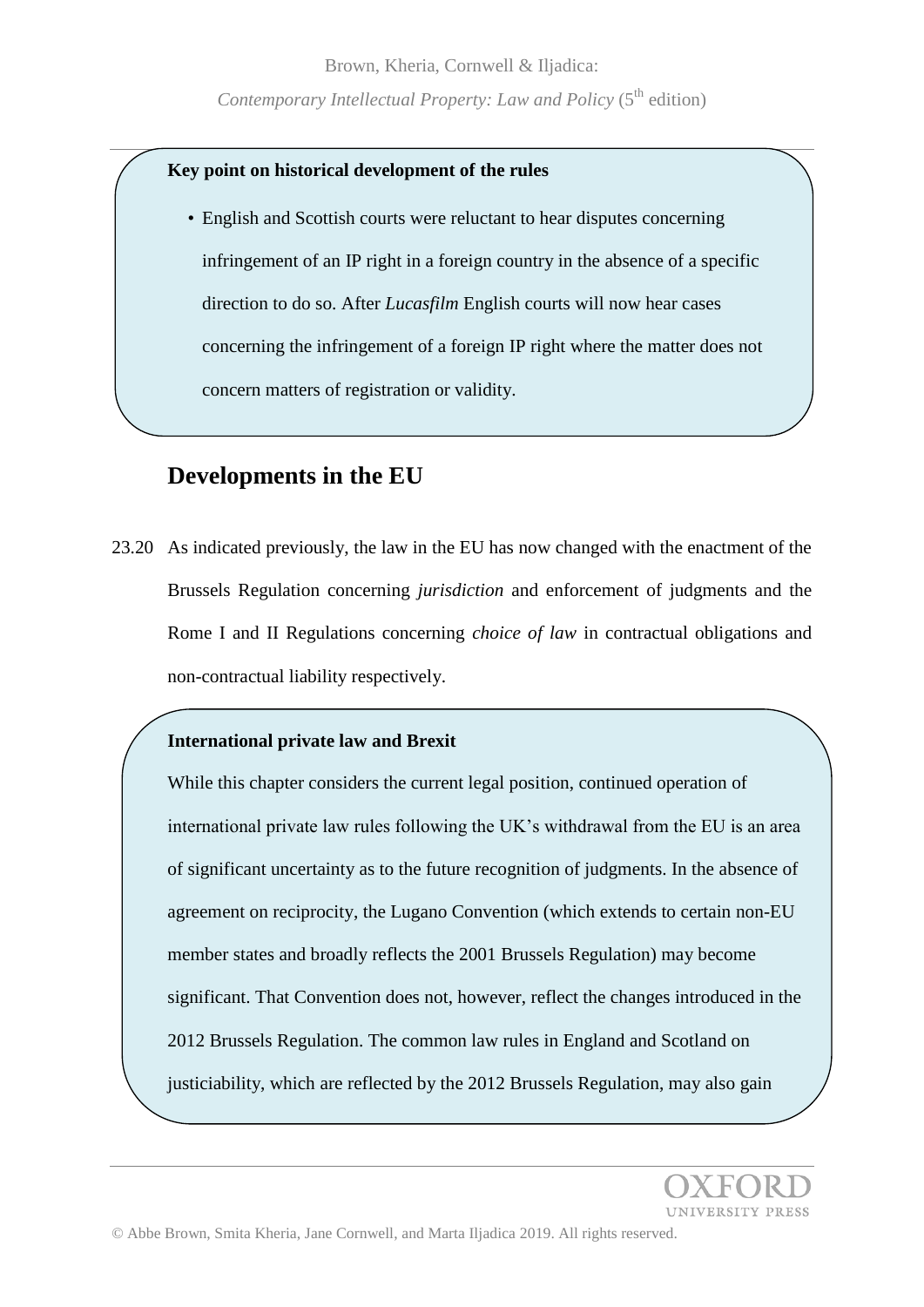increased prominence.<sup>53</sup>

#### **Jurisdiction**

1

#### *The 2002 Brussels Regulation and 2012 Regulation*

23.21 Matters governing jurisdiction and recognition of judgments in the EU fall under the Brussels Regulation which came into force on 1 March 2002 (the 2002 Brussels Regulation)<sup>54</sup> which in turn was recast in December 2012 in a new Regulation that came into force on 10 January 2015 (the 2012 Regulation).<sup>55</sup> The 2002 Regulation replaced the Brussels Convention.<sup>56</sup> However, as the majority of the cases that have been decided to date were concerned with facts that occurred and the law that was in force prior to the 2012 Regulation, the judgments generally refer to the older measures, as well as to the Lugano Convention which is a parallel Convention to the Brussels Convention but extend to the European Free Trade Association (EFTA) states.<sup>57</sup> The wording of the 2002 Brussels Regulation is almost identical to that of the

 $53$  Note also that para 1 in sch. 4 of the Civil Jurisdiction and Judgments Act 1982 states that

<sup>&#</sup>x27;persons domiciled in a part of the United Kingdom shall be sued in the courts of that part.'

<sup>&</sup>lt;sup>54</sup> The Brussels Regulation on jurisdiction and the recognition and enforcement of judgments in civil and commercial matters Council Regulation (EC) No 44/2001 of 22 December 2000.

<sup>55</sup> Regulation (EU) No 1215/2012, OJEU L 351/1.

<sup>56</sup> The Brussels Convention on Jurisdiction and the Enforcement of Judgments in Civil and Commercial Matters 72/454, 1972 OJ L299, p 32.

 $57$  The Lugano Convention on Jurisdiction and Enforcement of Judgments in Civil and Commercial Matters Convention 88/592, 1988 OJ L319, p 9.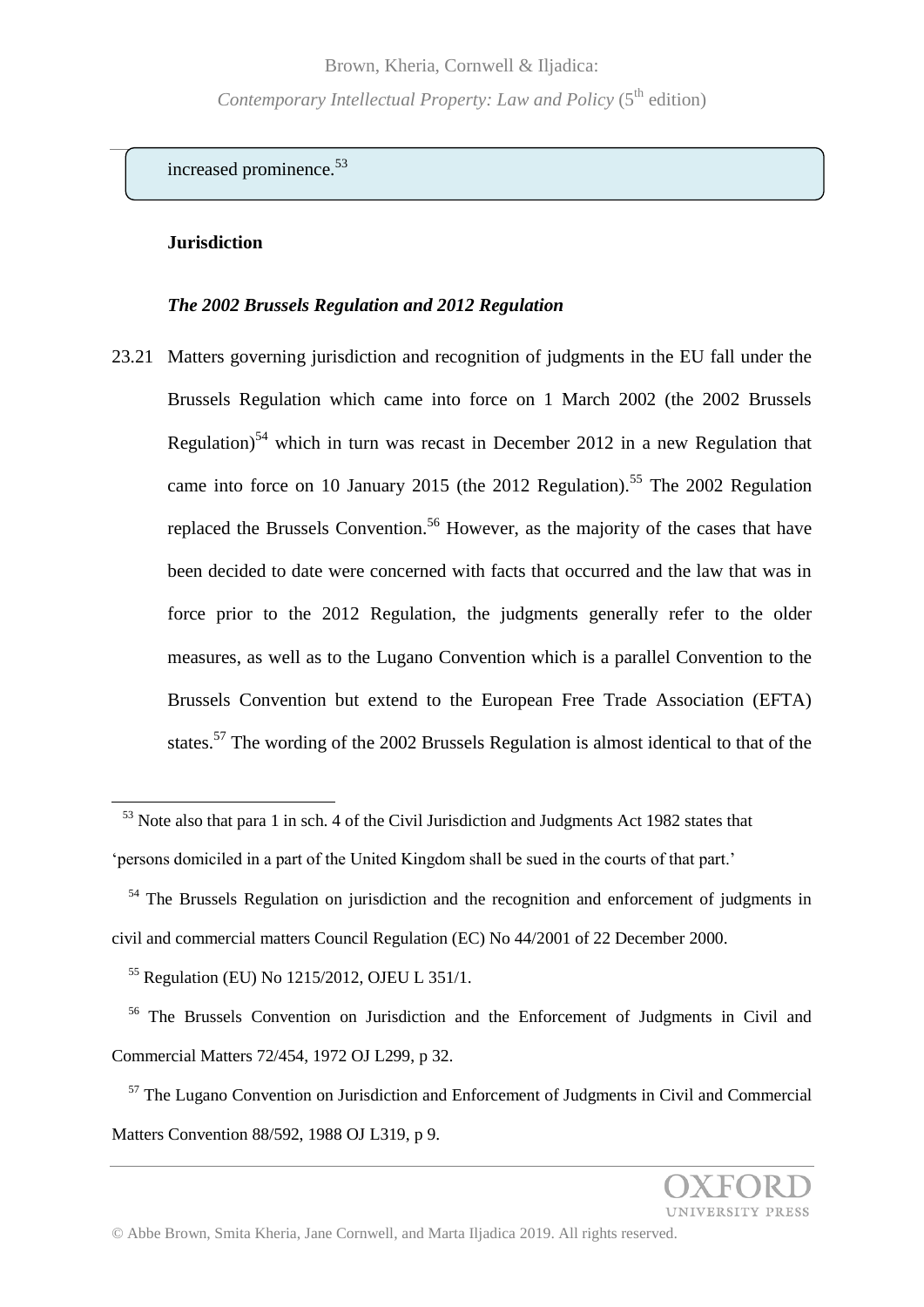Brussels and Lugano Conventions, save for a few minor variations. As regards the 2012 Regulation, the substance of the provisions relevant to this chapter remain unchanged. However the Articles have been renumbered. In the following discussion, the wording of the 2002 Brussels Regulation and 2012 Regulation will be referred to in the headings. Where there are important differences in the wording these will be highlighted.<sup>58</sup> References to case law will all contain the original Article.

23.22 The original reason for harmonisation in this area was to ensure that judgments would be recognised and enforced throughout the EU. In order to facilitate this goal, the rules on jurisdiction were also aligned.

## **Web link**

For information on and a link to the text of the 2012 Regulation see **http://eurlex.europa.eu/LexUriServ/LexUriServ.do?uri=OJ:L:2012:351:0001:0032:en:PDF**

Read in particular Articles 4, 7, 8, and 24 (formerly Articles 2, 5, 6, and 22).

**<sup>.</sup>** <sup>58</sup> On the applicability of cases decided under the Convention to interpretation of the Regulation, see Case C-616/10 *Solvay SA v Honeywell Fluorine Products Europe BV, Honeywell Belgium NV and Honeywell Europe NV* ECLI:EU:C:2012:445, para 42: 'insofar as Regulation No 44/2001 now replaces, in the relations between member states, the Brussels Convention, the interpretation provided by the Court in respect of the provisions of that Convention is also valid for those of that Regulation whenever the provisions of those Community instruments may be regarded as equivalent.'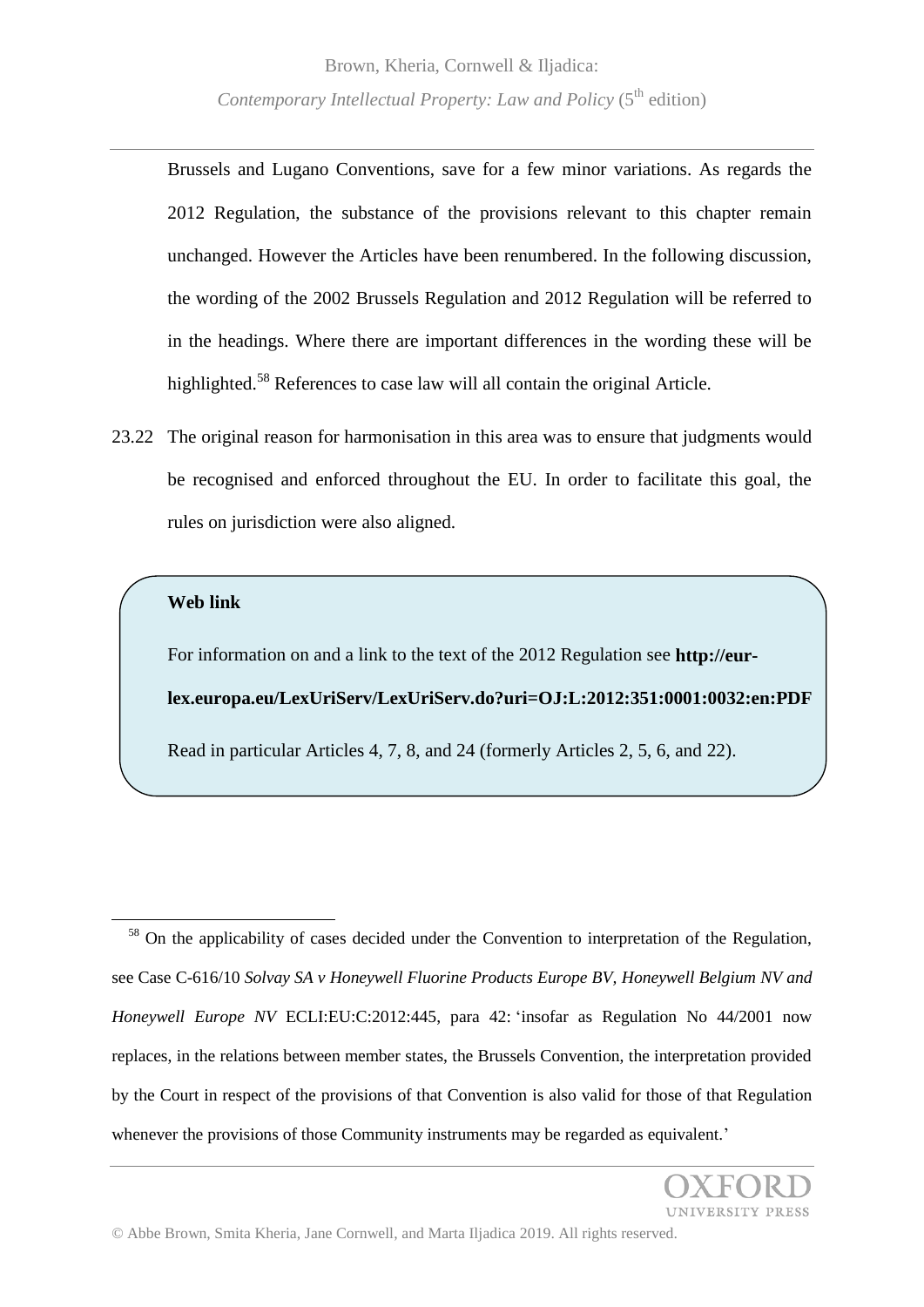## *Scope of the 2012 Regulation*

23.23 If the defendant is domiciled in the EU, and the dispute concerns a civil or commercial matter,<sup>59</sup> then the 2012 Regulation will apply to determine jurisdiction. Simplifying the position somewhat, the Regulation does not apply to defendants domiciled outwith the EU, where the domestic rules of the forum continue to apply. $60$ The location of the claimant is irrelevant. Therefore the 2012 Regulation will apply if the claimant is outside the EU but the defendant within. No national rules providing for additional bases of jurisdiction can be applied against the defendant.

## *Article 4 (formerly Article 2)*

**.** 

23.24 The basic rule in the Regulation is that the defendant should be sued in the state in which they are domiciled:

Subject to this Regulation, persons domiciled in a Member State shall, whatever

 $59$  Civil or commercial matters include the enforcement of a judgment requiring the payment of a fine resulting from the infringement of an intellectual property right—in this case the infringement of a patent. Case C-406/09 *Realchemie Nederland BV v Bayer CropScience AG* [2011] E.C.R. I-9773.

 $60$  Regulation, Art 4. For a case examining whether jurisdiction could be claimed in the English courts in relation to a matter concerning ownership of copyright in Australia, see *R Griggs Group Ltd and others v Evans and others* [2005] Ch 153, [2004] EWHC 1088 (Ch).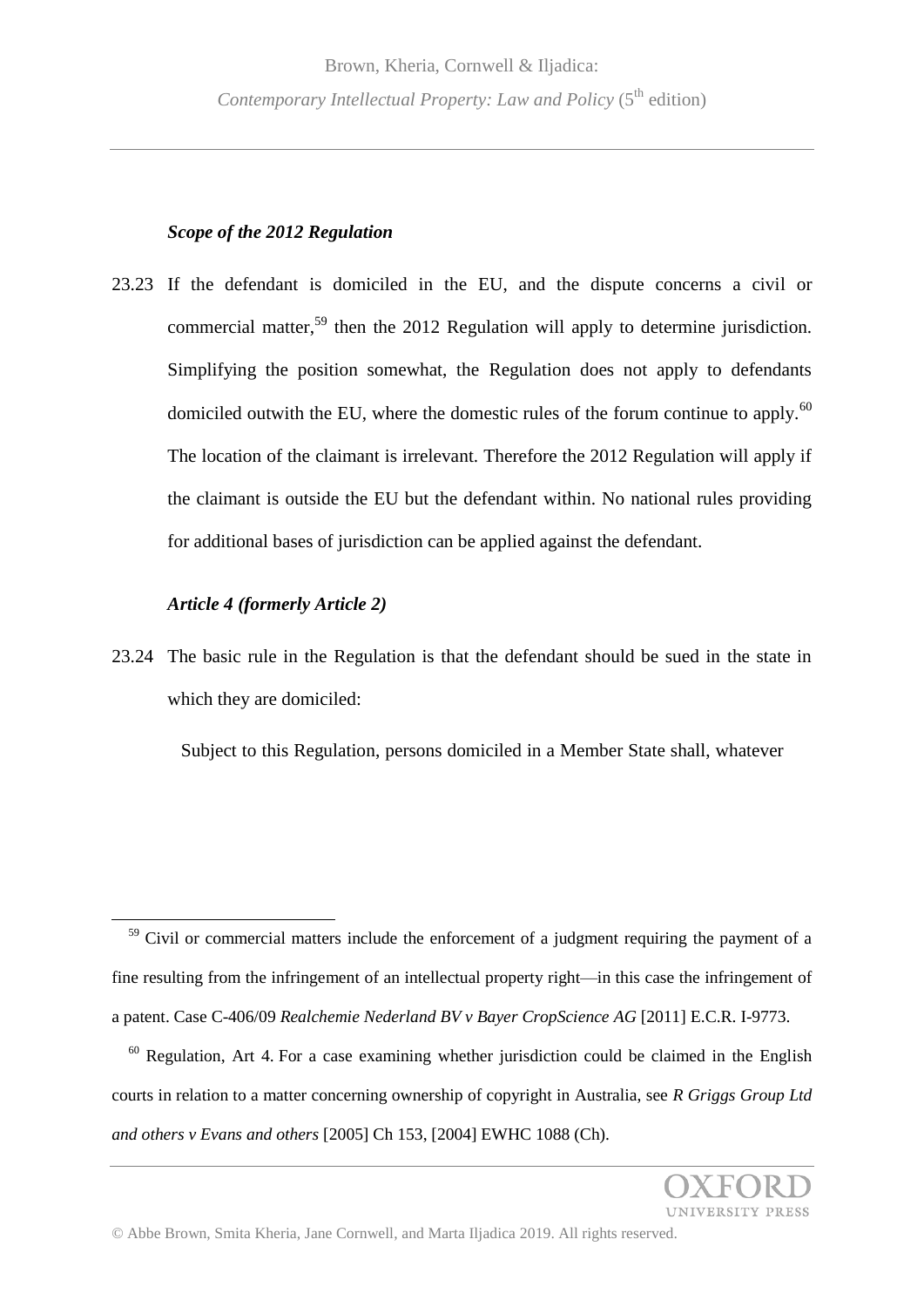their nationality, be sued in the courts of that Member State.<sup>61</sup>

## *Article 7(1) (formerly Article 5(1))*

- 23.25 Article 7(1)(a) of the Regulation provides that in matters relating to contracts, a person domiciled in a member states may be sued 'in the courts of the place of performance of the obligation in question'.
- 23.26 There has been some case law on the meaning of the place of the performance of the obligation in relation to intellectual property. *Falco v Weller-Lindhorst<sup>62</sup>* concerned the issue of 'whether a contract under which the owner of an intellectual property right grants its contractual partner the right to use that right in return for remuneration is a contract for the provision of services'. $^{63}$  The European Court of Justice (ECJ) ruled that this type of contract is not a contract for services under the Regulation, and that reference must be made to the ECJ case law relating to Article 5(1) of the Brussels Convention in order to determine which court has jurisdiction. The Court explained that the concept of service implies the carrying out of a particular activity in return for remuneration. However, in the case of a licence to exploit intellectual property rights in particular member states, 'the owner of an intellectual property right does not perform any service in granting a right to use that property and undertakes

 $63$  Ibid., para 28.

1

<sup>61</sup> Case C-281/02 *Owusu v Jackson* EU:C:2005:120, [2005] 2 WLR 942 established that where Art 2 confers personal jurisdiction in a court of a member state by reason of the defendant's domicile in that state, the court cannot refuse to hear the case because there is a more appropriate forum abroad.

<sup>&</sup>lt;sup>62</sup> Case C-533/07 [2009] ECDR 14.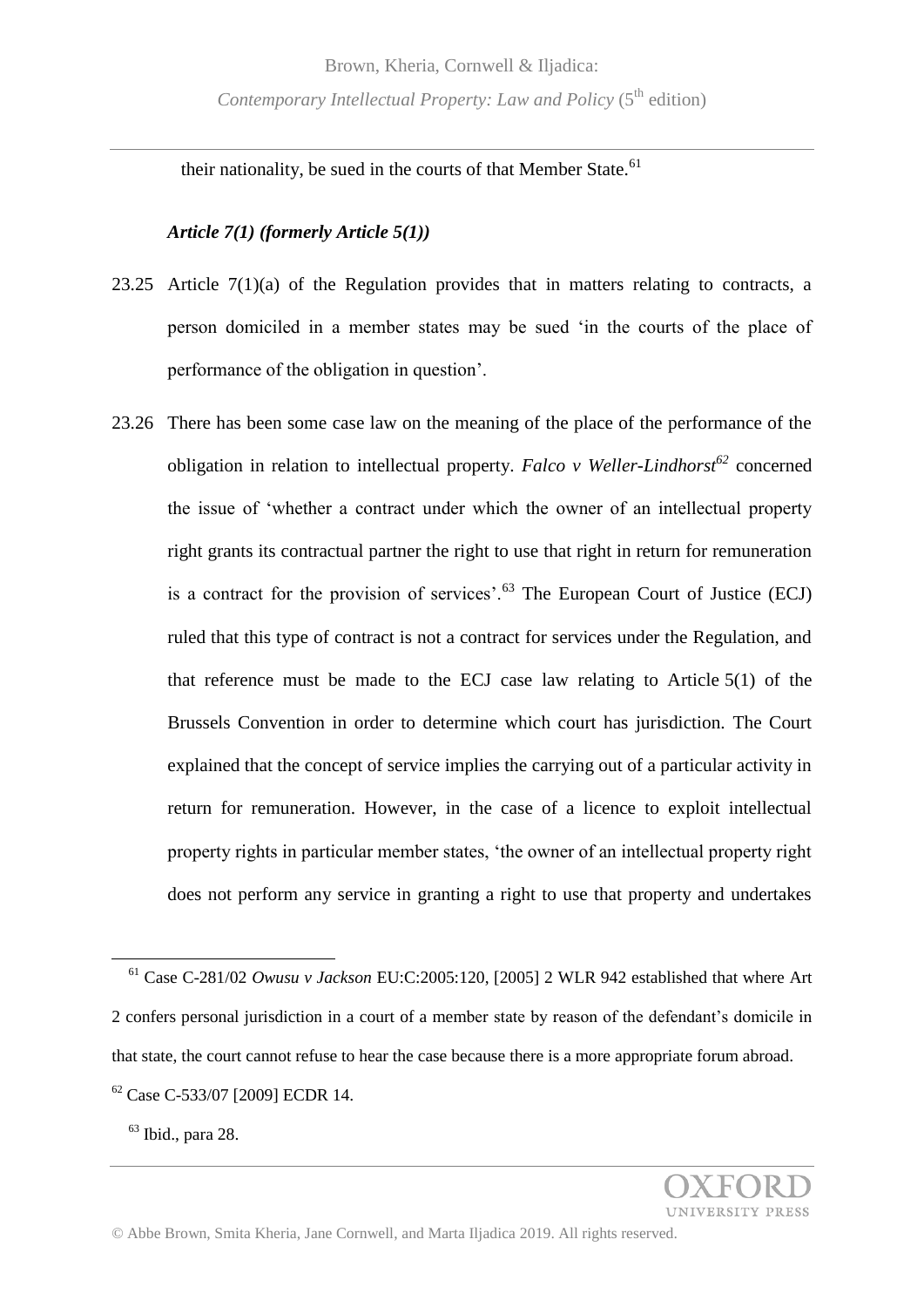merely to permit the licensee to exploit that right freely'.<sup>64</sup> The issue has come up in Scotland in the context of a franchise agreement in the following case.

## **■** *JS Swan v Kall Kwik* **[2009] CSOH 99, 2009 WL 1949468**

This case concerned a company based in Scotland which sued an English franchising company for breach of a franchise agreement before a court in Scotland. Citing the principles laid down by the ECJ in relation to the Brussels Regulation, the Scottish court ruled that it had no jurisdiction to hear the case because the franchise agreement did not explicitly state that the obligations should be performed exclusively in Scotland, and certain obligations that could be performed in Scotland were merely implied in their agreement. The court also said that following the ECJ's interpretations of the Regulation, Article 5 grounds for jurisdiction should be interpreted restrictively so as not to derogate from the general rule that the defender must be sued in its domicile.

## *Article 7(2) (formerly Article 5(3))*

23.27 Under the title 'Special Jurisdiction', Article 7(2) of the 2012 Regulation provides that a defendant domiciled in a contracting state may be sued in another contracting state:

 $\overline{a}$ <sup>64</sup> *Falco*, para 31. B Ubertazzi, 'Licence agreements relating to IP rights and the EC Regulation on Jurisdiction' (2009) 40(8) IIC 912–939.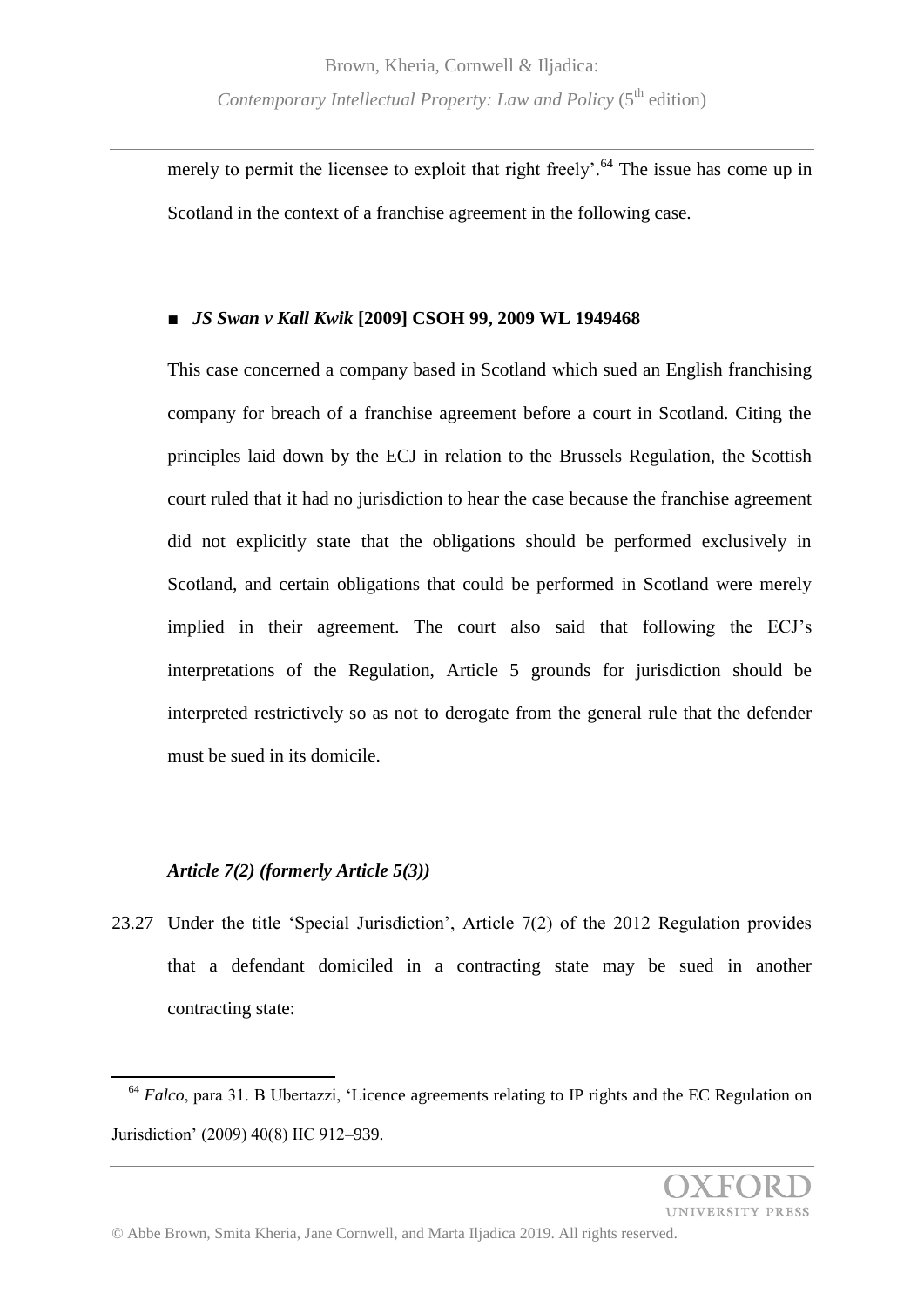in matters relating to tort, delict or quasi-delict, in the courts for the place where the harmful event occurred or may occur.

- 23.28 A number of issues have arisen in relation to this Article. In *Kalfelis v Schr*ö*der<sup>65</sup>* the ECJ said that the expression 'matters relating to tort, delict or quasi-delict' has an autonomous meaning; covering all actions which seek to hold a defendant liable and which are not related to a 'contract' within the meaning of Article 5(1) of the Regulation. As the measure is an exception to the general rule in Article 2 of the Regulation, a court only has jurisdiction over an action *insofar as* it is based on tort.<sup>66</sup>
- 23.29 As can be seen from the wording, Article 7(2), at the time Article 5(3), directs the claimant to the courts, or the place where the harmful event occurred or may occur. In *Shevill and others v Presse Alliance<sup>67</sup>* the ECJ held that action could be brought in the courts which gave rise to the harmful event, or in the court where the harm is felt. If the defendant was sued in the place giving rise to the damage (here the place of the publisher of the defamatory material) that forum is competent to award damages for the full harm.<sup>68</sup> If the defendant is sued in the courts of the place where the harm is

 $\overline{a}$ 

 $67$  [1995] 2 WLR 499.

<sup>68</sup> In *Verein für Konsumenteninformation v Henkel* [2003] ILPr 1 ECJ (6th Chamber) the ECJ said that: 'The courts for the place where the harmful event occurred are usually the most appropriate for deciding the case, in particular on the grounds of proximity and ease of taking evidence. These considerations are equally relevant whether the dispute concerns compensation for damage which has

 $65$  [1988] ECR 5565.

<sup>66</sup> Referred to by the court in *Mackie T/A 197 Aerial Photography v Askew* 2009 SLT (Sh Ct) 146, para 31.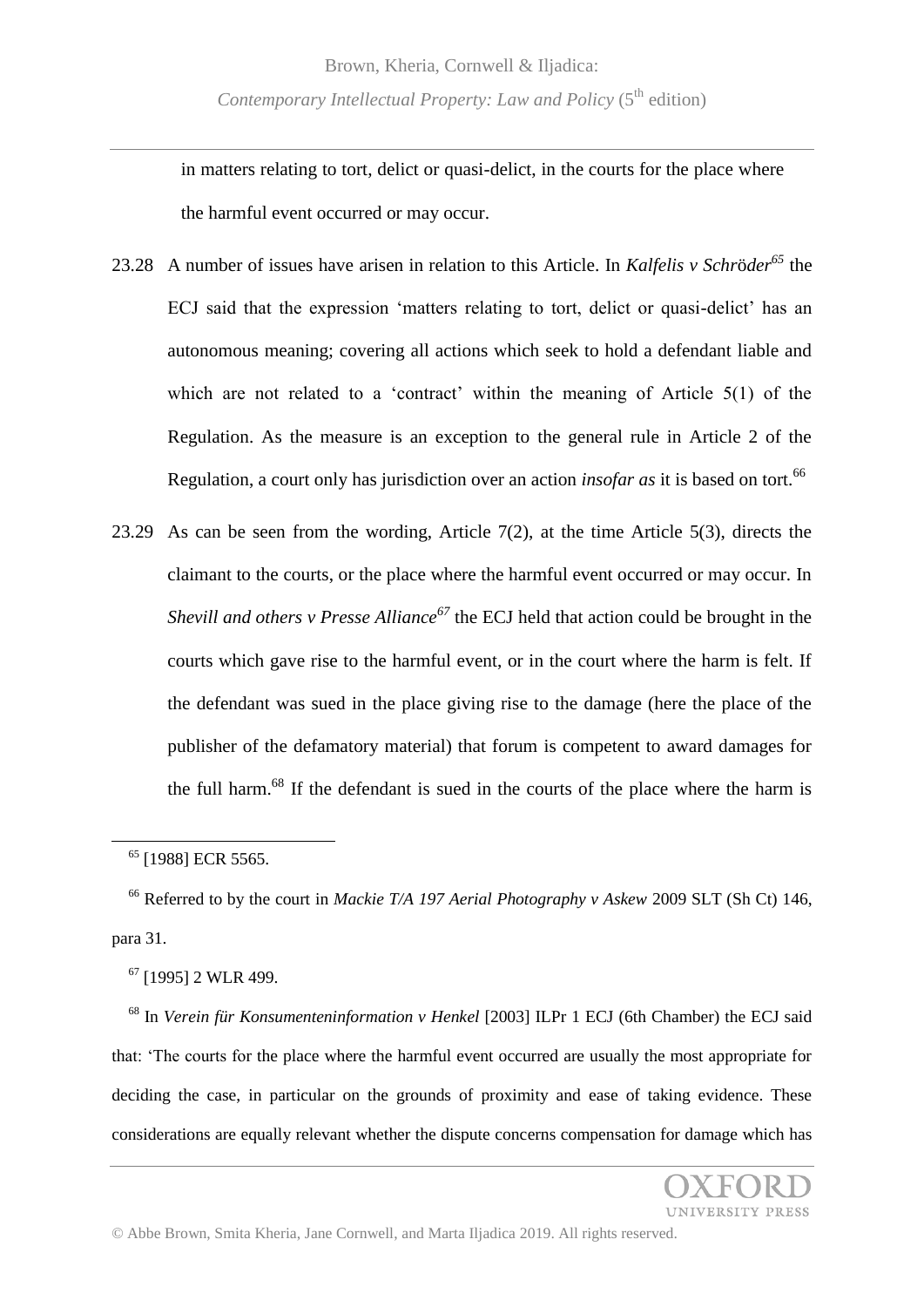felt (the place where the defamatory publication was received and where the claimant was injured) these courts are limited to only awarding damages for injury sustained within their own borders.<sup>69</sup>

23.30 *Shevill* concerned hard copy publication of defamatory material. Since then the Court of Justice has been asked to rule on questions of jurisdiction concerning the publication of defamatory material, the infringement of trade marks, infringement of the database right and infringement of copyright, each involving the internet. In recognising the challenges posed by potential multi-jurisdictional damage, the Court of Justice has modified the *Shevill* rule.

# ■ **Joined Cases C-509/09 and C-161/10** *eDate Advertising GmbH v X* and *Martinez v MGN Ltd* **[2012] EMLR 12**

This case concerned alleged infringement of personality rights (defamation) by means of content placed on the internet. The Court dealt with questions of jurisdiction under Article 5(3) of the 2002 Regulation (new Article 7(2)), namely how the term 'the place where the harmful event occurred or may occur' is to be interpreted. The Court

already occurred or relates to an action seeking to prevent the occurrence of damage' (para 46). The Brussels Regulation, Art 5(3) refers to 'the place where the harmful event occurred or may occur'. Thus, the question should not arise under the 2002 Brussels Regulation or the 2012 Regulation.

 $69$  The courts have allowed a plaintiff to sue for injury to feelings within a jurisdiction in a case of aggravated damages where the aggravating conduct occurred outside of the jurisdiction: *Clarke v Bain* [2008] EWHC 2636 (QB).

**.**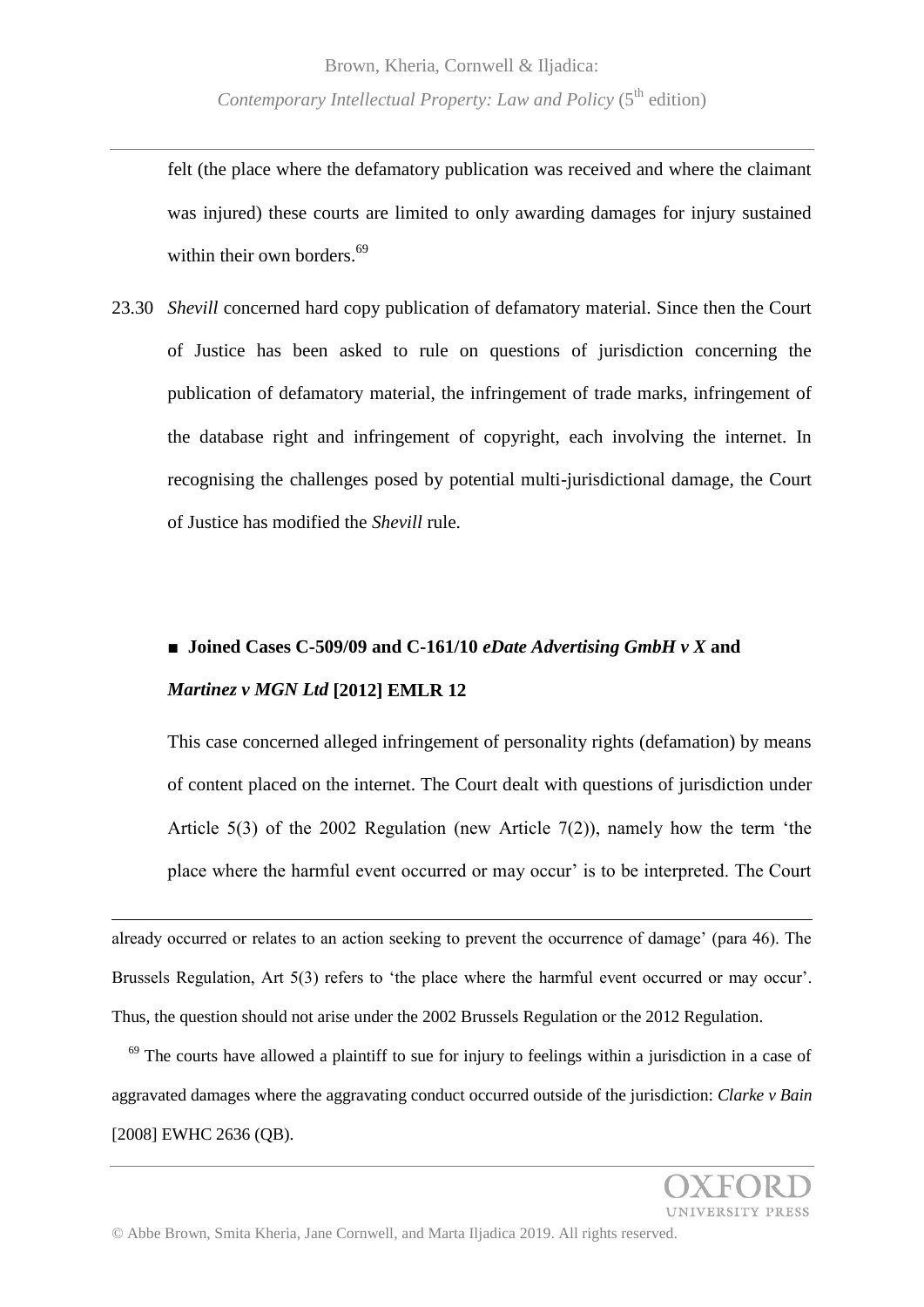noted its ruling in *Shevill* but held that, given the ubiquity of information available on the internet, the rule should be amended in such cases to allow a claim to be brought for all of the damage in the EU either in the place where the publisher is established or in the place where the claimant has the centre of her interests. She may also bring a case before the courts of each member state for the damage in that territory.

23.31 On the new limb of the rule, allowing the claimant to sue for all of the damage where she has the centre of her interests, the Court noted that these may be the courts where the person has their habitual residence, but need not be. Other factors could be relevant, such as the pursuit of a professional activity.<sup>70</sup>

# **■ Case C-523/10** *Wintersteiger AG v Products 4U Sondermaschinenbau GmbH* **[2012] ETMR 31**

Products 4U registered 'Wintersteiger' as a keyword with google.de. Wintersteiger in Austria claimed infringement of their registered trade mark, Wintersteiger, in Austria. On the question of jurisdiction under Article 5(3) of the 2002 Brussels Regulation (new Article 7(2)), the Court of Justice ruled that the place where the damage occurred is the state in which the trade mark is registered, and the place which gives rise to the damage is the member state of the place of establishment of the advertiser.

On this latter point, and in justifying the ruling that jurisdiction should be in the state where the advertiser is established, the Court reasoned that it should be the activities of the advertiser of the process that would end up with the display of the advertisement that should be regarded as the event which gave rise to the

**.** 

<sup>70</sup> Para 49.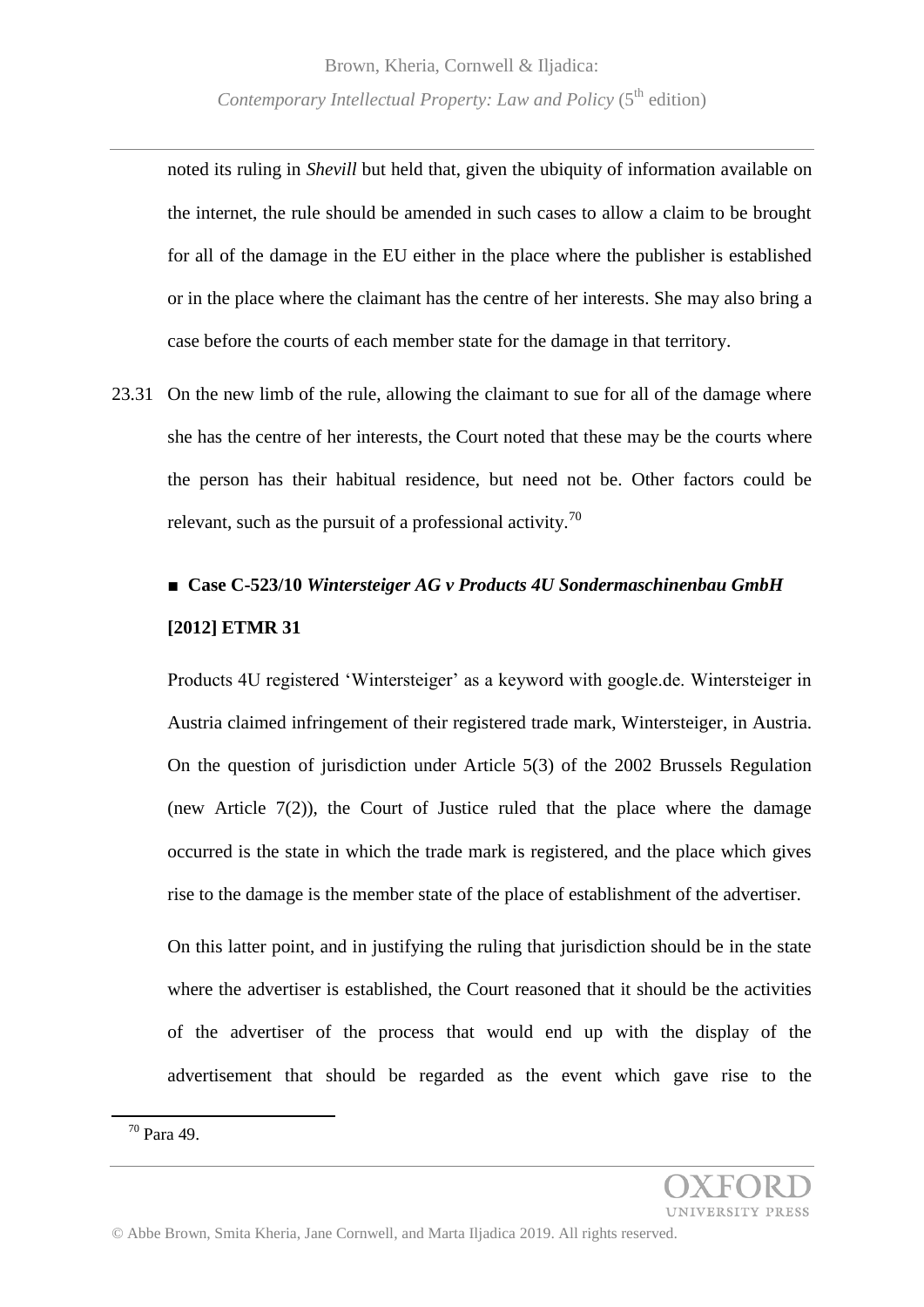infringement, and not the display of the advertisement itself.<sup>71</sup> The Court noted also that it had already decided in the context of keyword advertising that it is the advertiser who chooses a keyword who uses it in the course of trade—and not the provider of the service.<sup>72</sup>

23.32 Further questions concerning infringement of an IP right in different member states have been referred to the Court of Justice.

In Case C-173/11 *Football Dataco v Sportradar GmbH*<sup>73</sup> the Court of Justice was asked where the infringing act for the purposes of the act of re-utilisation in the Database Directive<sup>74</sup> took place. In the instant case did it take place in Austria, where Sportradar had its servers (the place of emission); or in England, where the users received the sporting data (the place of reception)? The question was important because Sportradar was trying to avoid the jurisdiction of the English courts with regard to the content of the database and alleged infringement of the re-utilisation right under the Database Directive. The Advocate General Cruz Villalon suggested that acts of infringement take place at both the place of emission and of reception of the data. The CJEU held that for national courts to have jurisdiction in the country

**.** 

 $74$  Directive 96/9/EC of the European Parliament and of the Council of 11 March 1996 on the legal protection of databases.

<sup>71</sup> Para 34.

<sup>72</sup> See also Cases C-236/08 to 238/08 *Google France and Google* [2010] ETMR 30, paras 52 and 58 for questions relating to where a trade mark is used for the purposes of infringement. Use in the course of trade is a key question in deciding whether there has been infringement of a trade mark.

<sup>73</sup> [2013] 1 CMLR 29.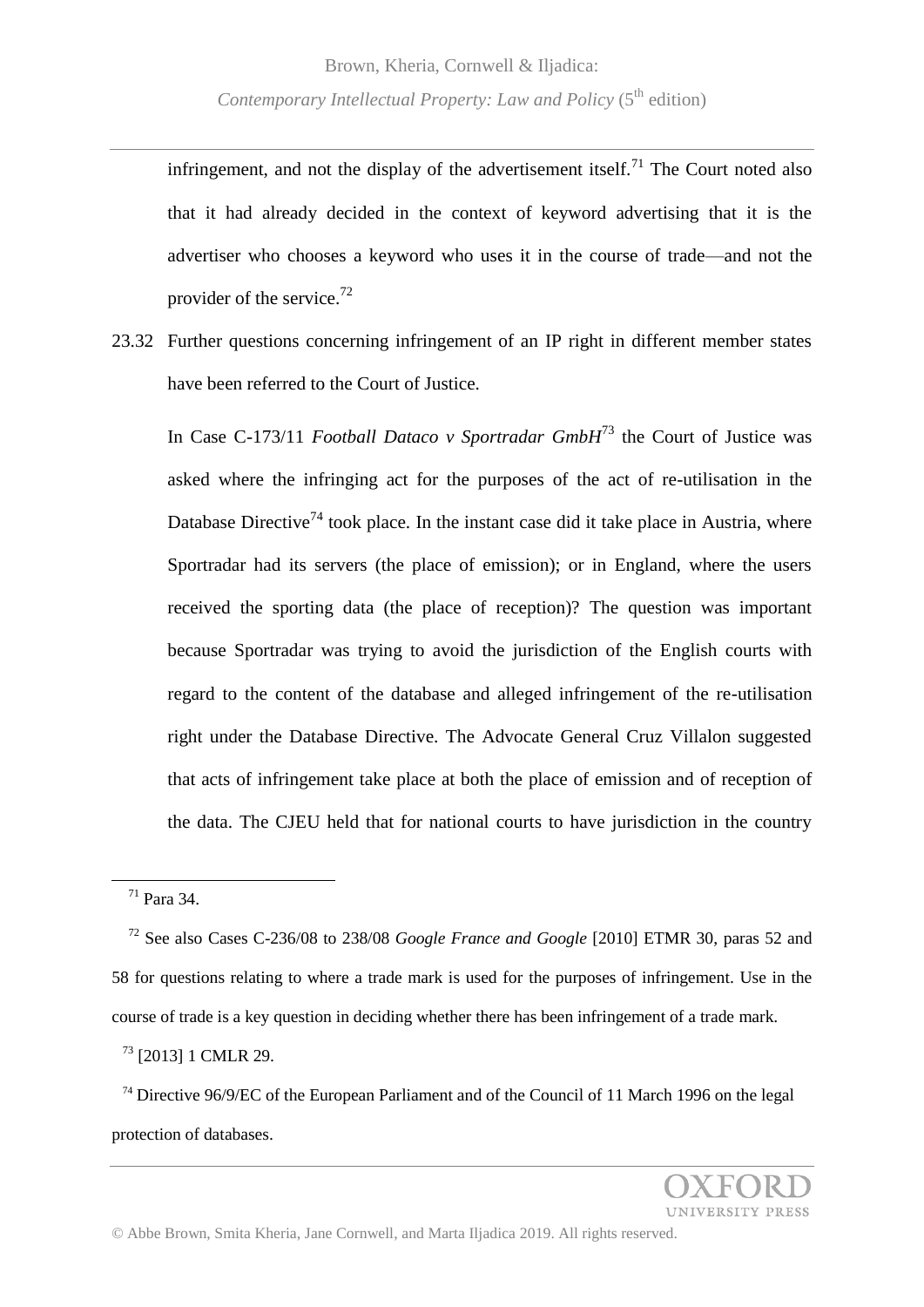where the data was received, the members of the public who received the infringing material must have been targeted.<sup>75</sup>

- 23.33 The ruling raised the question as to whether the 'target' test should be applied to intellectual property rights (IPRs) in general, or whether it would be limited to databases. Two years later in its *Pinckey* decision,<sup>76</sup> subsequently confirmed by *Hi Hotel<sup>77</sup>* and *Hejduk,<sup>78</sup>* the CJEU adopted a different approach to determine the competent jurisdictions in the context of copyright infringement. The Court considered that accessibility of infringing content in a member state was sufficient to trigger the jurisdiction of the courts from that member state. In other words, a broader rule than that in *Football Dataco*. However, the CJEU made it clear that the national courts of the member state in question would only have jurisdiction to award damages within the limit of the harm suffered in that particular country, in line with its ruling in *Shevill*.
- 23.34 Other cases that have raised questions in relation to where acts infringing IP rights have taken place echo those asked in *Football Dataco*; and questions concerning when websites selling hard copy goods are targeted at specific jurisdictions, are discussed later.<sup>79</sup> These are relevant for both matters of jurisdiction and of the law to

 $79$  See para 23.59ff.

**.** 

<sup>75</sup> C-173/11 *Football Dataco Ltd v Sportradar GmbH* [2013] 1 CMLR 29, para 47.

<sup>76</sup> C-170/12 *Pinckney v KDG Mediatech AG* [2013] ECDR 15.

<sup>77</sup> *Hi Hotel HCF SARL v Spoering* (C-387/12) [2014] 1 WLR 1912; [2015] CEC 74; [2014] ECDR 24; [2014] ILPr 26.

<sup>78</sup> C-441/13 *Pez Hejduk v EnergieAgentur NRW GmbH* [2015] ECDR 10.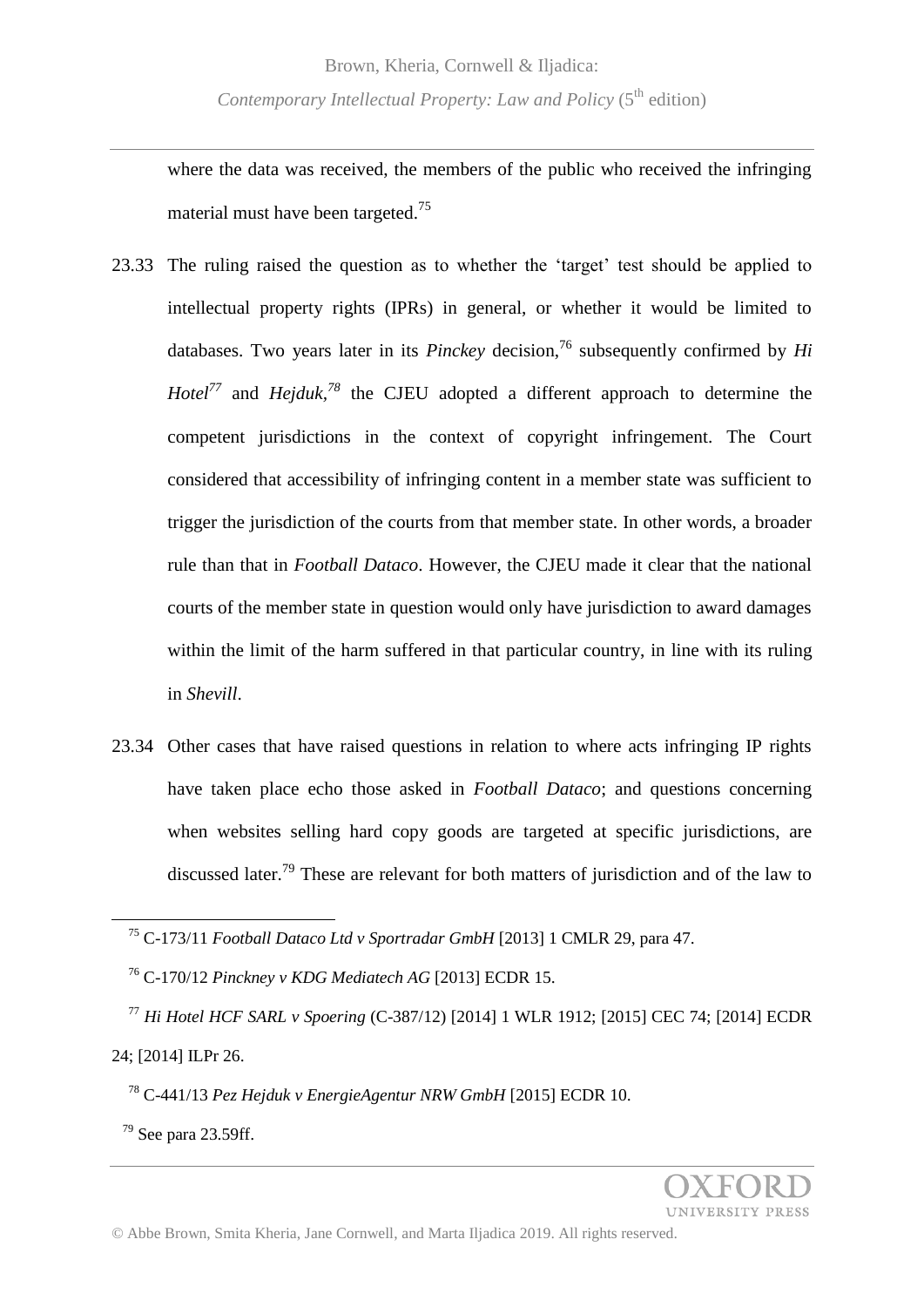be applied to a dispute.

#### **Question**

Why do you think the position of the CJEU on jurisdiction differs as between databases, copyright, personality rights, and trade marks? Should the Court adopt a harmonised solution?

- 23.35 While the trend in the Court of Justice seems to be to vary the bases of jurisdiction in IP cases, depending on the IP right being litigated, there are, however, it would seem limitations where jurisdiction is based on a tort with economic consequences and whether a claimant would be enabled to sue in a home forum for consequential damage.
- 23.36 Some guidance on what might amount to consequential damage was given in Case C-364/93 *Marinari v Lloyds Bank plc*<sup>80</sup> where an Italian domiciled claimant was arrested and had promissory notes sequestrated at the instance of the Manchester Branch of Lloyds Bank. The claimant sued in Italy for the exchange value of the notes and the damage to his reputation which he alleged he had suffered in Italy. The question for the ECJ was: 'In applying the jurisdiction rule laid down in Article 5(3) of the Brussels Convention . . . is the expression "place where the harmful event occurred" to be taken to mean only the place in which physical harm was caused to persons or

1 <sup>80</sup> [1996] QB 217. See also C-21/76 *Handelskwekerij GJ Bier BV v Mines de Potasse D'Alsace SA* [1978] 708; C-200/88, *Henderson v Jaouen* [2002] 1 WLR 2971; *Brownlie v Four Seasons Holdings Incorporated* [2015] EWCA Civ 665.

ERSITY PRESS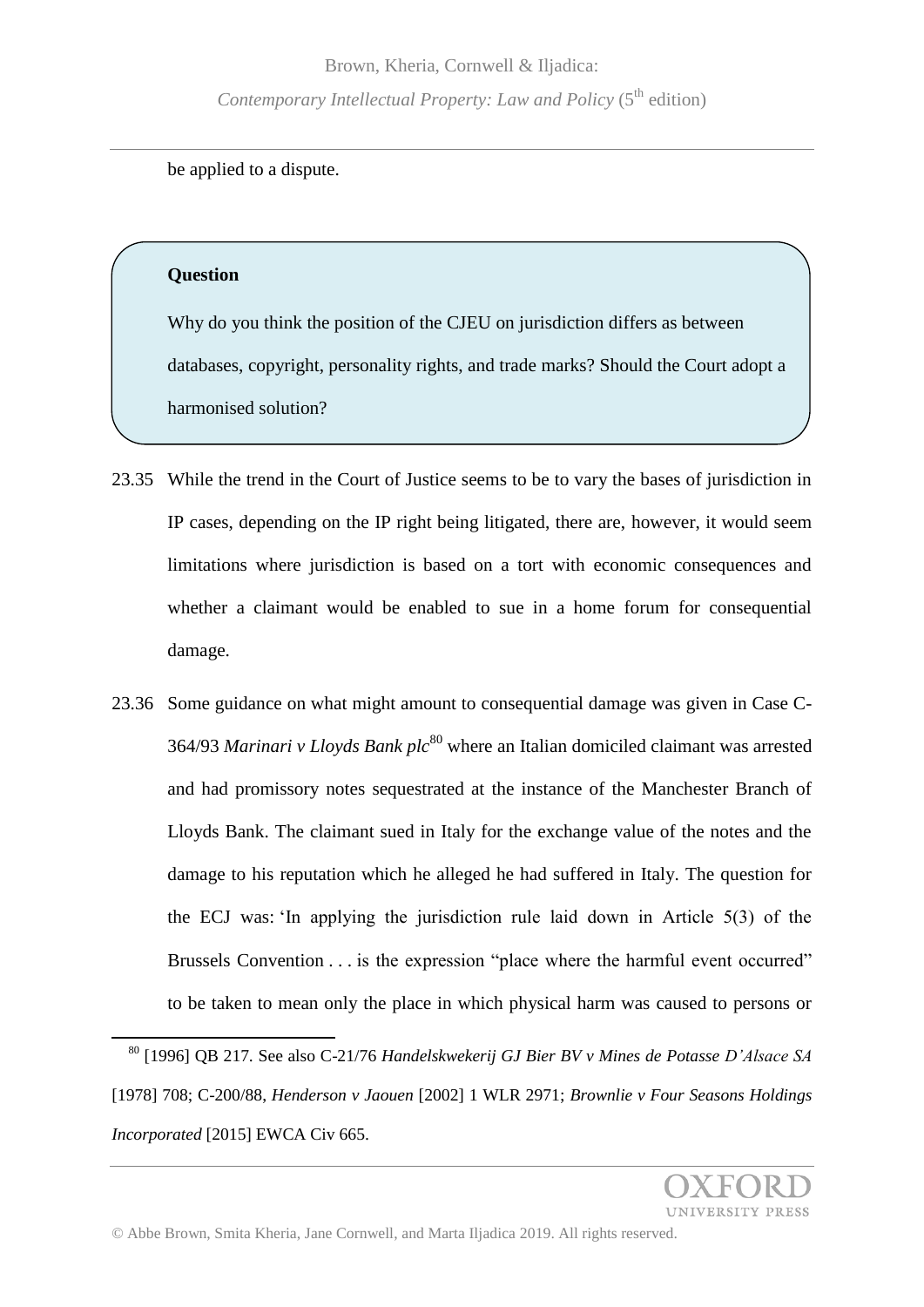things, or also the place in which the damage to the plaintiff's assets occurred?<sup>81</sup> The ECJ held that the Article should not be construed so extensively 'as to encompass any place where the adverse consequences of an event that has already caused actual damage elsewhere can be felt'. Further it could not be construed 'as including the place where, as in the present case, the victim claims to have suffered financial damage consequential on initial damage arising and suffered by him in another contracting state'. Thus the actual answer to the question was that Article 5(3) (new Article 7(2)) should be interpreted 'as *not* referring to the place where the victim claims to have suffered financial loss consequential on initial damage arising and suffered by him in another contracting state' (emphasis added).<sup>82</sup> Thus, a claimant is limited in the number of jurisdictions in which she can seek to bring an action based on the occurrence of the harmful event. For intellectual property cases this may mean that a claimant could not claim jurisdiction on the grounds of, say, loss of profits flowing from an infringement of copyright or the database right in a different territory.<sup>83</sup>

1

<sup>83</sup> See also Case C-220/88 *Dumez France v Hessische Landesbank* [1990] ECR I-49; *Mazur Media Ltd and another v Mazur Media GmbH* [2004] EWHC 1566 (Ch), [2005] 1 Lloyd's Rep 41, [2005] 1 BCLC 305, [2004] BPIR 1253. A claimant could not rely on Art 5(3) where the alleged loss flowed from an assignation of copyright but not the title to master recordings which could have been

UNIVERSITY PRESS

 $81$  EU:C:1995:289, [1996] 2 WLR 159, para 8.

 $82$  In an action arising furth of the countries party to the Brussels Regulation the High Court has ruled that it was wrong to strike out libel actions filed by a resident of England against publishers based in the United States as an abuse of process on the ground that the extent of publication within England was very small: *Mardas v New York Times* [2008] EWHC 3135 (QB), [2009] EMLR 8.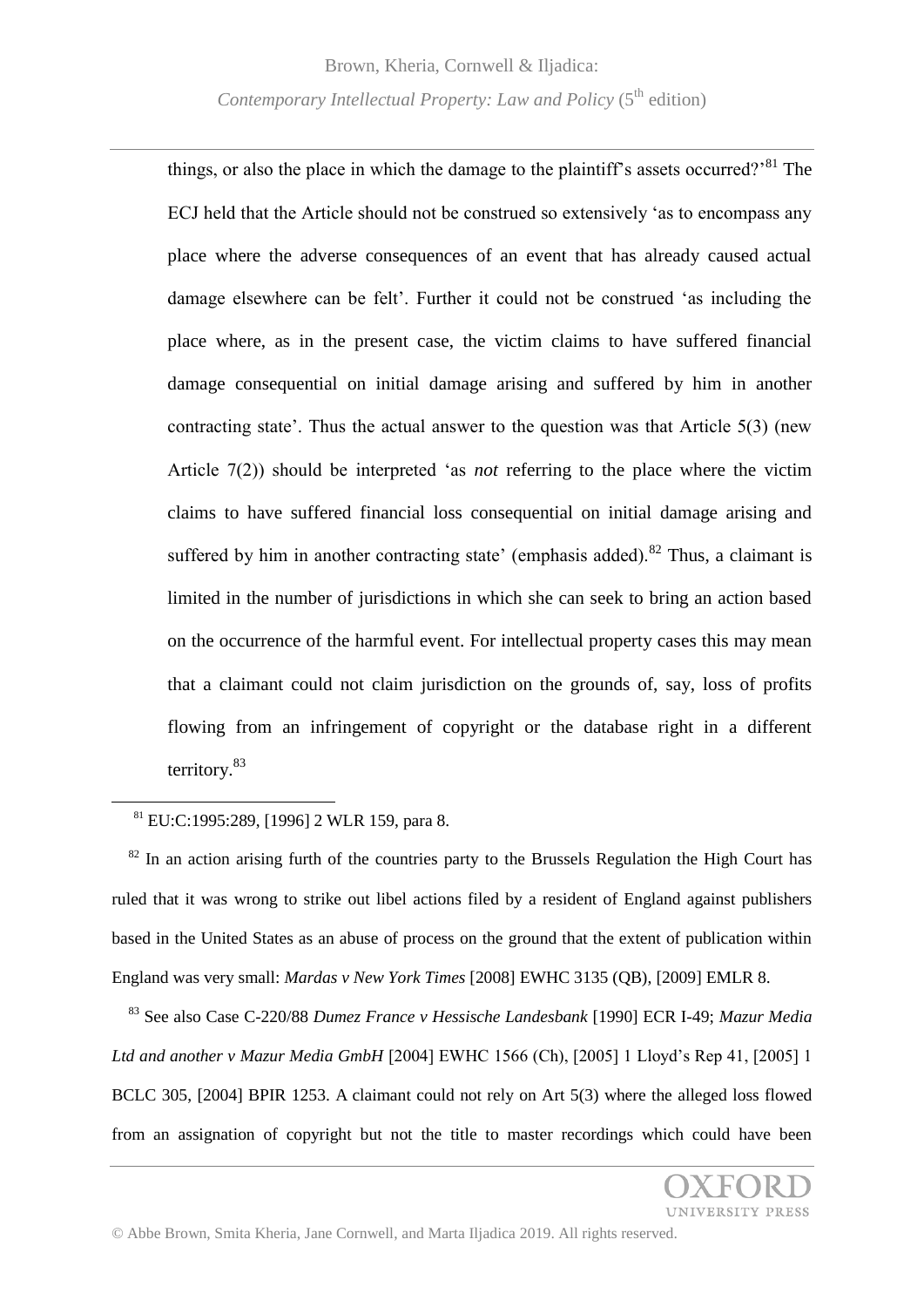## *Article 8(1) (formerly Article 6(1))*

**.** 

23.37 In Article 8(1) (formerly Article 6(1)), also under the title 'Special Jurisdiction', the Regulation provides that:

A person domiciled in a Member State may also be sued: (1) where he is one of a number of defendants, in the courts for the place where any one of them is domiciled, provided that the claims are so closely connected that it is expedient to hear and determine them together to avoid the risk of irreconcilable judgments resulting from separate proceedings.

This Article thus permits joint defendants to be sued in one go at the place where one of them is domiciled.<sup>84</sup> However, for this Article to be relevant, there has to be a sufficient connection between the defendants because to do otherwise might mean that irreconcilable judgments were handed down. As emphasised by the ECJ in

exploited in England among other countries. The damage in England was found to be indirect: 'I consider that for the purposes of Art 5(3) damage flowing from inability to exploit the copyright as a result of not having physical possession of the masters would be, for the purposes of Art 5(3) the kind of financial loss which the decision in *Marinari v Lloyds Bank plc (Zubadi Trading Co intervening)* [1995] ECR I-2719 rules out' (para 52). See also *Crucial Music Corp (formerly Onemusic Corp) v Klondyke Management AG (formerly Point Classics AG)* [2008] Bus LR 327.

<sup>84</sup> Case C-98/06 *Freeport* [2007] ECR I-8319. The special rule in Art 6(1), because it derogates from the principle stated in Art 2 of Regulation No 44/2001 that jurisdiction be based on the defendant's domicile, must be strictly interpreted and cannot be given an interpretation going beyond the cases expressly envisaged by that Regulation (para 35).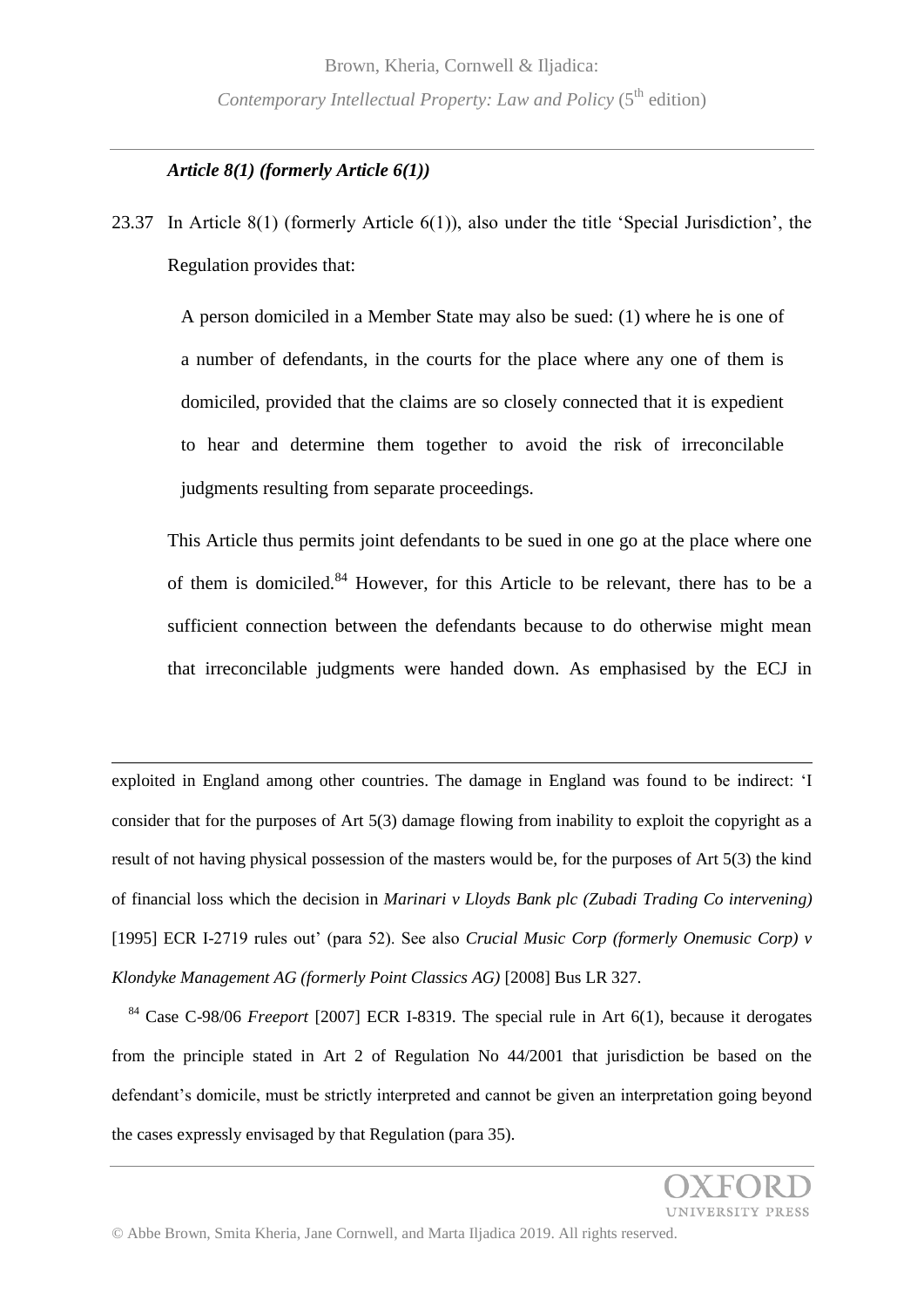Kalfelis v Schröder,<sup>85</sup> there must 'exist between the various actions brought by the same plaintiff against different defendants a connection of such a kind that it is expedient to determine the actions together in order to avoid the risk of irreconcilable judgments resulting from separate proceedings'.<sup>86</sup>

23.38 It should also be noted that the Article brings further complexity into questions of jurisdiction in that it gives scope for forum shopping in intellectual property cases. This was recognised in *Research in Motion UK Ltd v Visto Corporation*: 87

Intellectual property also adds three further complications. Firstly there is a range of potential defendants extending from the source of the allegedly infringing goods (manufacturer or importer) right down to the ultimate users. Each will generally infringe and the right holder can elect whom to sue. One crude way to achieve forum selection is to sue a consumer or dealer domiciled in the country of the IP holder's choice (jurisdiction conferred by Art. 2.1) and then to join in his supplier—the ultimate EU manufacturer or importer into the EU if the product comes from outside. Jurisdiction for this is conferred by Art. 6. Thus there is considerable scope for forum shopping—the very thing the scheme of the Regulation is basically intended to avoid.<sup>88</sup>

**.** 

 $88$  Ibid., para 6.

<sup>85</sup> Case C-189/87 [1988] ECR 5565.

<sup>86</sup> Ibid., 5584.

<sup>87</sup> *Research in Motion UK Ltd v Visto Corporation* [2008] EWCA Civ 153.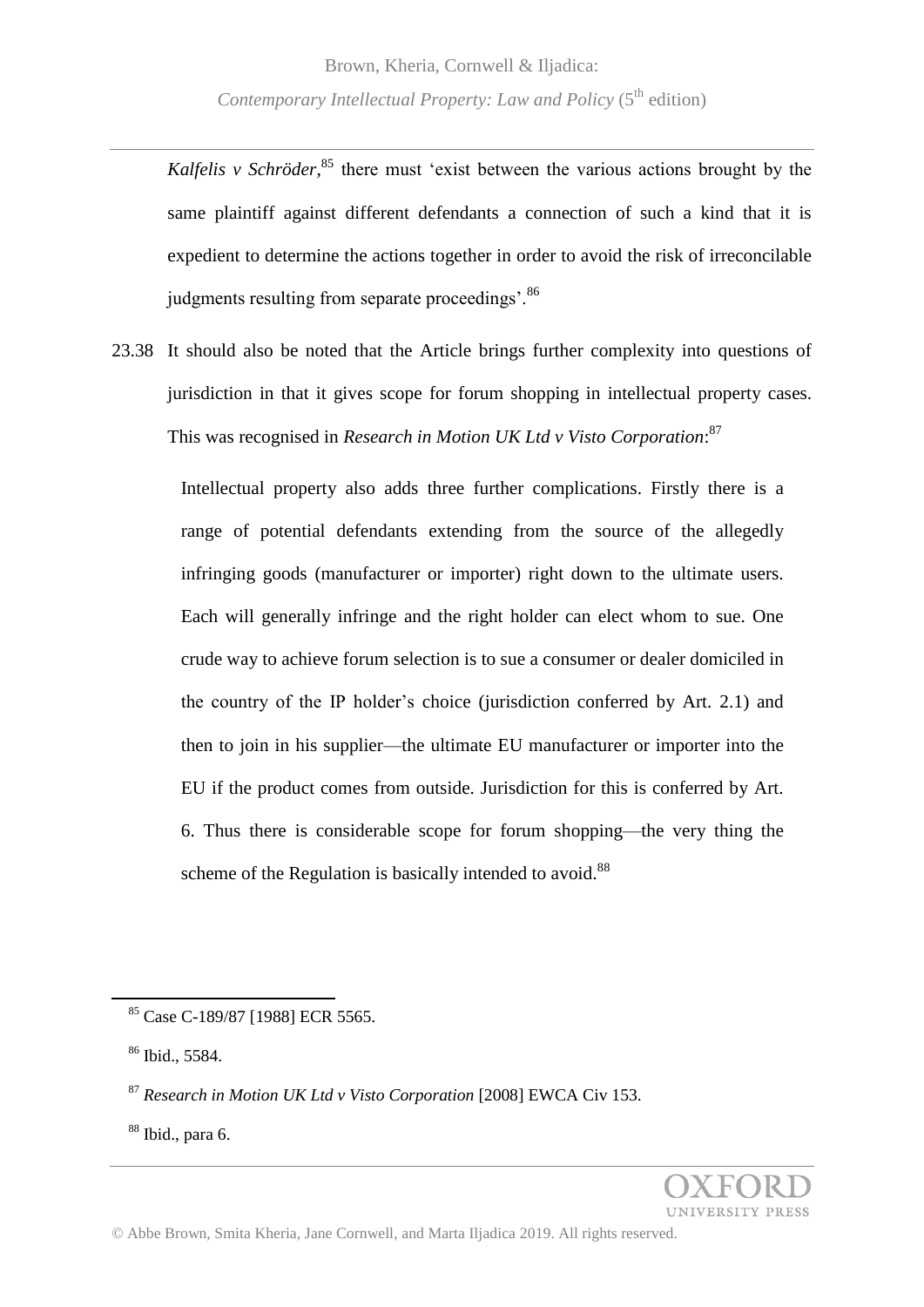## **Exercise**

'Formally the appeal [in Research in Motion] is now only about costs, but it involves much more than that. The case is yet another illustrating the unsatisfactory state of the current arrangements for deciding European wide patent disputes. Too often one finds parties litigating as much about where and when disputes should be heard and decided as about the real underlying dispute'.<sup>89</sup> Critically comment on this statement.

- 23.39 Dutch courts have been quite active in joining defendants under Article 6(1) (new 8(1)). Dutch courts have applied Article 6(1) to join not only a Dutch company, but also the foreign parent company and affiliated companies in the same proceedings for infringement of the Dutch patent and patents granted in other territories, each of which had been granted under the same European Patent Convention (EPC) application.<sup>90</sup>
- 23.40 However, there are potential injustices arising from this practice. If defendants are joined under Article  $6(1)$  (new  $8(1)$ ) in cases where they merely infringe the same European patent by selling the same product, not only does the claimant have opportunities for forum shopping leaving the defendant uncertain as to which court they may be required to appear before, but also the potential defendants may not know of each other's activities, and thus their risk of being joined under Article 6(1)

 $\overline{a}$ 

<sup>89</sup> [2008] EWCA Civ 153, para 3.

<sup>90</sup> Hoge Raad 24 November 1989, *Focus Veilin v Lincoln Electric*, p 16.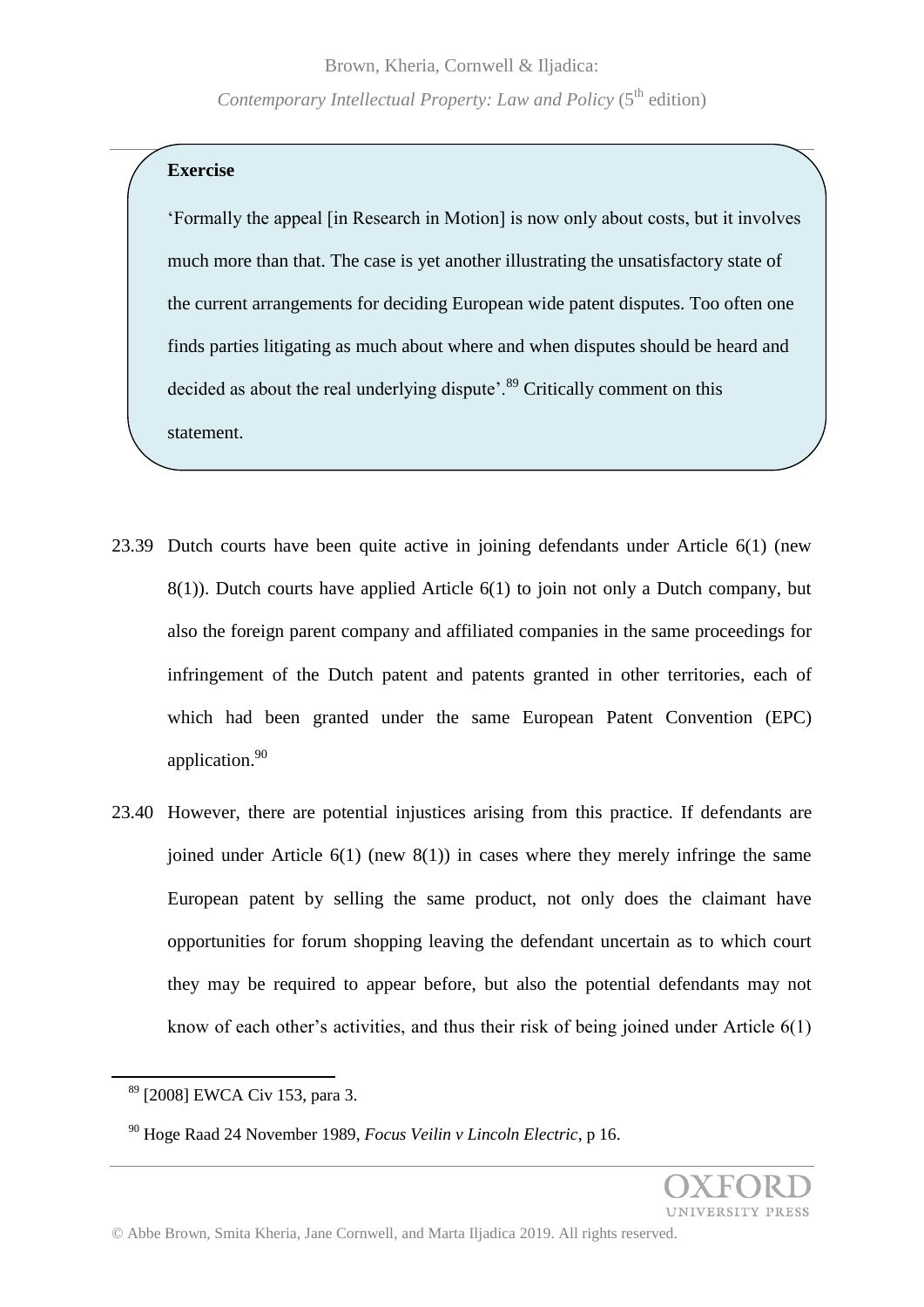$(new 8(1)).$ 

**.** 

23.41 Perhaps aware of these concerns, the Dutch courts took a step back from what may have seemed to some as expansive jurisdiction under this Article. The Dutch Court of Appeal ruled in 1998 that Article 6(1) does not permit a Dutch infringer (for infringement of the Dutch patent) and a foreign infringer (for the infringement of the foreign patents belonging to the European bundle) to be sued as joint defendants. One exception, however, was accepted. Foreign defendants could be joined with Dutch defendants under Article 6(1) if the foreign defendants belong to the same group of companies and the European headquarters of that group of companies is located on the territory of the court.<sup>91</sup> This approach has been named the *'spider in the web'* theory; the defendants can be sued as joint defendants if they form a web among themselves. The action has to be brought before a court located in the centre of the web. $92$  The position has since been clarified.

<sup>91</sup> *Expandable Grafts Partnership v Boston Scientific et al*, Court of Appeal, The Hague, 23 April 1998 [1998] EIPR N-132.

<sup>92</sup> *Boston Scientific BV and others v Cordis Corporation* [2000] ENPR 87 Hof (Den Haag): 'In the view of the Court . . . only the court of the domicile of the key defendant has jurisdiction . . . [it] thus avoids the result that several fora have jurisdiction and this reduces the possibilities of forum shopping' (at 95). For an article discussing the spider in the web theory and related cases, see P De Jong, 'The Belgian torpedo: from self propelled armament to jaded sandwich' (2005) 27(2) EIPR 75– 81. Note also that the English High Court has issued a Community-wide injunction in respect of CTMs. See *Kabushiki Kaisha Sony Computer Entertainment and another v Electricbirdland Ltd* 2005 WL 1942171, [2005] EWHC 2296 (Ch). See now *Wintersteiger*, para 23.31.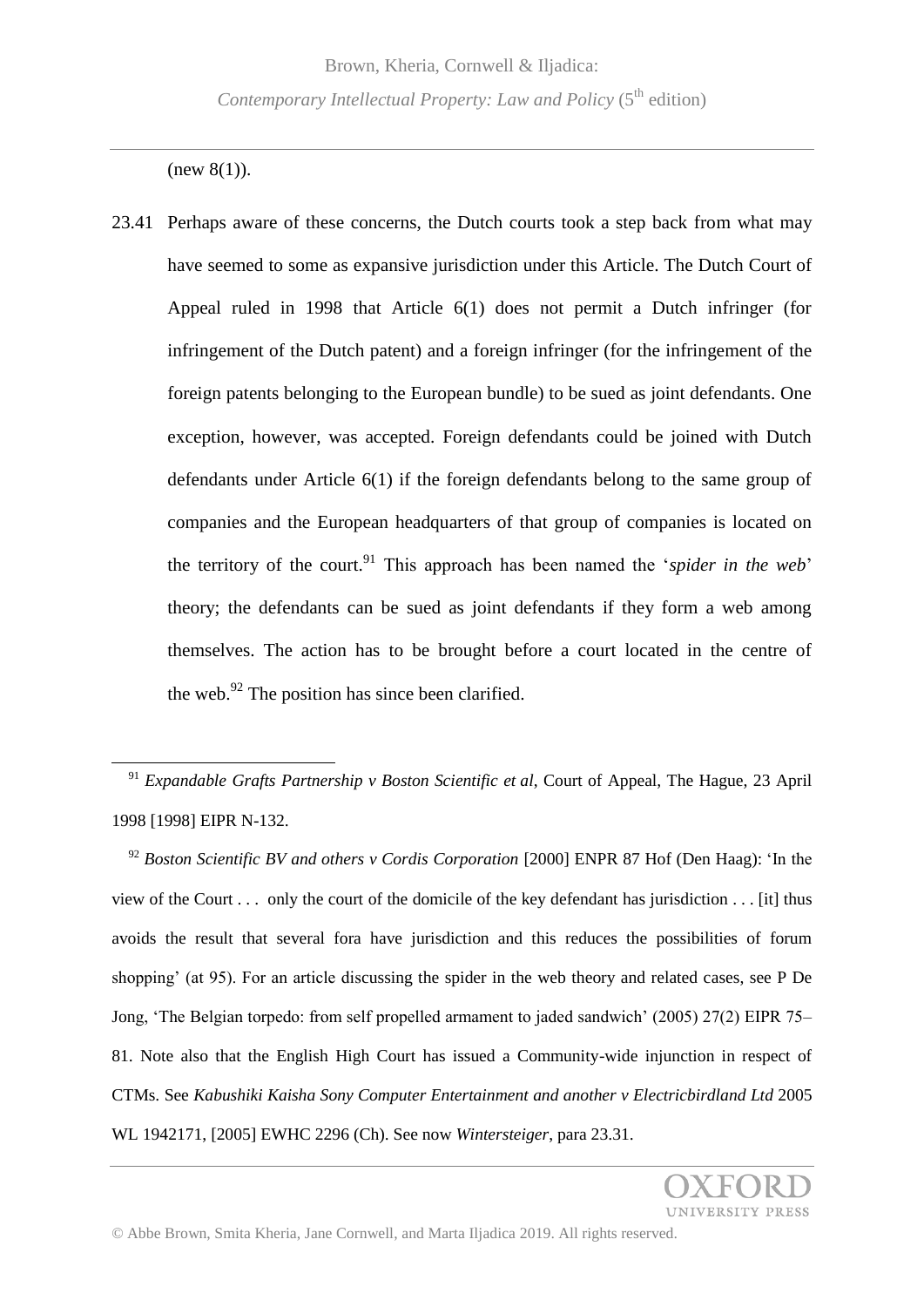23.42 The ECJ has ruled on this question in the following case.

# **■ Case C-539/03** *Roche Nederland BV v Frederick Primus, Milton Goldenberg* **[2007] FSR 5**

Primus brought an action in the Netherlands against Roche Nederland BV and eight other companies in the Roche group established in other countries. Primus claimed that the companies had infringed their European patent by placing on the market goods in the countries where they were established. The Roche group companies which were not established in the Netherlands contested the jurisdiction of the Dutch court arguing that there was no infringement of the patent in question and that it was invalid. The following questions were referred to the ECJ (at para 17):

- (1) Is there a connection, as required for the application of Article 6(1) of the Brussels Convention, between a patent infringement action brought by a holder of a European patent against a defendant having its registered office in the State of the court in which the proceedings are brought, on the one hand, and against various defendants having their registered offices in Contracting States other than that of the State of the court in which the proceedings are brought, on the other hand, who, according to the patent holder, are infringing that patent in one or more other Contracting States?
- (2) If the answer to Question 1 is not or not unreservedly in the affirmative, in what circumstances is such a connection deemed to exist, and is it relevant in this context whether, for example,

**INIVERSITY PRESS**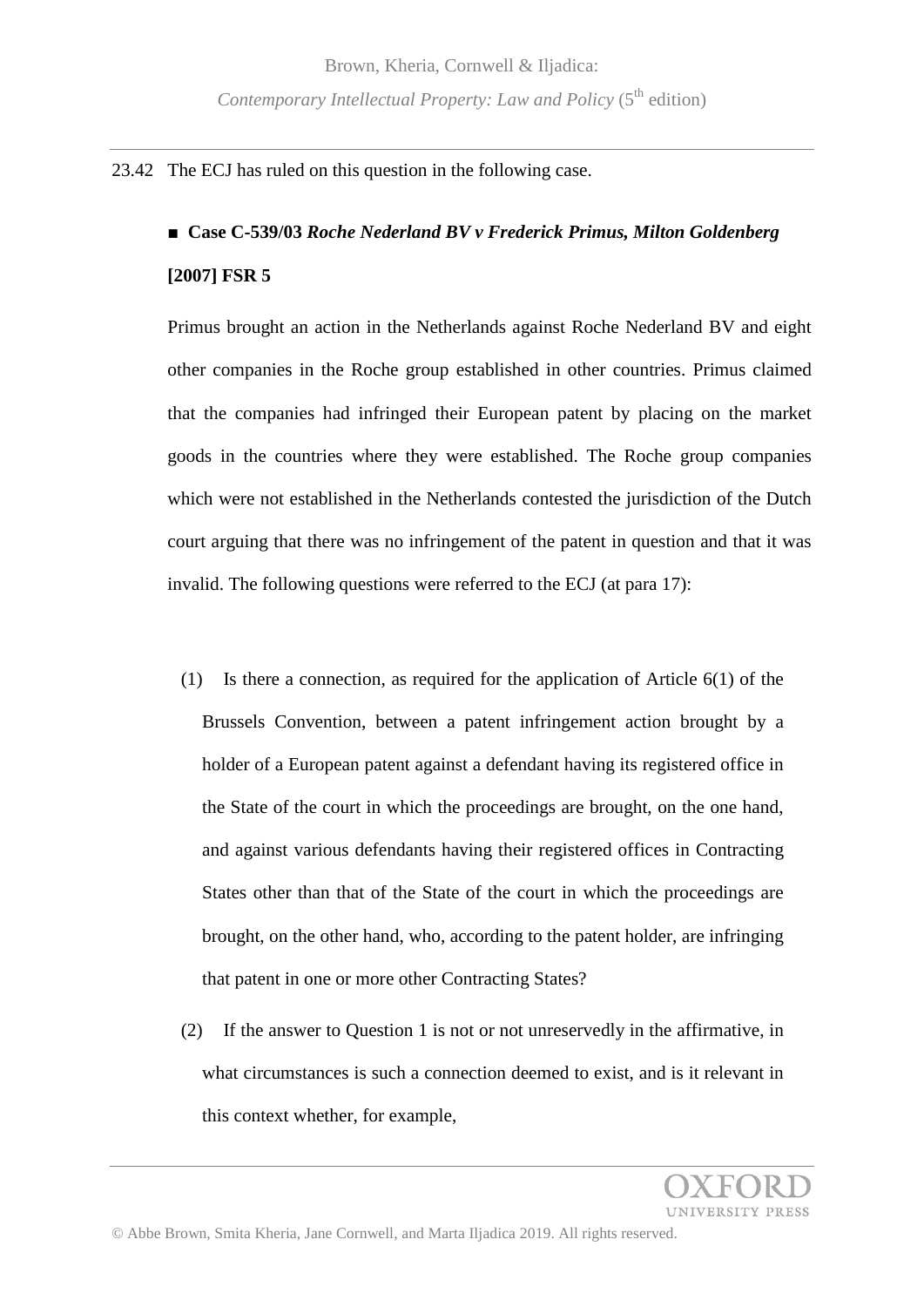- the defendants form part of one and the same group of companies?
- the defendants are acting together on the basis of a common policy, and if so is the place from which that policy originates relevant?
- the alleged infringing acts of the various defendants are the same or virtually the same?

The ECJ said that the national court was asking whether Article 6(1) of the Brussels Convention must be interpreted as meaning that it is to apply to European patent infringement proceedings involving a number of companies established in various contracting states in respect of acts committed in one or more of those states and, in particular, where those companies, which belong to the same group, have acted in an identical or similar manner in accordance with a common policy elaborated by one of them.<sup>93</sup>

The ECJ pointed to the decision in *Kalfelis<sup>94</sup>* where it had been held that for Article 6(1) of the Brussels Convention to apply there must exist, between the various actions brought by the same plaintiff against different defendants, 'a connection of such a kind that it is expedient to determine the actions together in order to avoid the risk of irreconcilable judgments resulting from separate proceedings'.

The ECJ noted the EPC which lays down common rules on the grant of European patents which are adjudicated according to national laws.<sup>95</sup> From this the court concluded that any diverging decisions could not, therefore, be treated as

1

<sup>93</sup> *Boston Scientific*, para 18.

<sup>94</sup> Case 189/87 *Kalfelis* [1988] ECR 5565.

<sup>95</sup> Case C-539/03 *Roche Netherland v Primus* [2007] FSR 5, paras 29 and 30.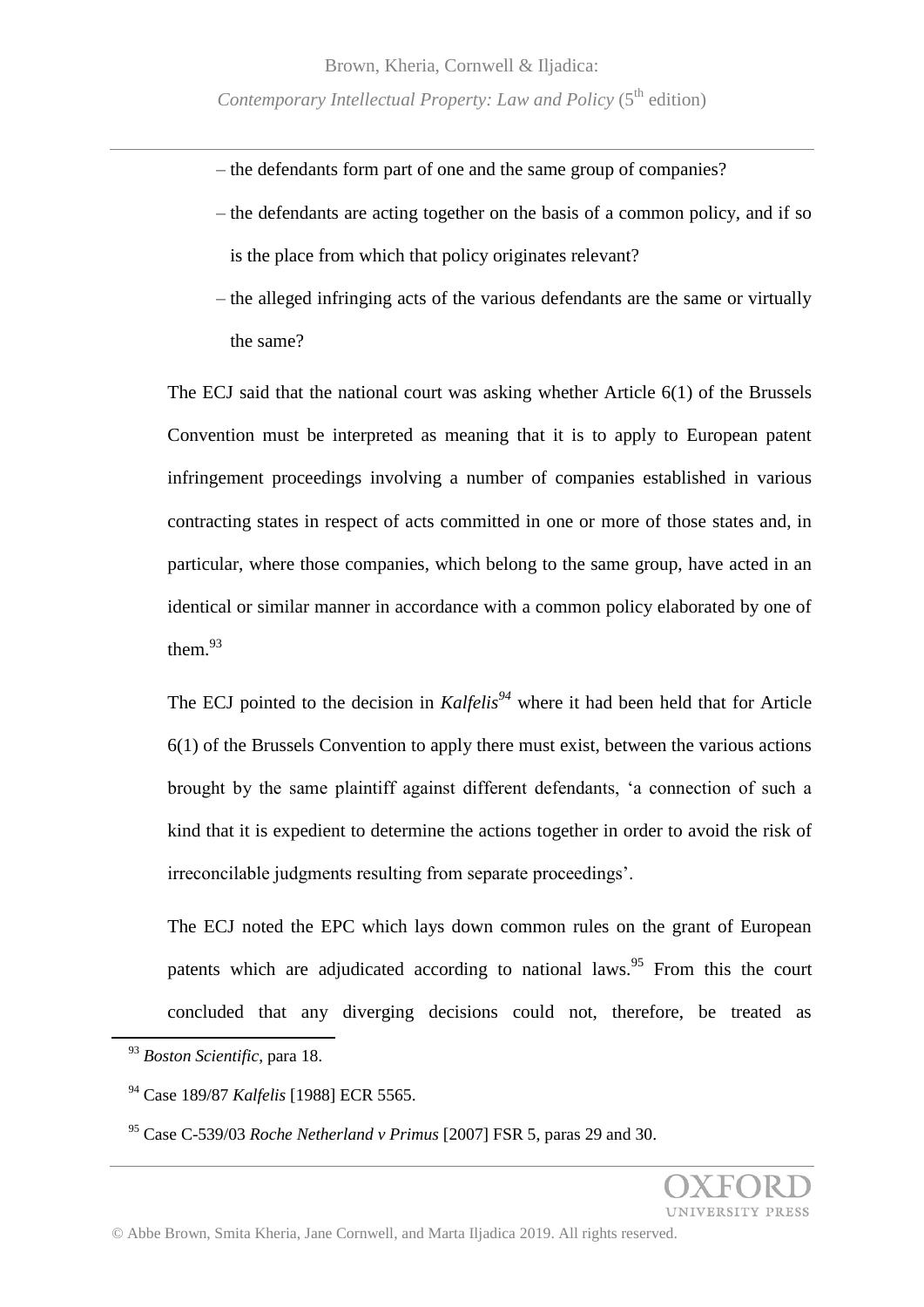## contradictory:<sup>96</sup>

In those circumstances, even if the broadest interpretation of 'irreconcilable' judgments, in the sense of contradictory, were accepted as the criterion for the existence of the connection required for the application of Article 6(1) of the Brussels Convention, it is clear that such a connection could not be established between actions for infringement of the same European patent where each action was brought against a company established in a different Contracting State in respect of acts which it had committed in that State.<sup>97</sup>

Even where the defendant companies had acted in an identical or similar manner in accordance with a common policy thus the factual situation may be the same, the legal situation would not and therefore there would be no risk of contradictory decisions.<sup>98</sup> In other words, as there was no risk of irreconcilable judgments, so the defendants could not be joined. The decision has been the subject of criticism because of the fragmentation of litigation that can result from the ruling.<sup>99</sup>

1

<sup>99</sup> A number of authors have been critical of the position. The European Max-Planck Group on Conflict of Laws in Intellectual Property (CLIP), *Intellectual Property and the Reform of Private International Law: Sparks from a Difficult Relationship*, IPRax (2007), No 4, p 284; H Muir Watt, 'Article 6' in U Magnus and P Mankowski (eds), *Brussels I Regulation* (2nd edn, 2012), 313; M Noorgård, 'A spider without a web? Multiple defendants in IP litigation' in S Leible and A Ohly (eds), *Intellectual Property and Private International Law* (2009), 211; C Gonzalez Beilfuss, 'Is there

<sup>96</sup> Case C-539/03 *Roche Nederland* [2007] FSR 5, para 32.

<sup>97</sup> Case C-539/03 *Roche Nederland* [2007] FSR 5, para 33.

<sup>98</sup> Case C-539/03 *Roche Nederland* [2007] FSR 5, para 35.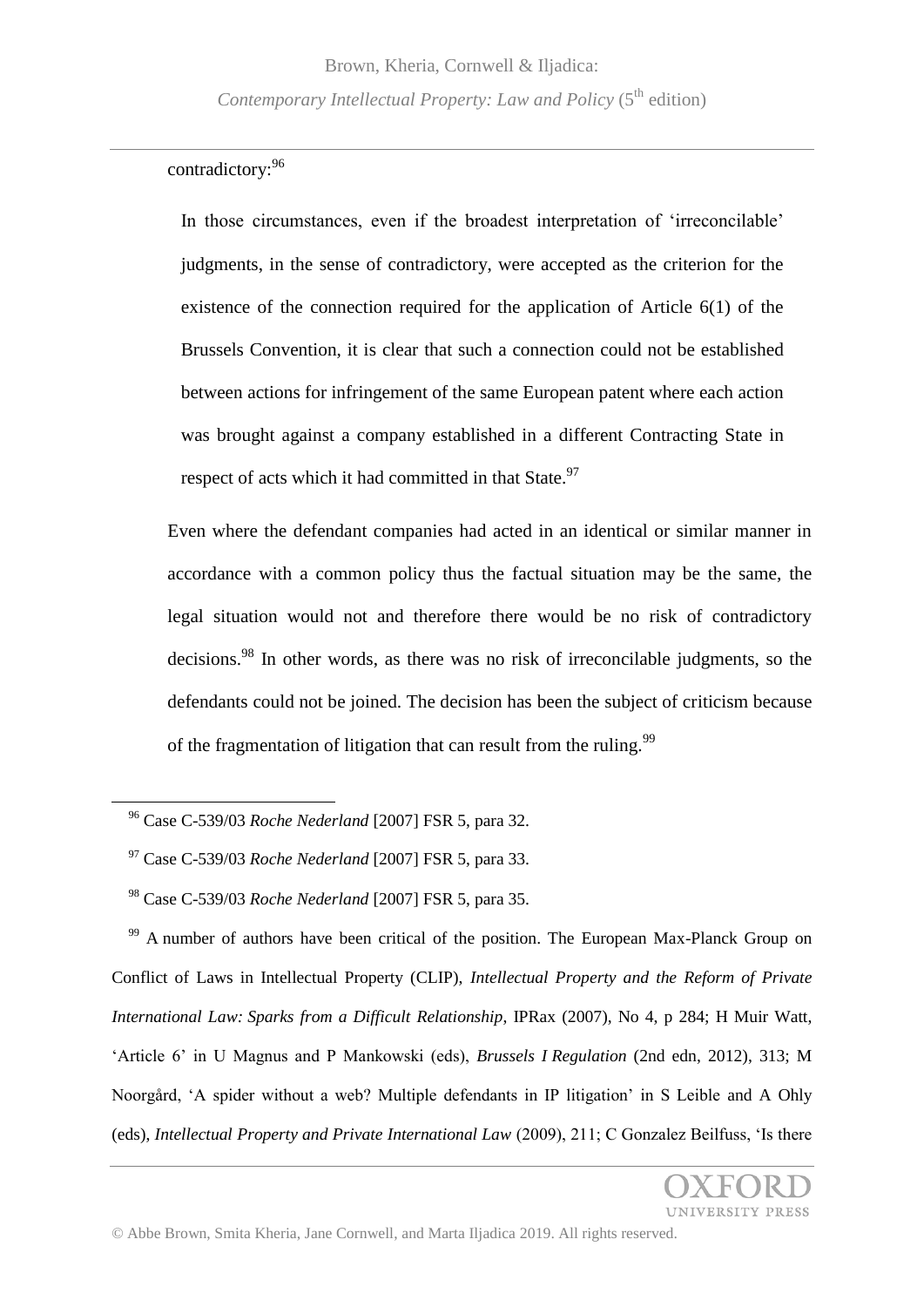23.43 The Court of Justice has had an opportunity to develop and refine its jurisprudence on Article 6(1) in another case concerning patents.

## ■ **Case C-616/10** *Solvay SA v Honeywell Fluorine Products Europe BV***,**

## *Honeywell Belgium NV and Honeywell Europe NV* **ECLI:EU:C:2012:445**

In this case companies based in different member states were accused of infringing European patents in different member states as well as in the same member state. The Court of Justice reaffirmed its ruling in *Roche* stating that the same legal bases cannot be inferred where infringement proceedings are brought in different courts in different member states in relation to a European patent granted in each state and the case is brought against defendants domiciled in those states in respect of acts committed in that territory. A European patent is governed by the national law of each contracting state for which it has been granted as per the Munich Convention.

However, where defendants are separately accused of committing the same infringement with respect to the same product and the infringements are committed in the same member state so that they affect the same national part of the European patent, then it is for the national court to determine if there is a risk of irreconcilable judgments if those claims are determined separately. As explained by the Advocate General: 'The two courts would each have to examine the alleged infringements in the light of the different national legislation governing the various "national parts of the

any web for the spider? Jurisdiction over co-defendants after *Roche Nederland*' in A Nuyts (ed), *International Litigation in Intellectual Property and Information Technology* (2008), 79.

 $\overline{a}$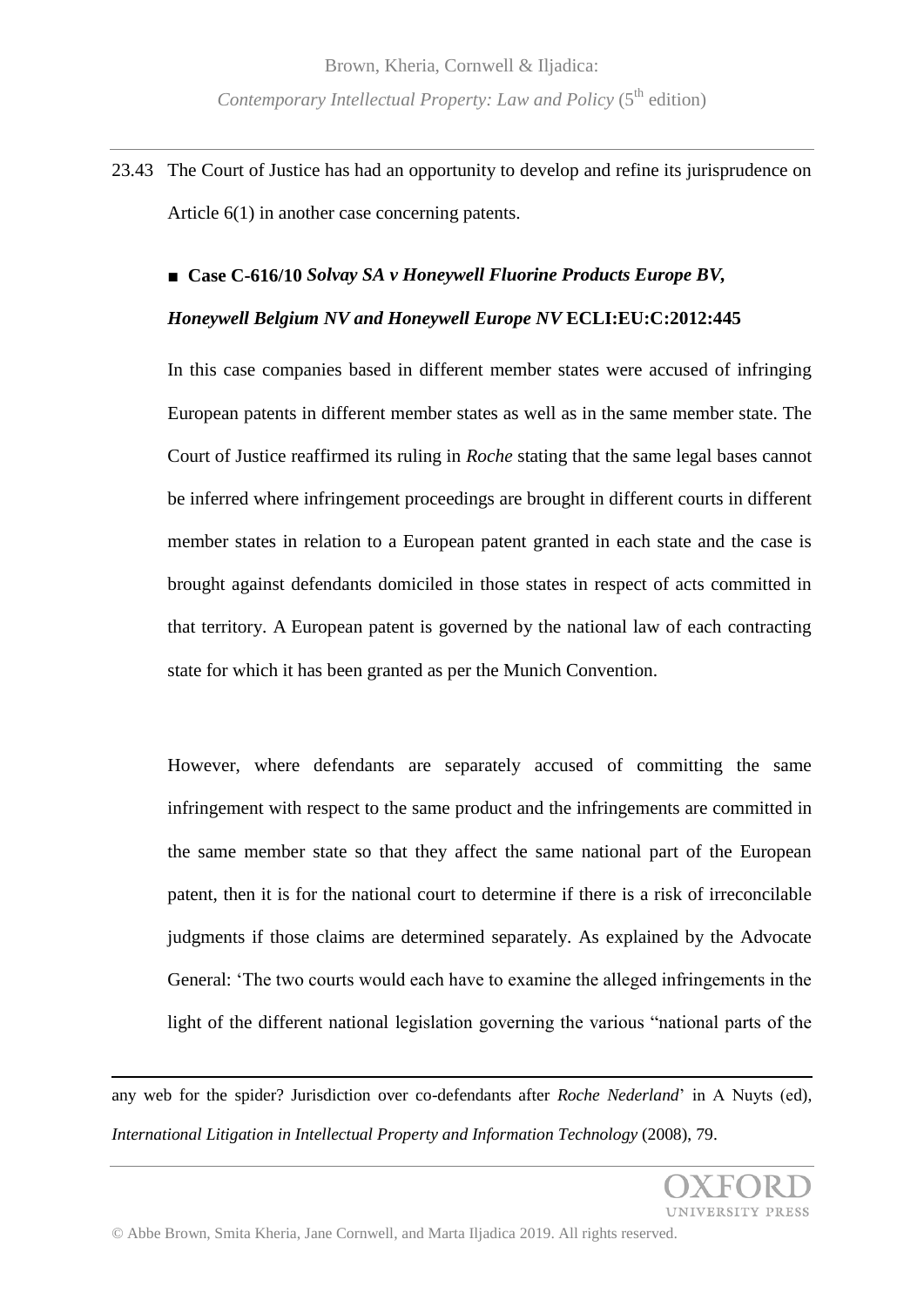European patent" alleged to have been infringed by applying the lex loci protectionis principle.<sup> $100$ </sup> They would, for instance, be called upon to assess according to the same Finnish law the infringement of the Finnish part of the European patent by the three defendants in the main proceedings by the marketing of an identical infringing product in Finland.'<sup>101</sup>

So here the Court of Justice has developed a more nuanced approach with the result that there are going to be circumstances in which defendants can be joined under Article  $6(1)$  (new  $8(1)$ ): where the infringement is the same infringement of the same patent and the infringement occurs in the same member state.

## **Question**

Are there any intellectual property rights for which it might be appropriate to join defendants under Article 8(1)?

23.44 On the question of whether it may be appropriate to join defendants in other IP cases, the ECJ has considered this question in a copyright case.

## **■ Case C-145/10** *Eva-Maria Painer v Standard Verlags GmbH* **[2012] ECDR 6**

This case concerned photographs taken by a freelance photographer, Eva-Maria Painer, of Natascha Kampusch, who was abducted in Austria in 1998 and escaped in

 $\overline{a}$ 

<sup>101</sup> Para 31.

<sup>100</sup> Para 25.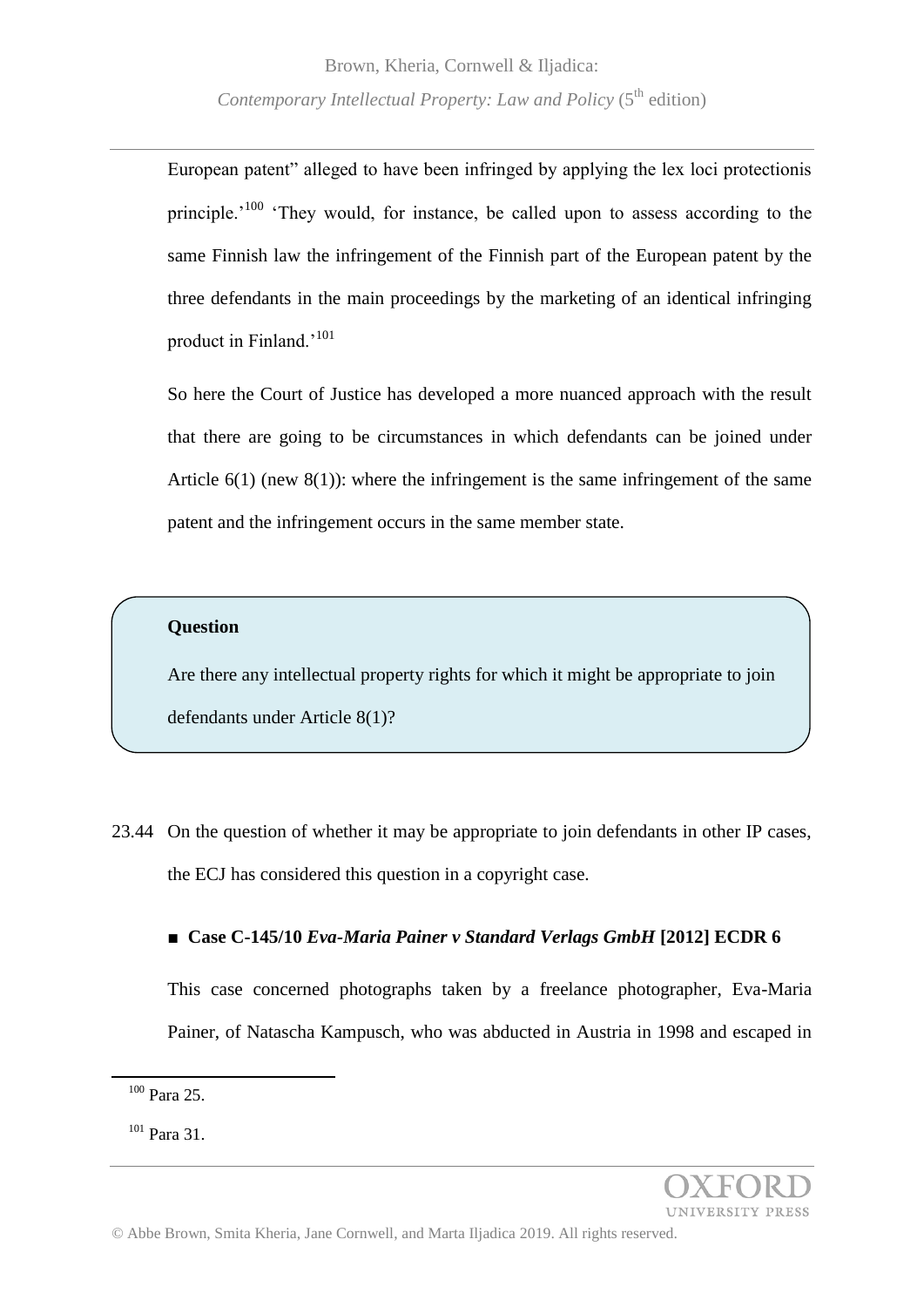2006. When Natascha escaped, the photographs, some of which were altered to show her looking older, were reproduced by various newspapers in Austria and Germany. On matters of jurisdiction, the question arose as to whether all defendants could be joined in Austria under Article 6(1) (now 8(1)) of the Brussels Regulation where the infringements of copyright were substantially similar but were brought on national legal grounds which varied according to the member state concerned.<sup>102</sup>

The ECJ noted that it was not apparent from the wording of Article 6(1) that the conditions for its application include a requirement that the actions brought against different defendants should have identical legal bases (para 76). For judgments to be regarded as irreconcilable within the meaning of Article 6(1), a divergence must arise in the same situation of fact and law (para 79). In assessing whether there is a connection between different claims—in other words a risk of irreconcilable judgments if those claims were determined separately—the identical legal bases of the actions brought is only one relevant factor among others but not an indispensable requirement for the application of the Article (para 80). It is for the referring court to assess whether there is a connection between the claims: in other words, whether there is a risk of irreconcilable judgments if those claims were determined separately.

23.45 The ECJ seemed keen that the referring court consider the legal bases to be sufficiently similar to found jurisdiction where the national laws 'as in the main

 $\overline{a}$ 

<sup>102</sup> For a discussion of substantive copyright law in *Painer* see para 3.60 in *Contemporary Intellectual Property* (5<sup>th</sup> edition).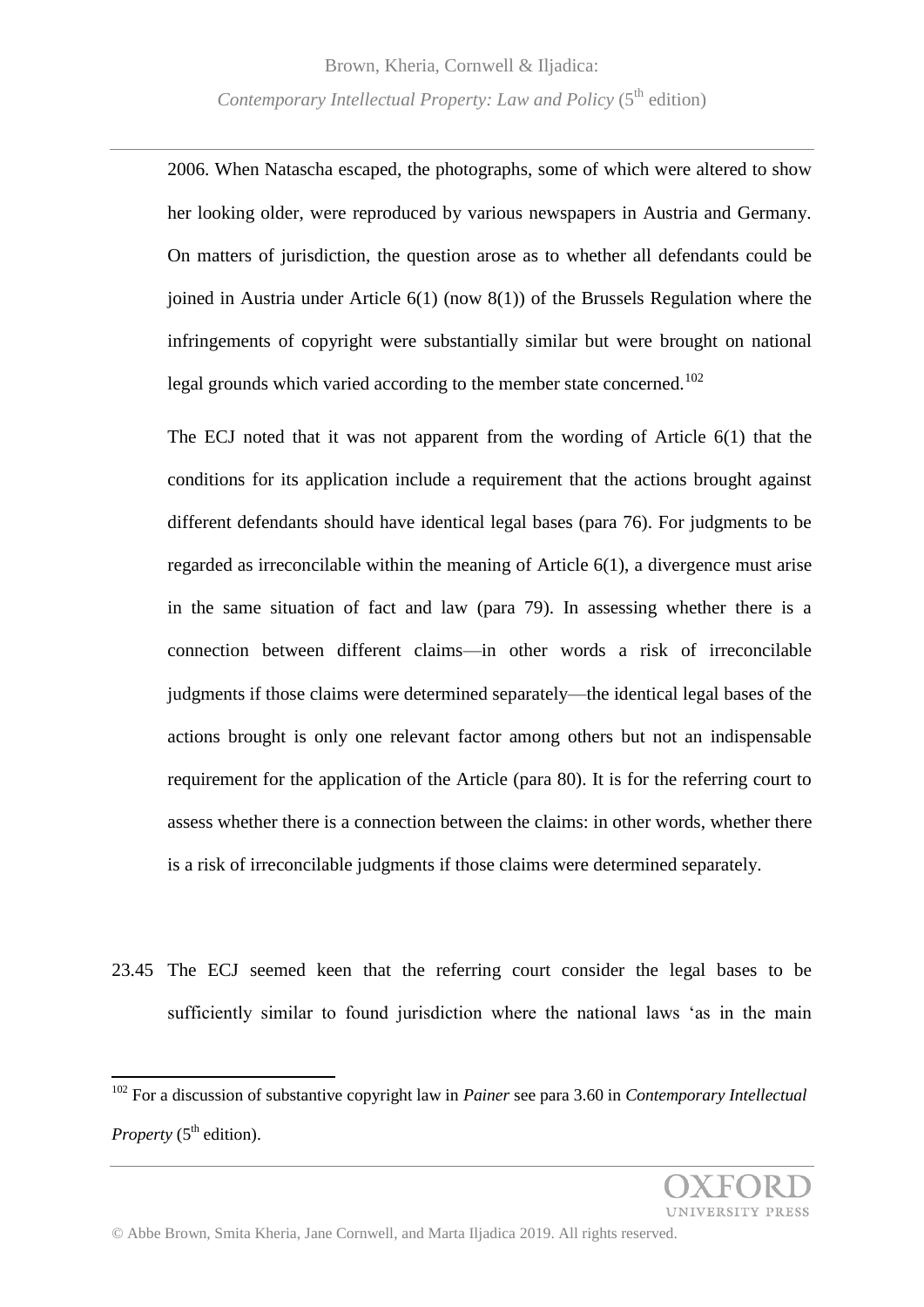proceedings . . . on which the actions against the various defendants are based are . . . substantially identical (para 82)'<sup>103</sup>. In addition, in assessing whether there is a connection between the parts of the claims it was relevant to consider whether the defendants did or did not act independently (para  $83$ ).<sup>104</sup>

### *Cross-border injunctions*

23.46 As will have become apparent from the previous discussion, one of the problems with Article 6(1) (new Article 8(1)) is that if the claimant is successful, it can result in the court granting a cross-border injunction. In other words, an injunction issued by a court in one territory that has effect in another as regards the patent infringement. English courts have had difficulty with this concept<sup>105</sup> although now, following the Court of Justice rulings, there will be times, albeit limited, that such injunctions will be issued as a result of jurisdiction being based on Article 8(1). The matter of crossborder injunctions also arises in relation to the unitary EU IP rights—notably in respect of trade marks and designs. Under the EU Trade Mark Regulation certain national courts are designated as EU courts and, significantly, these courts may grant

 $\overline{a}$ 

<sup>104</sup> For cases in the English courts, see *Alfa Laval Tumba AB v Separator Spares International Ltd* [2012] EWHC 1155 (Ch); *Pearce v Ove Arup* [2000] Ch 403, [2000] 3 WLR 332, [1999] 1 All ER 769, [1999] FSR 525; *IBS Technologies (PVT) Ltd v APM Technologies SA and another* [2003] All ER (D) 105: on Art 5(3) of the Lugano Convention.

<sup>105</sup> In the High Court Aldous J said that 'it would not be right for this Court to grant an injuncti on which had effect outside the United Kingdom': *Chiron Corporation and Others v Organon Teknika Limited (No. 10)* [1995] FSR 325 at 338.

ERSITY PRESS

<sup>103</sup> Para 82.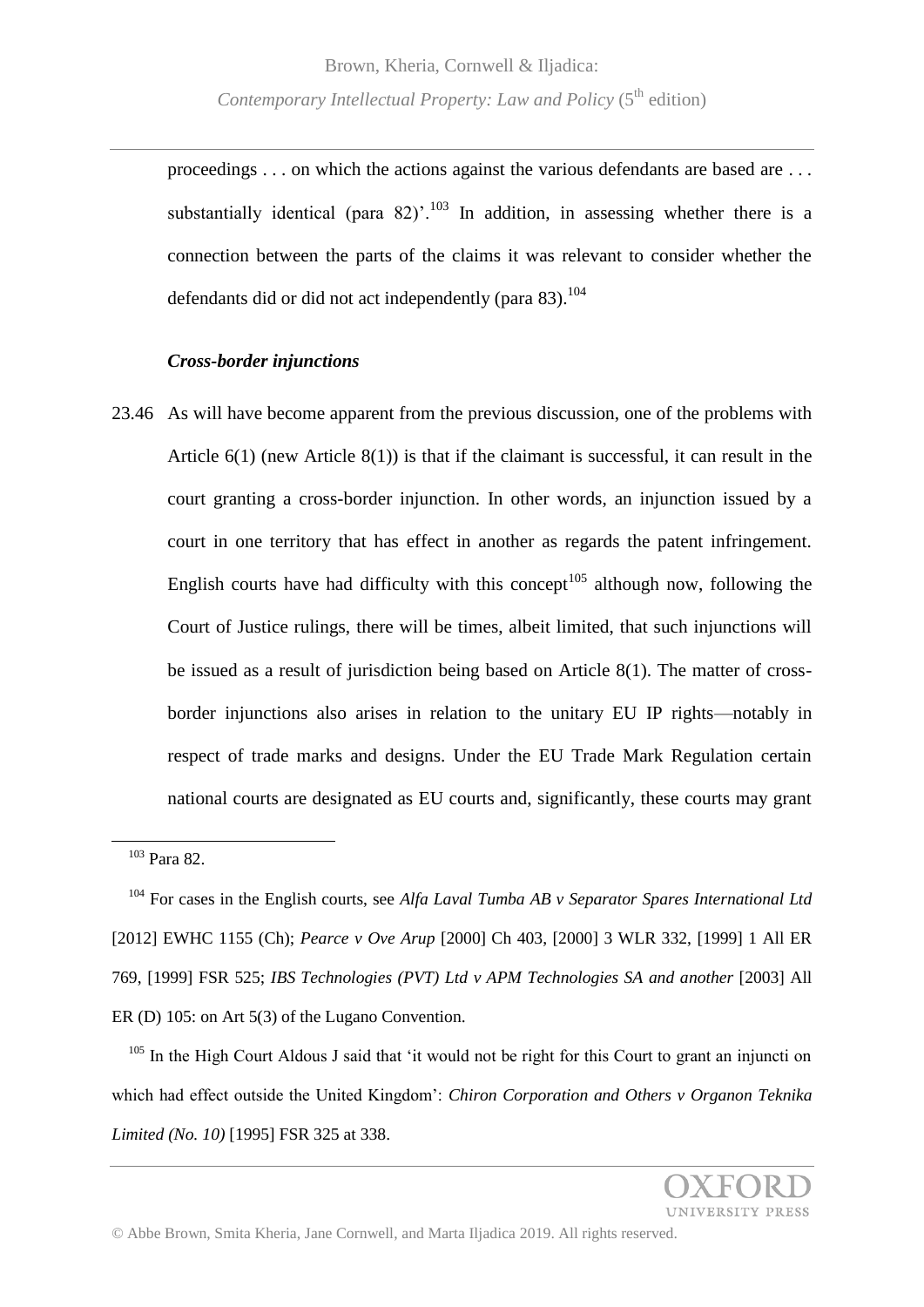cross-border relief.<sup>106</sup> The cross-border effect of a ruling issued by the French court was raised before the Court of Justice in respect of a (Community) trade mark in the following case. $107$ 

## **■ Case C-235/09** *DHL Express France v Chronopost SA* **[2011] ETMR 33**

The case concerned the interpretation of the Community Trade Mark Regulation (CTMR) as amended and raised the question as to whether an injunction granted by a Community trade mark court in respect of a Community trade mark had effect throughout the territory of the EU. Chronopost, a courier company, owned a French and CTM registration for 'Webshipping'. DHL used various permutations of the words 'Web Shipping' for an internet-based mail management service. Chronopost sued DHL in France. The French Cour de Cassation asked the ECJ a number of questions including whether 'Article 98 CTMR be interpreted as meaning that the prohibition issued by a CTM Court has effect as a matter of law throughout the entire area of the [European Union]?' The ECJ responded by ruling that 'Article 98(1) CTMR must be interpreted as meaning that the scope of the prohibition against further infringement or threatened infringement of a CTM, issued by a CTM Court whose jurisdiction is based on Articles 93(1) to (4) and 94(1) of that regulation, extends, as a rule, to the entire area of the EU' (para 50).

**<sup>.</sup>** <sup>106</sup> See European Union Trade Mark Regulation, Arts, 126 and 130.

 $107$  Council Regulation 40/94. Note that EU trade mark law has since been consolidated into the EUTMR on which see para 13.15ff on the UK and European regulatory framework in *Contemporary Intellectual Property* (5<sup>th</sup> edition).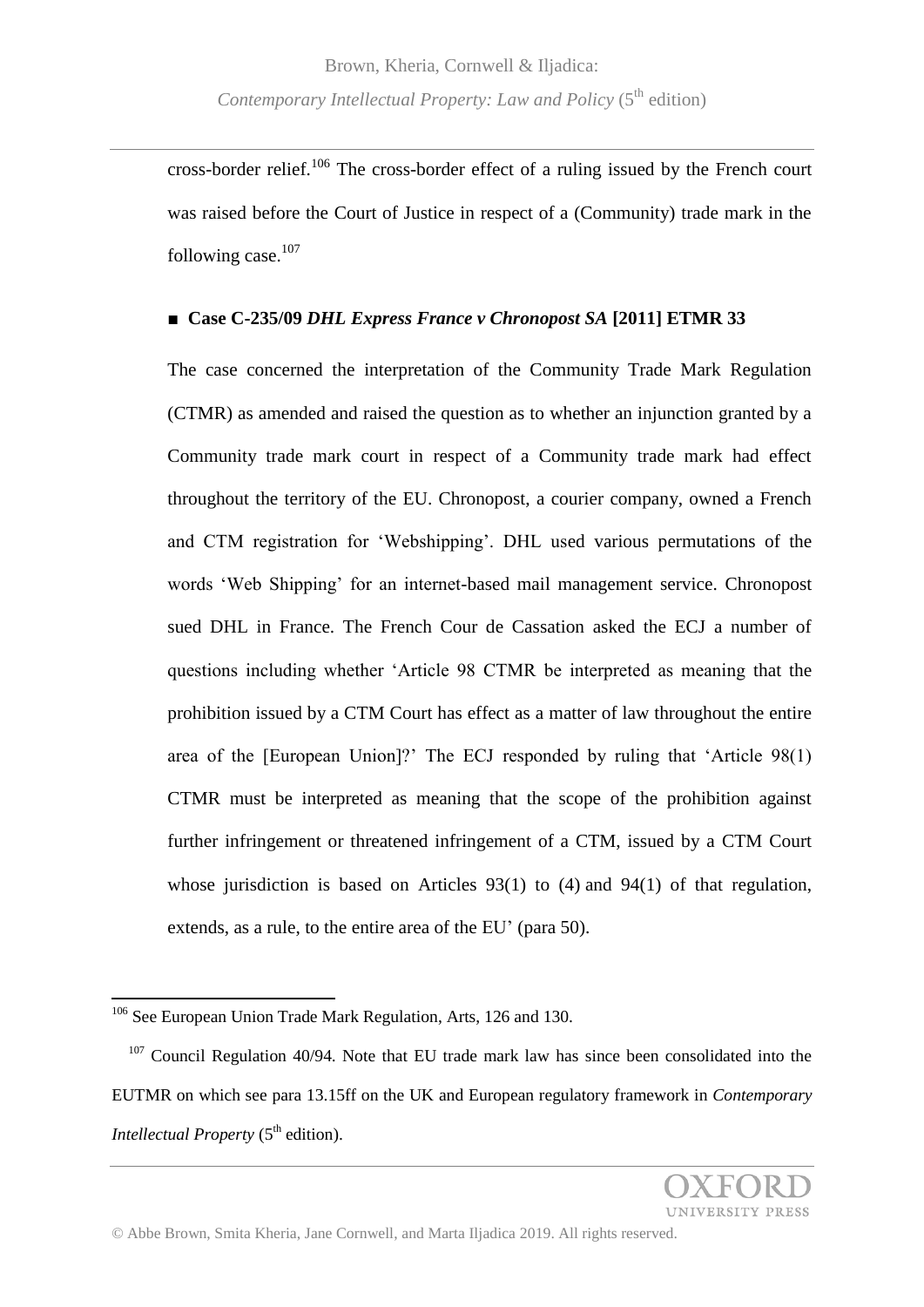23.47 Given that a CTM (now EUTM) is designed to have effect throughout the entire area of the EU, this would seem a relatively straightforward decision. However, the reference by the ECJ to 'as a rule' in its judgment has caused further questions to arise in relation to when there might be an exception to the rule. In the course of judgment, the ECJ referred to the case brought by the claimant and whether this might have been limited to a particular territory; to the functions of a trade mark and the need for one or more of the functions to be affected by the activities of the defendant for liability for infringement to arise, an example of which might be linguistic differences between member states.<sup>108</sup> In both cases it would seem that an injunction might be limited to certain territories of the EU. The difficulty lies in the need to look into the laws of each territory to determine if an infringement has occurred; a procedure that would put enforcement beyond all but the deepest pockets.<sup>109</sup>

In *Enterprise Holdings Inc v Europcar Group UK*,<sup>110</sup> Arnold J relied on those exceptions to the 'rule' expressed by the ECJ in *DHL* in order to limit an injunction to the United Kingdom. He recognised that the European decision offered the possibility to limit injunction to particular territories whenever the claimant specified such

**.** 

 $110$  [2015] EWHC 300 (Ch), paras 4–8.

<sup>108</sup> Case C-235/09, para 48.

<sup>109</sup> Note *AS Watson (Health and Beauty Continental Europe) BV and others v The Boots Company plc and others* [2011] EWPCC 26 in which the claimants filed an action for infringement of a (then) CTM against the defendants. The case was remitted from the Patents Court to the High Court because of the complexity that would arise in determining infringement of a (then) CTM in 14 of the member states of the EU.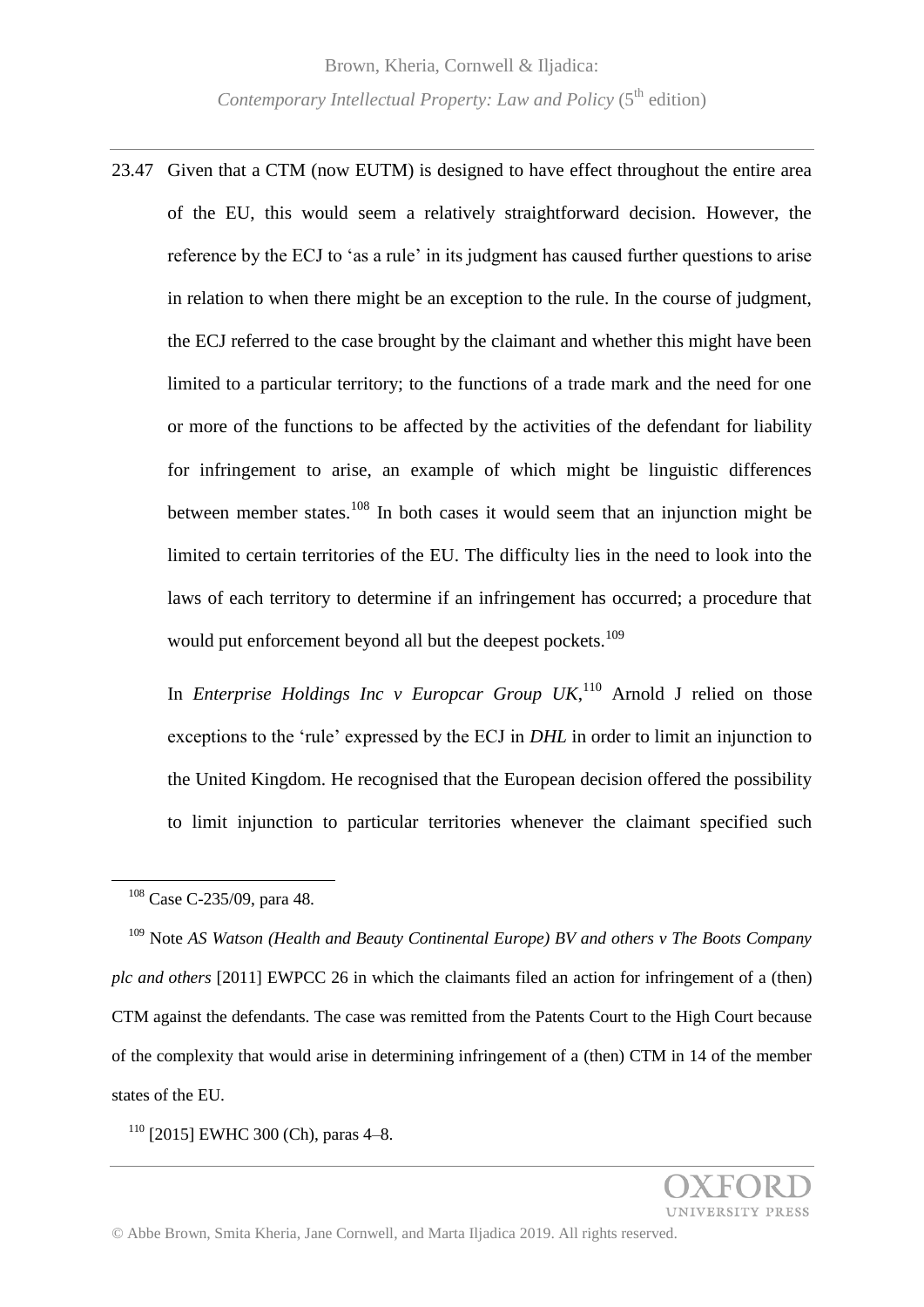limitation or the defendant is able to prove that the use of the registered sign in the territories at stake does not affect the functions of the trade mark.<sup>111</sup> In the same decision, the judge was rather critical of this interpretation of the law by the CJEU. He noted that the exceptions to the rule articulated by the Court of Justice were 'far from clear' and that further guidance from European judges will be required in the future for cross-border injunctions to function properly.<sup>112</sup>

## **Question**

Read Case C-235/09 *DHL Express France v Chronopost SA* and *Enterprise Holdings Inc v Europcar Group UK.* How should the interests of the claimant and defendant be balanced against the need to ensure that the rights conferred by a EUTM do not extend beyond their proper boundaries?

*Article 24(4) (Article 16(4) of the Brussels Convention and Article 22(4) of the 2002 Regulation)*

23.48 In Article 24(4) under the heading 'Exclusive jurisdiction' the Regulation provides: The following courts shall have exclusive jurisdiction regardless of domicile: . . . 4. in proceedings concerned with the registration or validity of patents, trade marks, designs, or other similar rights required to be deposited or registered,

 $\overline{a}$ 

 $111$  Ibid., para 8.

<sup>112</sup> [2015] EWHC 300 (Ch), paras 11 and 15.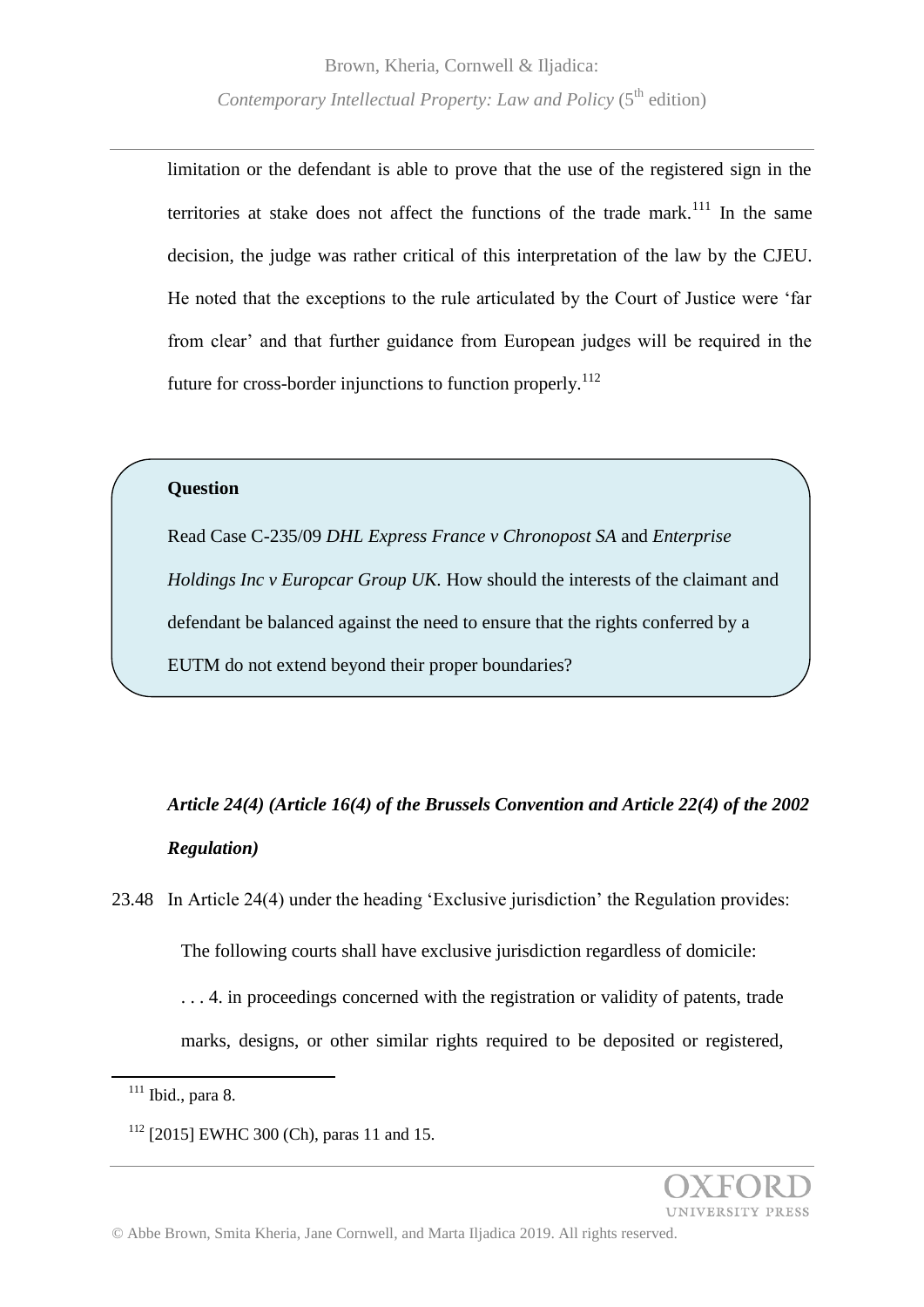irrespective of whether the issue raised by way of an action or as a defense, the courts of the Member State in which the deposit or registration has been applied for, has taken place or is under the terms of the Union or an international convention deemed to have taken place.

23.49 Article 24(4) reflects the understanding that the *validity* of registered intellectual property rights can only be challenged in the state for which the right is registered. It is generally accepted that a state has autonomy over the grant of a property right, and only the state in which the property right exists should have the competence to adjudicate on its validity. Any judgment rendered by a court outwith that territory will have both private law implications in that it will affect the individual litigants and the property of one of those litigants, and public interest ramifications which have, in a patent action, been described thus:

Although patent actions appear on their face to be disputes between two parties, in reality they also concern the public. A finding of infringement is a finding that a monopoly granted by the state is to be enforced. The result is invariably that the public have to pay higher prices than if the monopoly did not exist. If that be the proper result, then that result should, I believe, come about from a decision of a court situated in the state where the public have to pay the higher prices.<sup>113</sup>

23.50 The exclusive jurisdiction granted to national courts in cases concerning the registration and validity of a registered right has prompted some litigants to engage in

**.** 

<sup>113</sup> *Plastus Kreativ AB v Minnesota Mining and Manufacturing Co* [1995] RPC 438 at 447.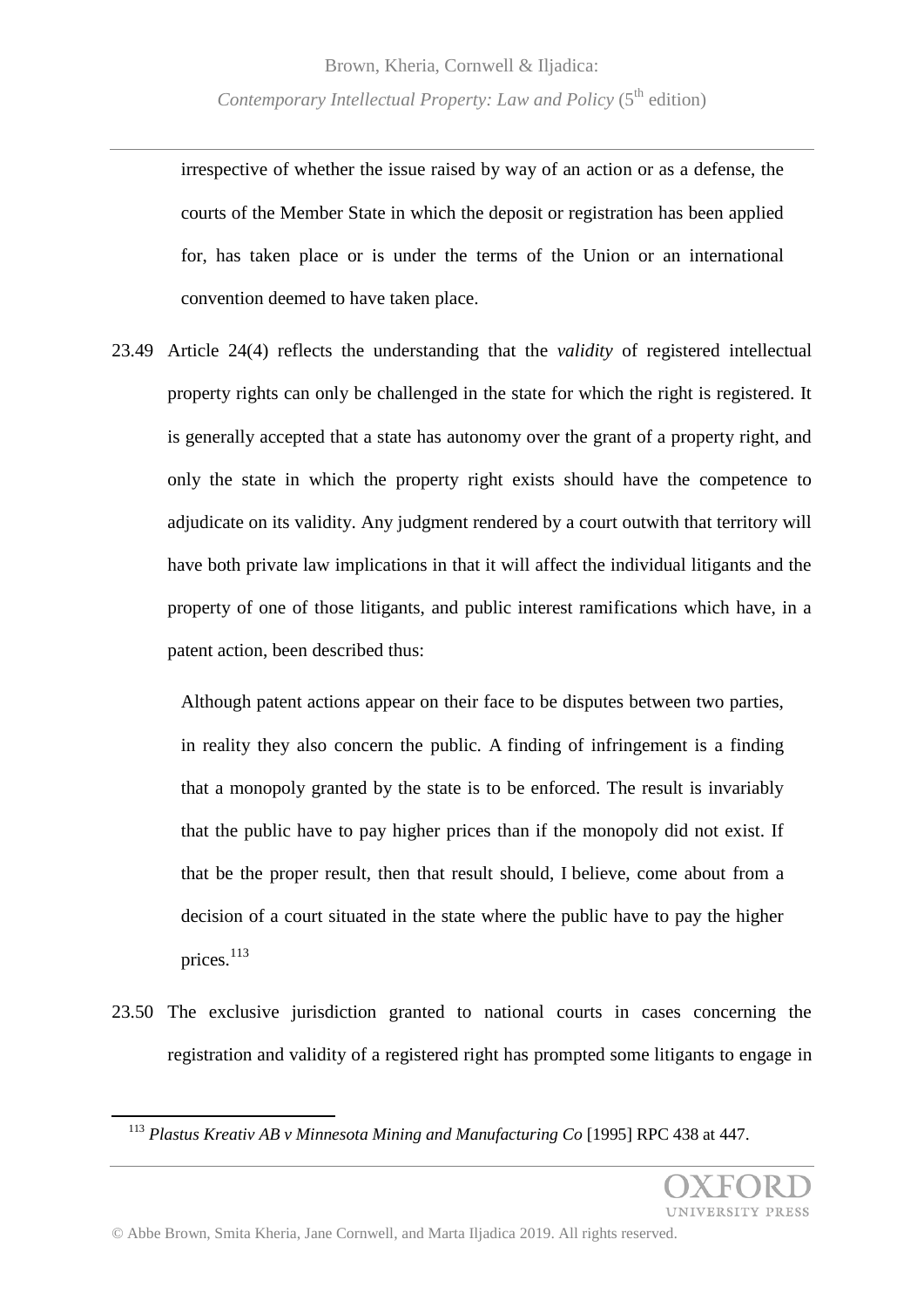forum shopping exercises. If a defendant is faced with infringement proceedings one tactic may be to call into question the validity of the right. Thus, jurisdictional competence is shifted to the state where the right has been registered.

23.51 This is illustrated by the case of *Coin Controls v Suzo International*<sup>114</sup> where the English Patent Court was requested to enforce British, German, and Spanish patents that had all originated from the same European Patent, against defendants domiciled in England, Germany, and Spain. Jurisdiction had been based on Article 6(1) of the Brussels Convention. The court struck out the pleadings insofar as they applied to the foreign patents. In so doing, the court said that if the conditions of Article  $6(1)$ applied, the court had jurisdiction to deal with infringement of the German and Spanish patents. However, once the validity of the patents had been challenged, the provisions of Article 16(4) of the Brussels Convention (Art 22(4) of the 2002 Brussels Regulation; Art 24(4) of the 2012 Regulation) came into play:

The court cannot decline jurisdiction on the basis of mere suspicions as to what defence may be run. But once the defendant raises validity the court must hand the proceedings over to the courts having exclusive jurisdiction over that issue. . . . [W]here infringement and validity of an intellectual property right . . . are so closely interrelated that they should be treated for jurisdiction purposes as one issue or claim.<sup>115</sup>

The problem with this rule is that a defendant can easily block any infringement

 $\overline{a}$ 

<sup>114</sup> [1997] FSR 660.

<sup>115</sup> *Coin Controls Ltd v Suzo International (UK) Ltd* [1997] FSR 660, 677.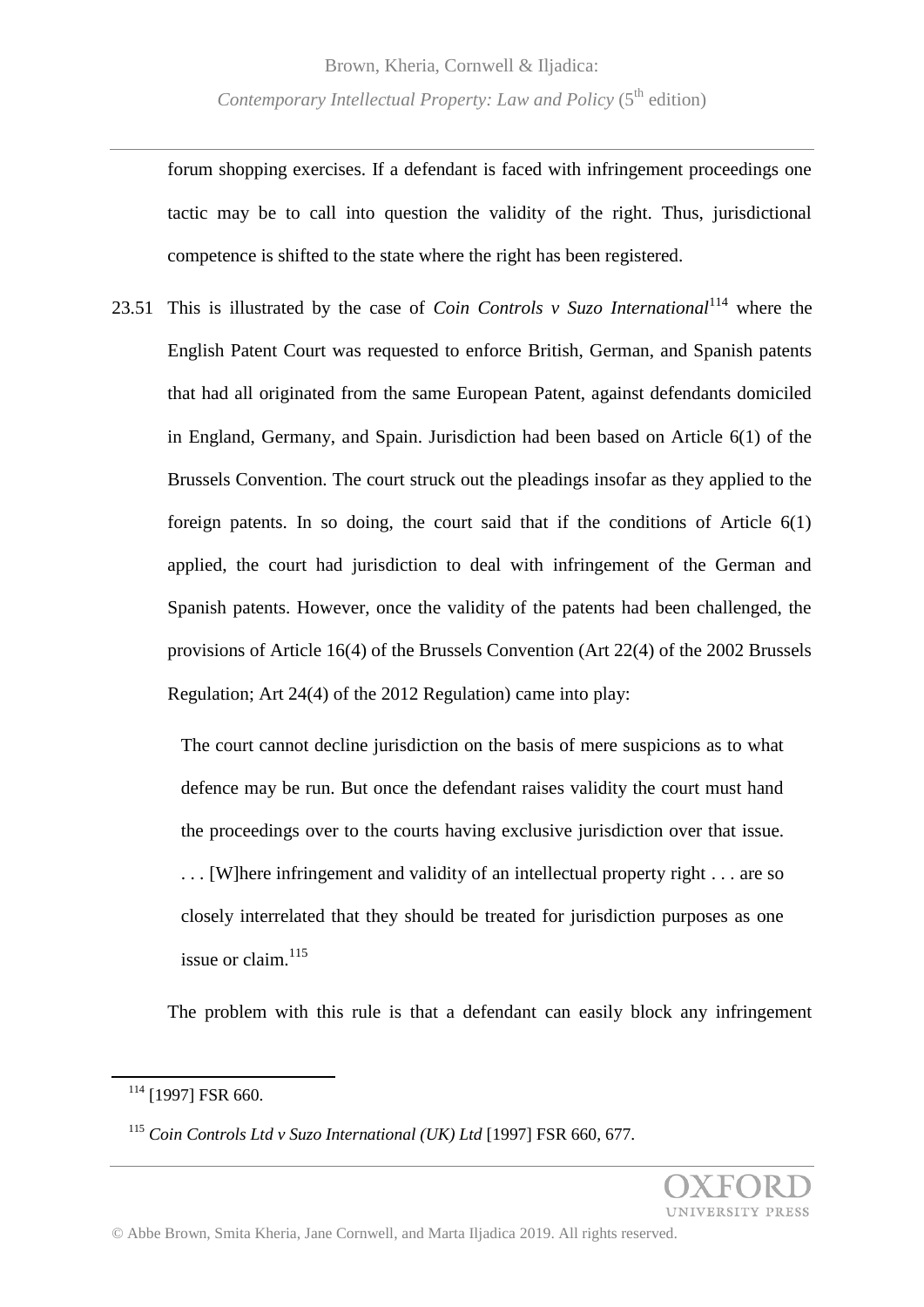action based on foreign patent by raising a defence of invalidity.<sup>116</sup>

23.52 The matter was considered by the ECJ in the following case.

# **■ Case C-4/03** *Gesellschaft für Antriebstechnik mbH & Co KG (GAT) v Lamellen und Kupplungsbau Beteiligungs KG (LuK)* **[2006] EI-6509, [2006] F45**

The case concerned patents in a number of countries including France for parts of motor vehicles. The case was brought by the applicant before a German court in Dusseldorf seeking a declaration that the defendant did not have any claims arising from the French patents. It was claimed that the French patents were invalid due to a prior sale of the allegedly infringing parts. On appeal the question was raised as to whether the German courts had jurisdiction on the basis of Article 16(4) (Art 22(4) of the 2001 Regulation; Art 24(4) of the 2012 Regulation). Proceedings were stayed to refer a question to the ECJ as to whether Article 16(4) was to be interpreted as meaning that the exclusive jurisdiction conferred by that provision only applies if proceedings are brought to declare a patent invalid, or whether the Article was also relevant where a plea is made that a patent is invalid but in the course of infringement proceedings. $^{117}$ 

The ECJ said the Article must be construed in accordance with the objective it pursues: that is, that the rules seek to ensure that jurisdiction rests with courts closely

<sup>117</sup> Referring to Art 16(4) of the Convention of 27 September 1968 on Jurisdiction and the Enforcement of Judgments in Civil and Commercial Matters.

**.** 

<sup>116</sup> See *Fort Dodge v Akzo* [1998] FSR 222 which was referred to the ECJ but settled prior to being heard.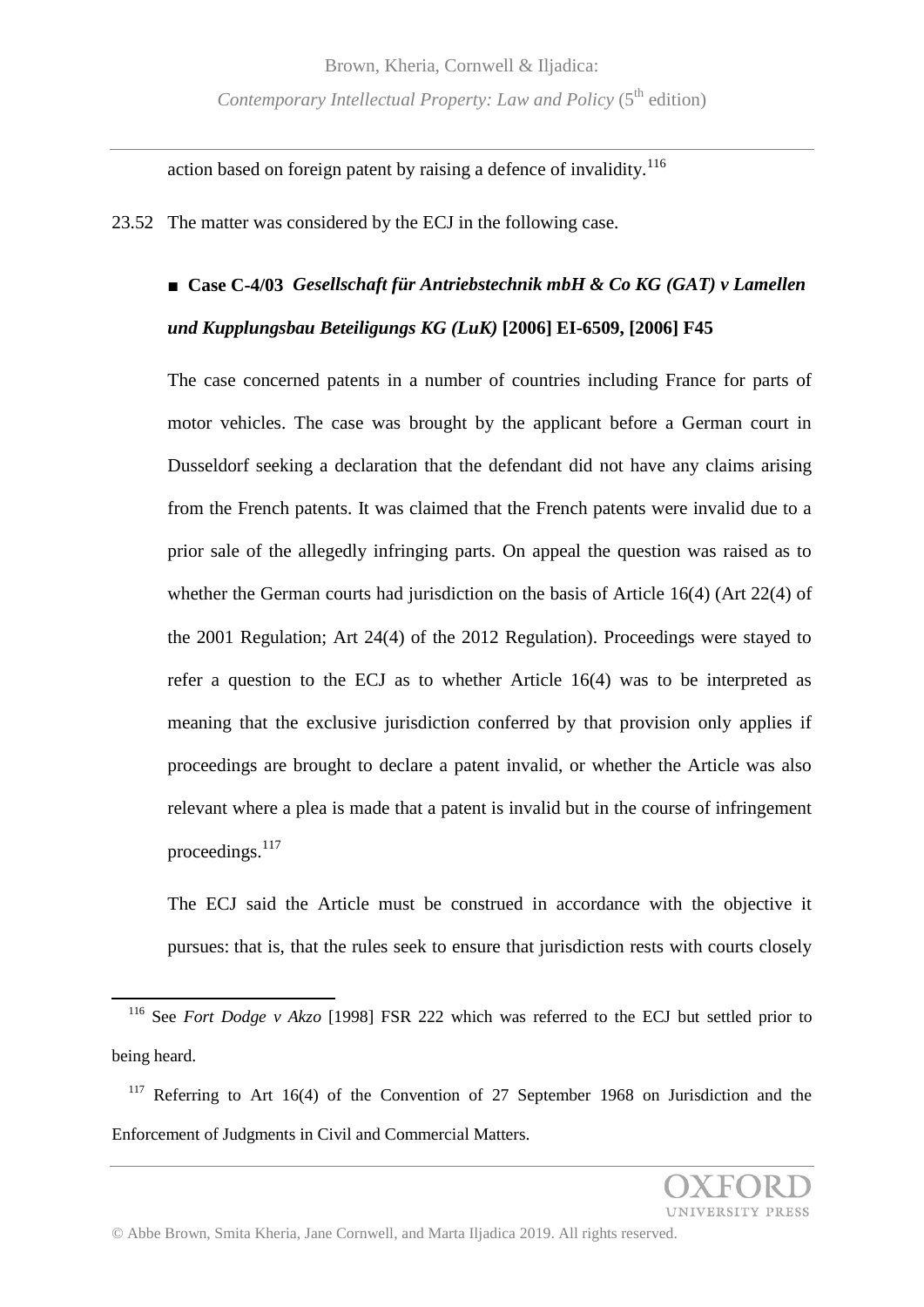linked to the proceedings in fact and law.<sup>118</sup> Article 16(4) means that the exclusive jurisdiction rule it lays down concerns all proceedings 'whatever the form of proceedings in which the issue of a patent's validity is raised, be it by way of an action or a plea in objection, at the time the case is brought or at a later stage in the proceedings'.<sup>119</sup> So even if validity is an incidental issue, exclusive jurisdiction is conferred on the courts of the place where the patent is registered. As with *Roche*, the effect is that litigation is fragmented which could result in claimants needing to bring cases in a number of different jurisdictions. The temptation for defendants will be to raise counterclaims that validity is an issue in order to split cases.

23.53 The Court of Justice has developed a refinement of the rule where provisional measures are in issue.

# ■ **Case C-616/10** *Solvay SA v Honeywell Fluorine Products Europe BV***,** *Honeywell Belgium NV and Honeywell Europe NV* **ECLI:EU:C:2012:445**

The ECJ ruled that Article 22(4) does not affect the application of Article 31 of the Regulation. Article 31 provides that application may be made to the courts of a member state for such provisional, including protective, measures as may be available under the law of that state, even if, under this Regulation, the courts of another member state have jurisdiction as to the substance of the matter.

1

<sup>118</sup> Case C-4/03 *GAT v LuK* [2006] FSR 45, para 21.

<sup>119</sup> Case C-4/03 *GAT v LuK* [2006] FSR 45, para 25. See also *Research in Motion UK Ltd v Visto Corporation* [2008] EWCA Civ 153.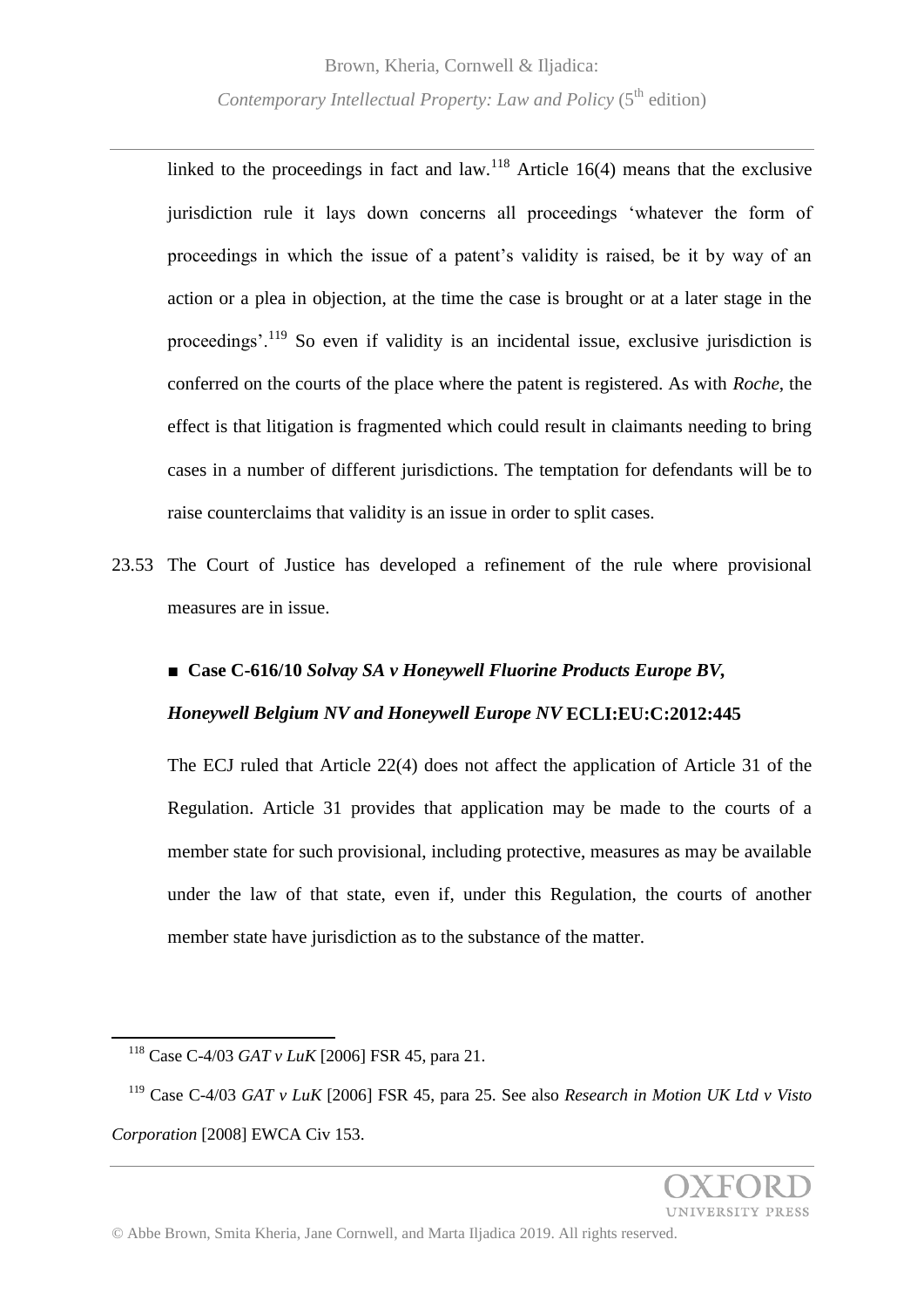The Court considered that there is no risk of conflicting decisions (the objective of Art 22(4) is to avoid these) where the provisional decision taken by a court before which the interim proceedings have been brought will not prejudice the decision to be taken by the court having jurisdiction over the substance under Article 22(4).

Courts will thus be able to grant cross-border injunctions in cases concerning provisional measures.<sup>120</sup>

23.54 Finally, note with respect to certain EU rights including EU trade marks, that the jurisdiction approach largely mirrors that of the Brussels Regulation. An important difference to note here, however, is that the EU Trade Mark Regulation (EUTMR).<sup>121</sup> It ensures that the EU courts have 'exclusive jurisdictions' over disputes relating to the infringement and validity of EU trade marks.<sup>122</sup>

of irreconcilable judgments was raised in a trade mark case, see *Kitfix Swallow Group Ltd v Great Gizmos Ltd* [2007] EWHC 2668 (Ch), aff'd on appeal [2008] EWHC 2723 (Ch).

 $122$  Art. 126 EUTMR. The EU trade marks courts are defined in Art. 123 EUTMR.

1



 $120$  For an English court decision on whether there should be a stay of proceedings when questions

 $121$  Regulation (EU) 2017/1001 of the European Parliament and of the Council of 14 June 2017 on the European Union trade mark. Note that Art. 122 which provides that 'the Union rules on jurisdiction and the recognition and enforcement of judgments in civil and commercial matters shall apply to proceedings relating to EU trade marks and applications for EU trade marks, as well as to proceedings relating to simultaneous and successive actions on the basis of EU trade marks and national trade marks.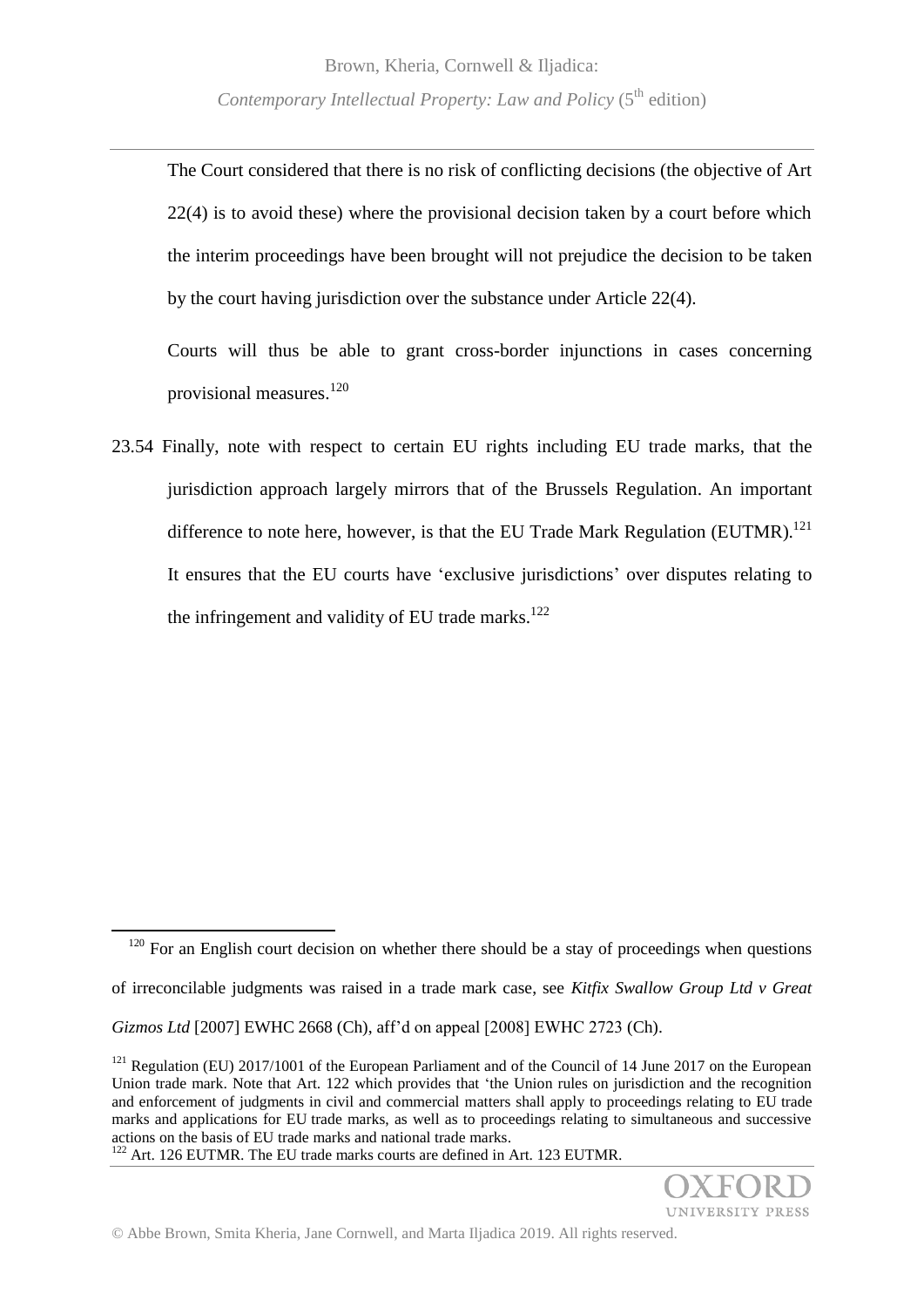

## **Choice of law for non-contractual obligations: the Rome II Regulation**

23.55 Once the correct jurisdiction has been identified the next issue to be determined relates to choice of law. As noted previously, the double actionability rule in England and Scotland made deciding a case based on infringement of a foreign IP right in domestic courts almost impossible. This rule was changed in the Private International Law (Miscellaneous Provisions) Act 1995 which in turn was replaced by Regulation (EC) No 864/2007 of the European Parliament and of the Council of 11 July 2007 on the law applicable to non-contractual obligations, known as Rome II, and which came into effect from 11 January 2009. The common law rules (as now interpreted by the Supreme Court) will apply where the facts arise prior to the coming into force of the 1995 Act which itself will be superseded by Rome II for facts arising after 11 January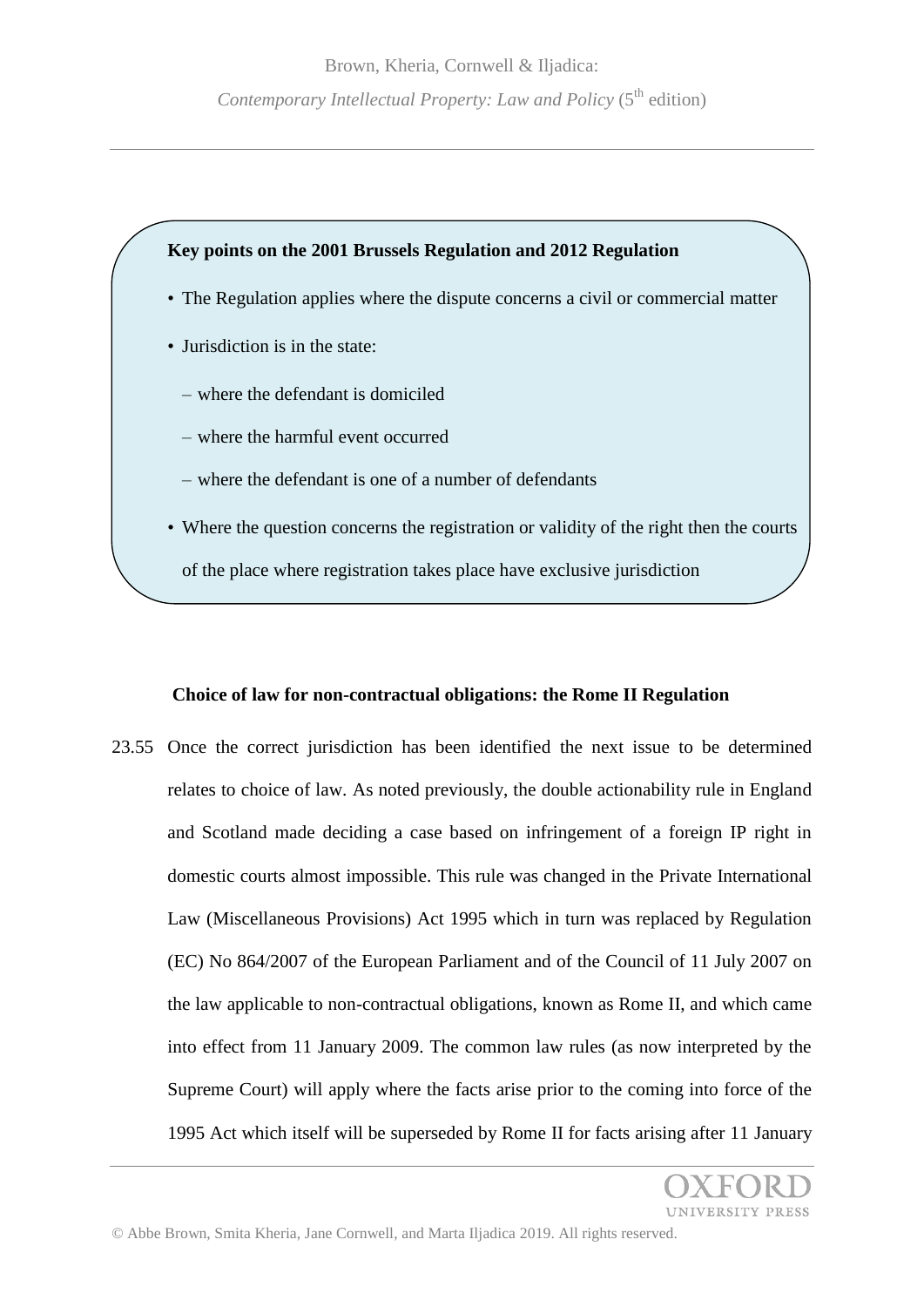2009. Rome II deals with all torts/delicts arising in the EU regardless of whether any of the parties is connected with a member state<sup>123</sup> except where specifically excluded. For these purposes, the exclusions include non-contractual obligations arising out of violations of privacy and rights relating to personality, including defamation.<sup>124</sup>

Recital 26 of Rome II states:

Regarding infringements of intellectual property rights, the universally acknowledged principle of the *lex loci protectionis* should be preserved. For the purposes of this Regulation, the term 'intellectual property rights' should be interpreted as meaning, for instance, copyright, related rights, the *sui generis* right for the protection of databases and industrial property rights.

23.56 Article 6 deals with unfair competition<sup>125</sup> and Article 8 with intellectual property rights.

Article 6 provides (where relevant):

1. The law applicable to a non-contractual obligation arising out of an act of unfair competition shall be the law of the country where competitive relations

 $123$  Art 3.

 $\overline{a}$ 

<sup>124</sup> Art  $2(g)$ . The Committee on Legal Affairs has proposed an amendment to Rome II that would include a choice of law rule for infringements of personality rights (defamation) on the internet. Draft Report with recommendations to the Commission on the amendment of Regulation (EC) No 864/2007 on the law applicable to non-contractual obligations (Rome II) (2009/2170(INI)), Committee on Legal Affairs Rapporteur: Diana Wallis (Initiative—Rule 42 of the Rules of Procedure).

<sup>125</sup> For cogent criticism of these provisions as they apply to unfair competition, see C Wadlow, *The Law of Unfair Competition: Passing Off by Misrepresentation* (2016), paras 10-51 et seq.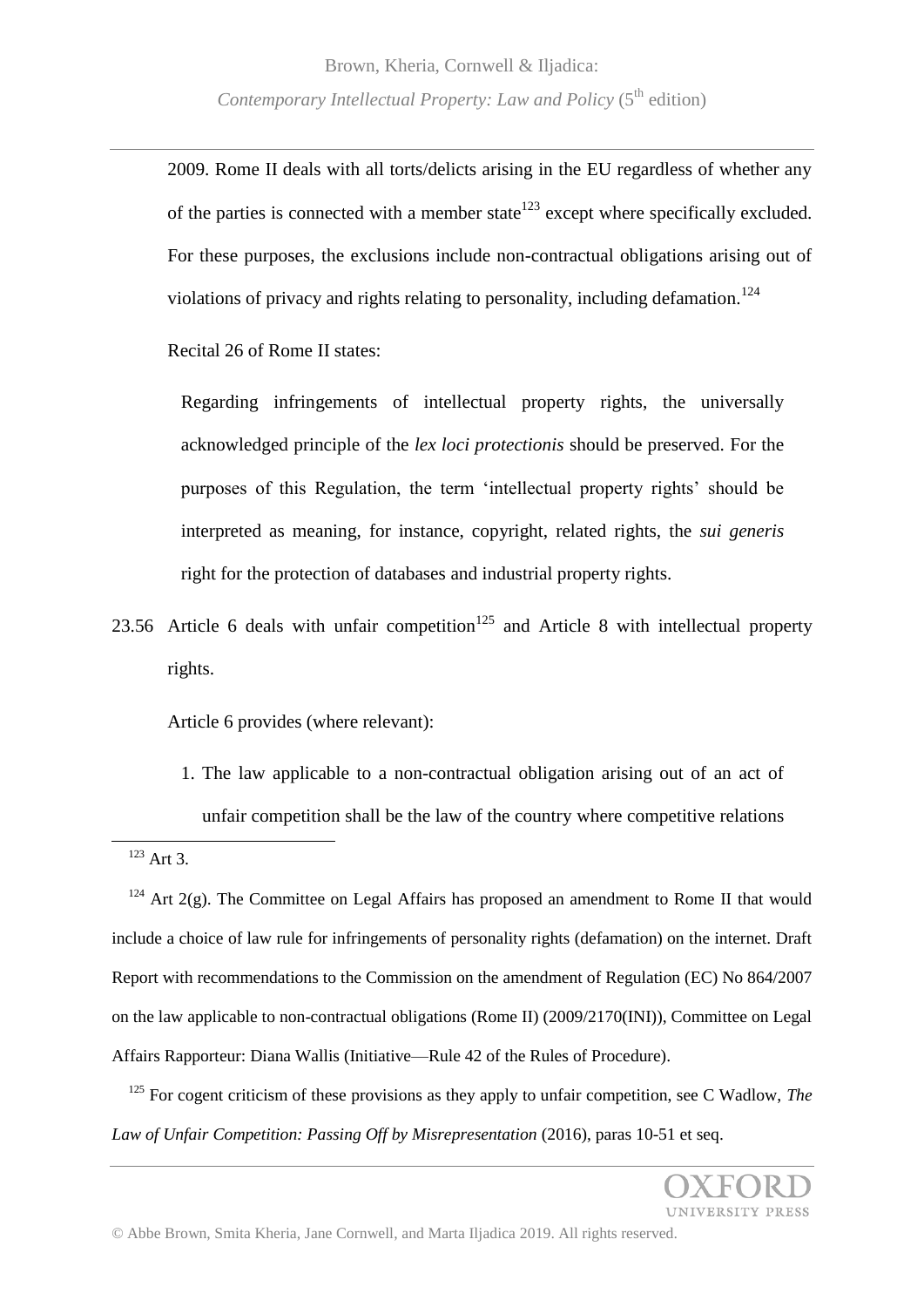or the collective interests of consumers are, or are likely to be, affected.

- 2. Where an act of unfair competition affects exclusively the interests of a specific competitor, Article 4 shall apply.
- 3. The law applicable under this Article may not be derogated from by an agreement pursuant to Article 14.

Article 4 (the general provision) provides:

- 1. Unless otherwise provided for in this Regulation, the law applicable to a noncontractual obligation arising out of a tort/delict shall be the law of the country in which the damage occurs irrespective of the country in which the event giving rise to the damage occurred and irrespective of the country or countries in which the indirect consequences of that event occur.
- 2. However, where the person claimed to be liable and the person sustaining damage both have their habitual residence in the same country at the time when the damage occurs, the law of that country shall apply.
- 3. Where it is clear from all the circumstances of the case that the tort/delict is manifestly more closely connected with a country other than that indicated in paragraphs 1 or 2, the law of that other country shall apply. A manifestly closer connection with another country might be based in particular on a preexisting relationship between the parties, such as a contract, that is closely connected with the tort/delict in question.

Article 8 on infringement of intellectual property rights provides:

1. The law applicable to a non-contractual obligation arising from an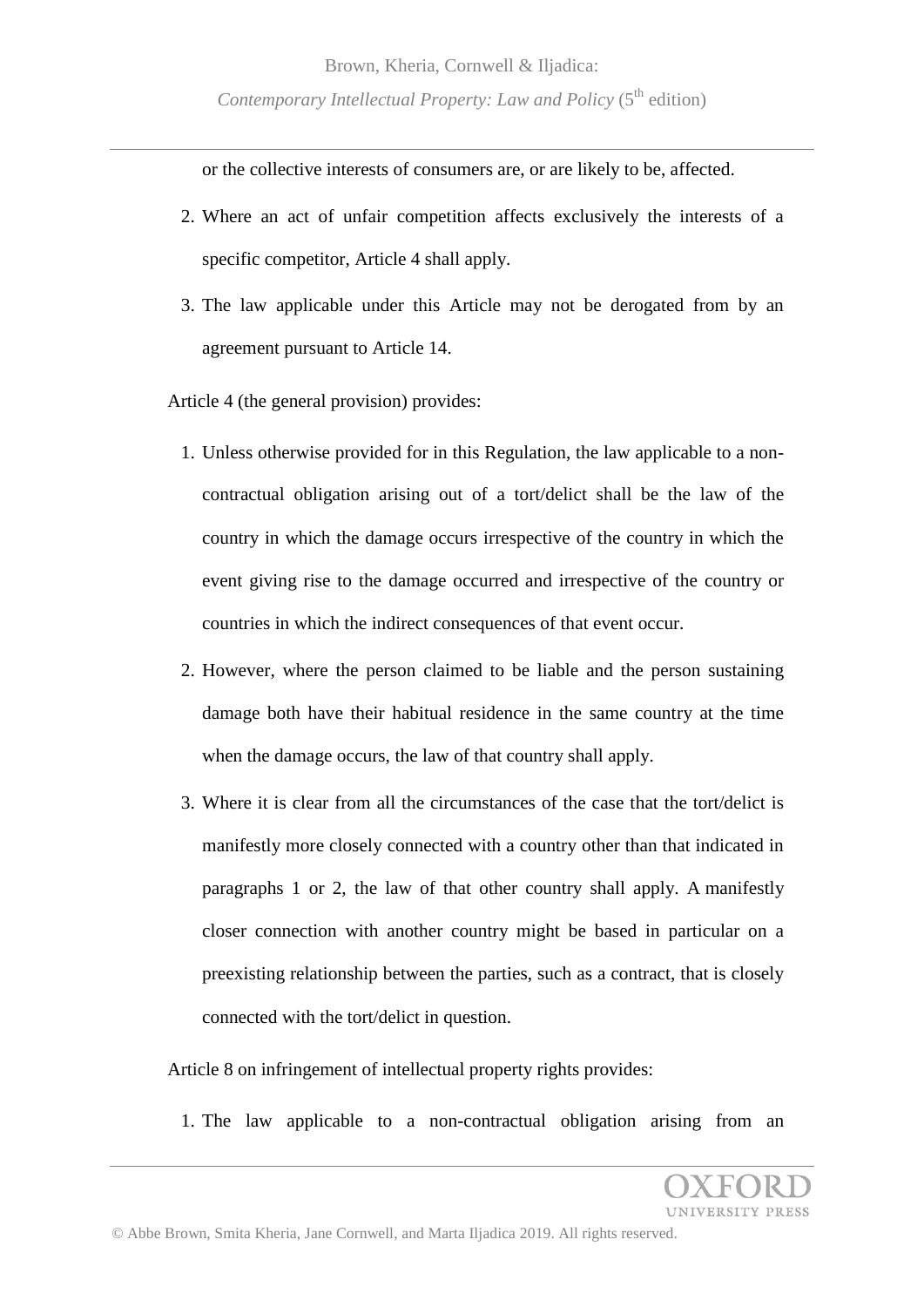infringement of an intellectual property right shall be the law of the country for which protection is claimed.

- 2. In the case of a non-contractual obligation arising from an infringement of a unitary Community intellectual property right, the law applicable shall, for any question that is not governed by the relevant Community instrument, be the law of the country in which the act of infringement was committed.
- 3. The law applicable under this Article may not be derogated from by an agreement pursuant to Article 14.
- 23.57 While it seems that this measure may codify the current law, there will be many questions that arise over interpretation of phrases such as the country 'for which protection is claimed' and 'the country in which the infringement is committed', among others. The Supreme Court in *Lucasfilm* noted the intent behind the Regulation—that infringements of intellectual property rights occurring abroad can be litigated at home; $126$  the High Court had ruled that a breach of confidential information did not amount to an infringement of an intellectual property right within the meaning of Article  $8$ ;<sup>127</sup> and the Advocate General had referred to Rome II in *Criminal proceedings against Titus Donner*<sup>128</sup> opining that Article 8(3) meant that the law to be applied was the *lex loci protectionis* and it was not open to the parties to change that by contract.

**.** 

<sup>126</sup> *Lucasfilm v Ainsworth* [2011] UKSC 39, [2011] 3 WLR 487, para 50.

<sup>127</sup> *Force India Formula One Team Ltd v 1 Malaysia Racing Team and others* [2012] EWHC 616 (Ch) aff'd on appeal [2013] EWCA Civ 780.

<sup>128</sup> Case C-5/11, [2012] ECDR 18.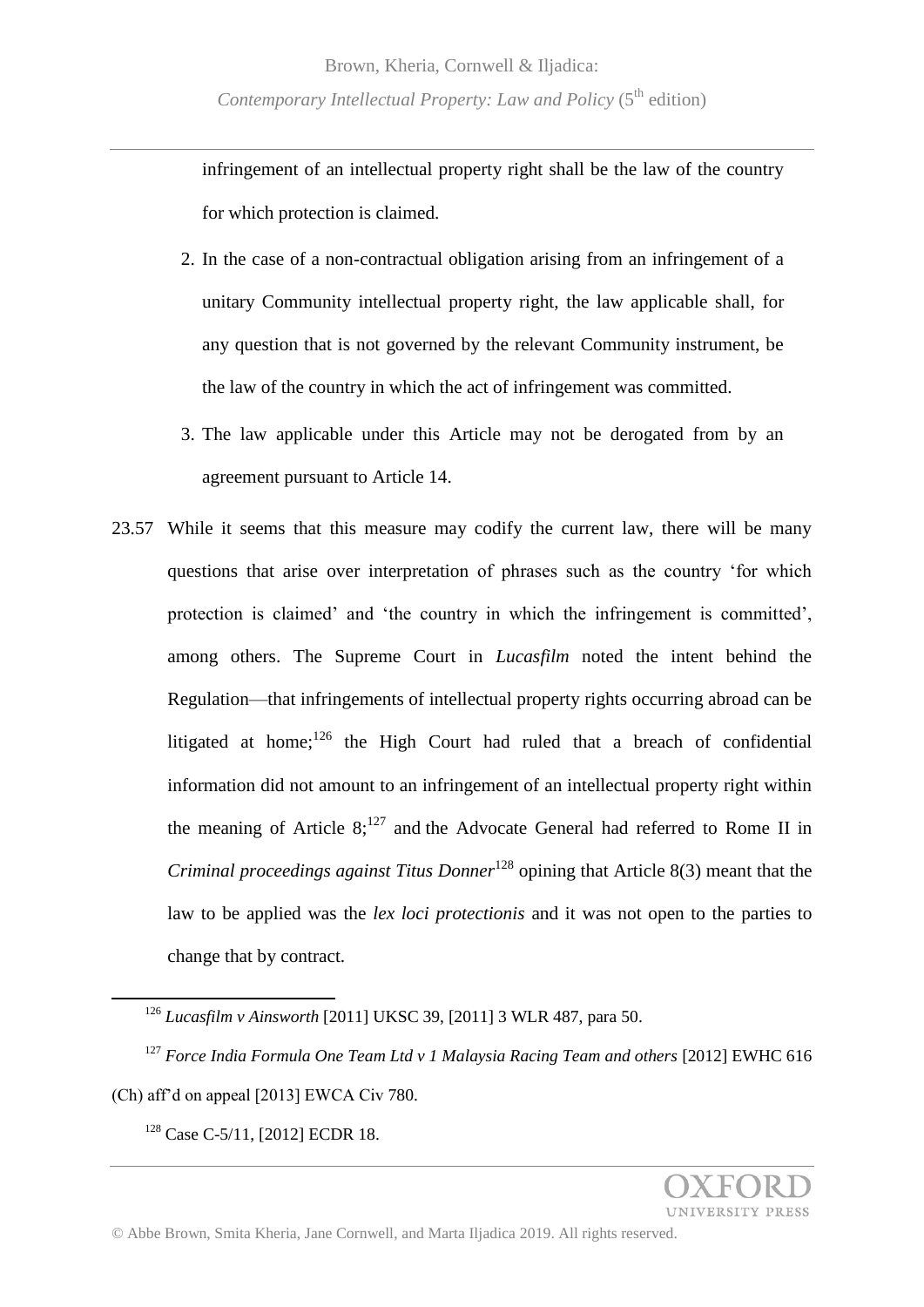- 23.58 Prior to the coming into force of Rome II, a number of cases were heard which considered matters including the conditions that give rise to the infringement of the IP right and where that takes place—facts that will be relevant to determine the law to be applied.<sup>129</sup>
- 23.59 Article 8(2) specifically contemplates unitary rights. The key rights at issue here are trade marks (EUTMR Art. 129) and design rights (CDR Art. 88). The infringement of design rights was at issue in the following joined cases.

# **■ Joined Cases C-24/16 and C-25/16** *Nintendo Co Ltd v BigBen Interactive GmbH, BigBen Interactive SA* **[2018] ECDR 3**

A preliminary reference from a German court sought clarification on a number of issues in the context of a dispute between N which makes games consoles and accessories (the accessories are protected by design rights) and the defendant French and German companies which made a remote control and accessories that were compatible with the Nintendo Wii console. The accessories, which were found to infringe N's design rights, were sold over the internet to consumers in countries including Austria and France. The German court issued a cross-border injunction. On the question of whether there is an infringement when the website is not within a

**.** 

<sup>&</sup>lt;sup>129</sup> In Case C-173/11 *Football Dataco Ltd v Sportradar GmbH* [2013] 1 CMLR 29 the ECJ had been asked to determine where the infringing act of re-utilisation of the contents of a database took place. Here both the place of emission and the place of reception were found to infringe the right. So the laws of these two places will be applied within the jurisdiction in which each occurred.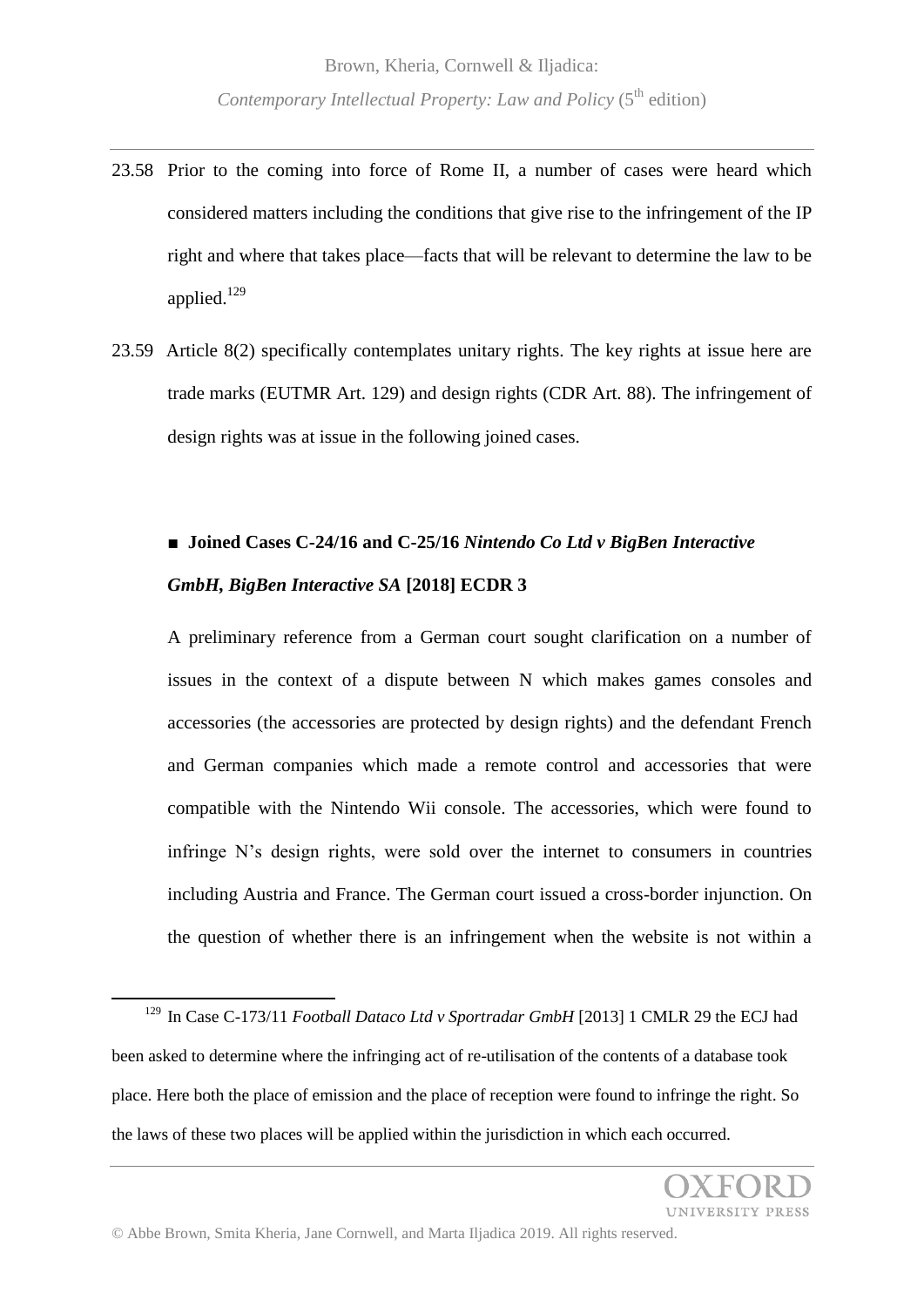court's jurisdiction the CJEU observed:

[T]he EU legislature wished … to strike a reasonable balance between the interests of the person claimed to be liable and the person who has sustained damage. The connecting factor laid down in Article 8(2) of that regulation must therefore be interpreted by bearing in mind the objectives recalled above and the characteristics of the area in which it is supposed to apply. … [T]he correct approach for identifying the event giving rise to the damage is not to refer to each alleged act of infringement, but to make an overall assessment of that defendant's conduct in order to determine the place where the initial act of infringement at the origin of that conduct was committed or threatened. Such an interpretation enables the court seised easily to identify the law applicable by using a single connecting factor linked to the place where the act of infringement at the origin of several acts alleged against a defendant was committed or threatened… It also ensures the predictability of the law thus designated for all the parties to disputes concerning infringements of EU intellectual property rights.<sup>130</sup>

Prior to the coming into force of Rome II, a number of cases were heard which considered matters including the conditions that give rise to the infringement of the IP right and where that takes place—facts that will be relevant to determine the law to be applied.

23.60 The case of *Football Dataco Ltd v Sportradar GmbH*<sup>131</sup> has been discussed

**.** <sup>130</sup> Joined Cases C-24/16 and C-25/16 *Nintendo Co Ltd v BigBen Interactive GmbH, BigBen Interactive SA* [2018] ECDR 3, paras 102 - 104. For a discussion of the case see A Kur and U Maunsbach, 'Choice of law and intellectual property rights' (2019) 6(1) Oslo Law Review, 58-59.

<sup>131</sup> Case C-173/11, [2013] 1 CMLR 29.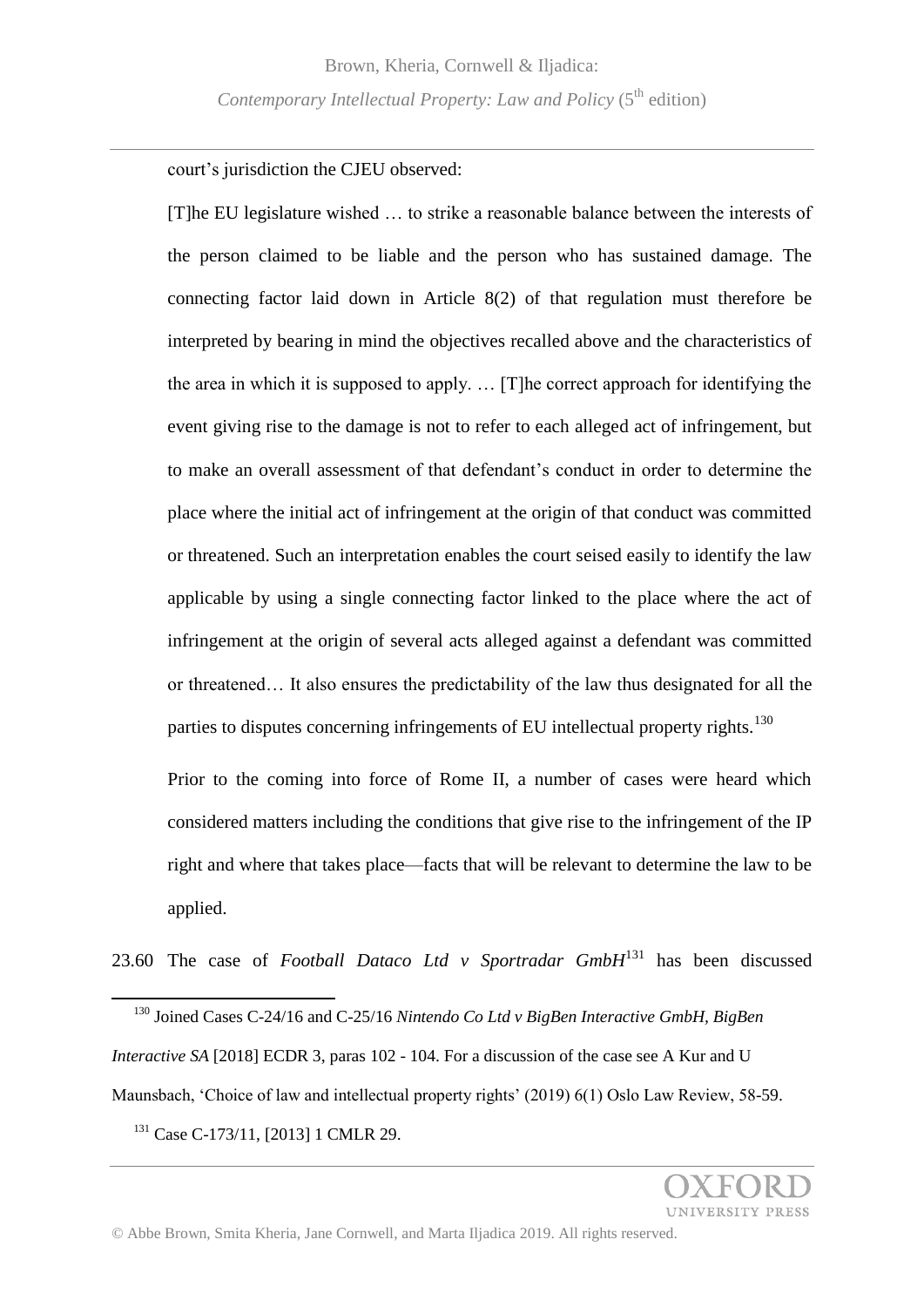previously (para 23.32). It will be recalled that the ECJ had been asked to determine where the infringing act of re-utilisation of the contents of a database took place. Here both the place of emission and the place of reception were found to infringe the right. So the laws of these two places will be applied within the jurisdiction in which each occurred.

23.61 Other cases heard by the ECJ have dealt with hard copy works and considered whether acts that take place outside the territory where rights are protected, but which are aimed at a particular territory, fell within the provisions of the law in that 'receiving' territory.<sup>132</sup> In relation to trade marks, it was argued in *L'Oréal*<sup>133</sup> that the offer of goods for sale originating outwith the EEA but accessible within the territory via an online marketplace amounted to an infringement of its (then) CTMs. The ECJ held that it was for the national court to determine whether such an offer for sale or advertisement was targeted at consumers within the EU. Where the goods were targeted at consumers within a particular territory the trade mark owner could enjoin that activity within the relevant provisions of the trade mark Directive or Regulation. In a case concerning copyright, *Stichting de Thuiskopie*<sup>134</sup> the question was whether compensation due for private copying could be avoided when selling blank media in Germany to the Netherlands under an arrangement where it was the individual who imported the goods and the national legislation provided for the payment of

**.** 

<sup>132</sup> See the UK *Mecklermedia Corp v DC Congress GmbH* [1998] Ch 40, [1997] FSR 627, note 19. <sup>133</sup> Case C- 324/09 *L'Oréal and others v eBay and others* [2011] ETMR 52.

<sup>134</sup> C-462/09 *Stichting de Thuiskopie v Opus Supplies Deutschland GmbH* [2011] ECDR 18. See also Case C-467/08 *Padawan SL v SGAE* [2011] ECDR 1.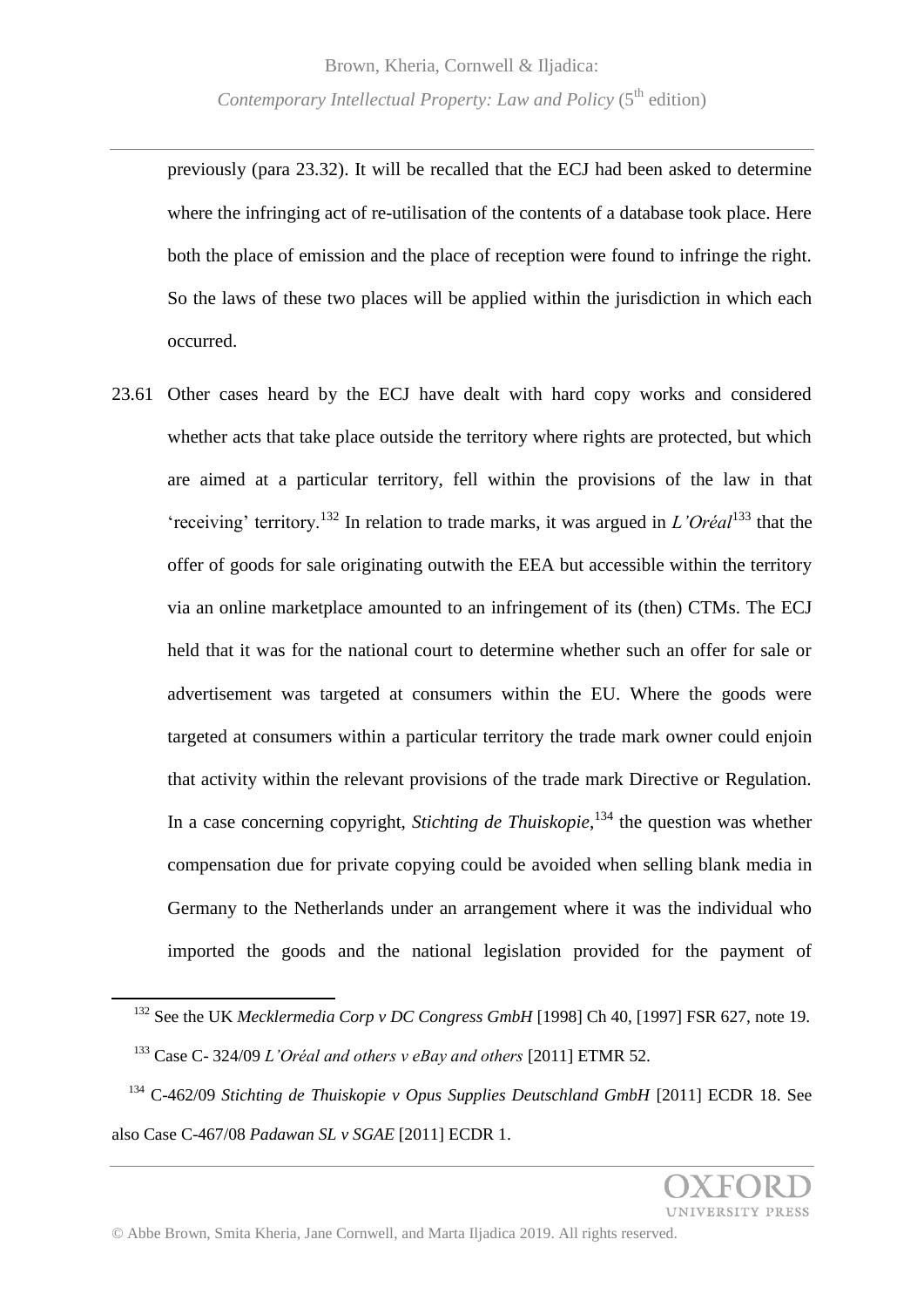compensation by the manufacturer or importer. The ECJ held that it was for the private individual who made the reproductions to pay the compensation in these circumstances. In addition, and where it seemed unlikely to be possible to obtain fair compensation from the user, then national law had to be interpreted in such a way as to ensure compensation was obtained from the person acting on a commercial basis irrespective of the fact that the commercial operator was based in a different member state. This would seem to open the possibility for cross-border actions against commercial entities based in other member states—with all the attendant challenges of identification of those liable. In *Criminal proceedings against Titus Donner<sup>135</sup>* the ECJ was called on to rule on the place of distribution to the public in relation to a sale of works protected by copyright—which in the instant case was the place where delivery takes place.

23.62 On a different but related note, a question arose concerning the interaction between laws of succession and the artists' resale right.

**■ Case C-518/08** *Fundación Gala-Salvador Dalí, Visual Entidad de Gestión de Artistas Plásticos (VEGAP) v Société des auteurs dans les arts graphiques et plastiques (ADAGP)*

Salvador Dalí died on 23 January 1989 in Spain. He left five heirs. In his will made in 1982 he had appointed the Spanish state as sole legatee of his intellectual property rights which are administered by the Fundación Gala-Salvador Dalí, a foundation

**.** 

<sup>135</sup> Case C-5/11, [2012] ECDR 18.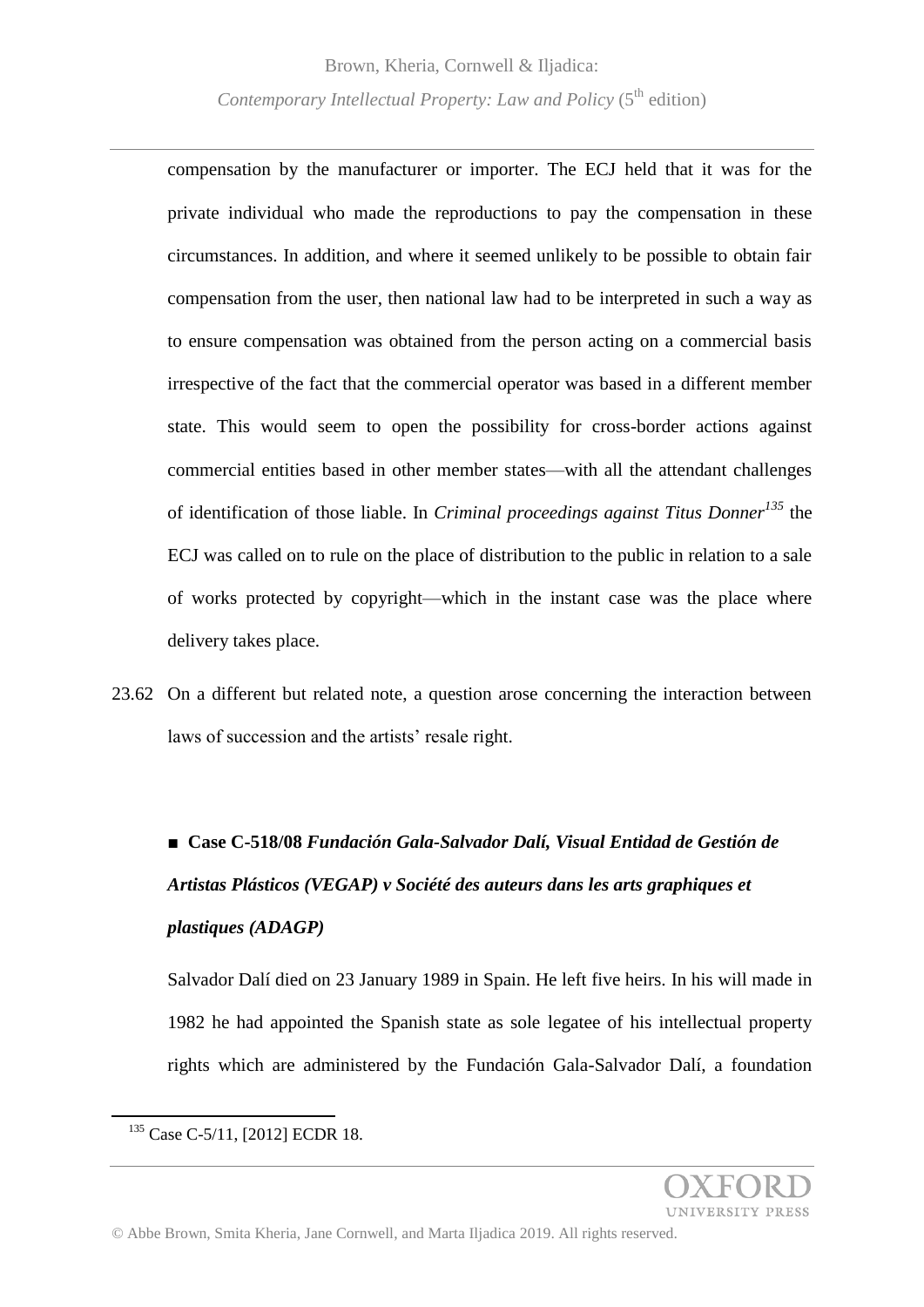established by Dali under Spanish law in 1983.

Article L. 123-7 of the French Intellectual Property Code, which was not amended by the transposition of Directive 2001/84: provides: 'After the death of the author, the resale right referred to in Article L. 122-8 shall pass to the author's heirs and in usufruct—provided for in Article L. 123-6—to his or her spouse, to the exclusion of any legatees and successors in title, for the remainder of the year of the author's death and the next 70 years thereafter.'

Thus under Spanish law the rights belong to the Foundation. Under French law they belong to the five heirs. Was France permitted to restrict the persons entitled to French resale rights to heirs only?

The ECJ held that the Directive on the artists' resale right does not preclude a national law, which reserves the benefit of the resale right to the artist's heirs only, to the exclusion of testamentary legatees. It also stated that it is a matter for the French court to take into account the relevant rules of conflict of laws relating to the transfer on succession of the resale right.

### **Question**

How do you think the courts will continue to interpret the choice of law provisions in Rome II?

ERSITY PRESS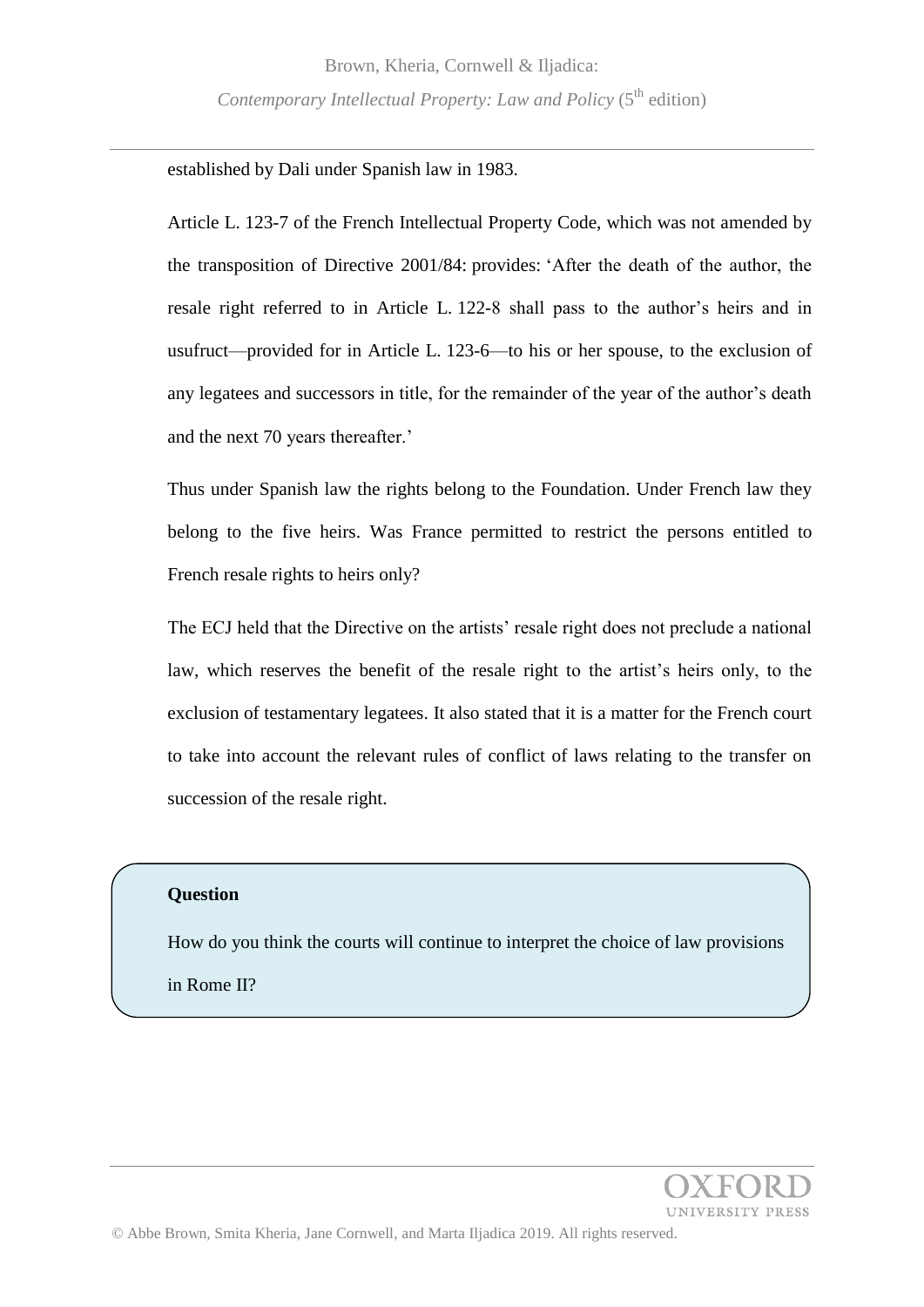## **Key points on choice of law**

- The double actionability rule has been abolished
- The rules on non-contractual liability are now governed by the Rome II Regulation

except for cases concerning personality rights (defamation)

## **Choice of law for contractual obligations: the Rome I Regulation**

23.63 Work has been ongoing over the years to update the rules on the law applicable to contractual obligations. The 1980 Rome Convention on the law applicable to contractual obligations (a Hague Conference measure) was implemented into UK law by the Contracts (Applicable Law) Act 1990. This was updated and replaced by Regulation (EC) No 593/2008 of the European Parliament and of the Council on the law applicable to contractual obligations, also called Rome I. This came into force in December 2009. It applies to relations between parties to contracts which involve intellectual property. The main thrust is that of freedom of choice: parties are free to choose the law governing their contract<sup>136</sup> subject to a number of provisos including overriding mandatory provisions.<sup>137</sup>

## **Recognition and enforcement of judgments**

23.64 As indicated previously, one of the main reasons for the introduction of the Brussels

 $\overline{a}$ 

<sup>137</sup> Art 9.

<sup>&</sup>lt;sup>136</sup> Art 2.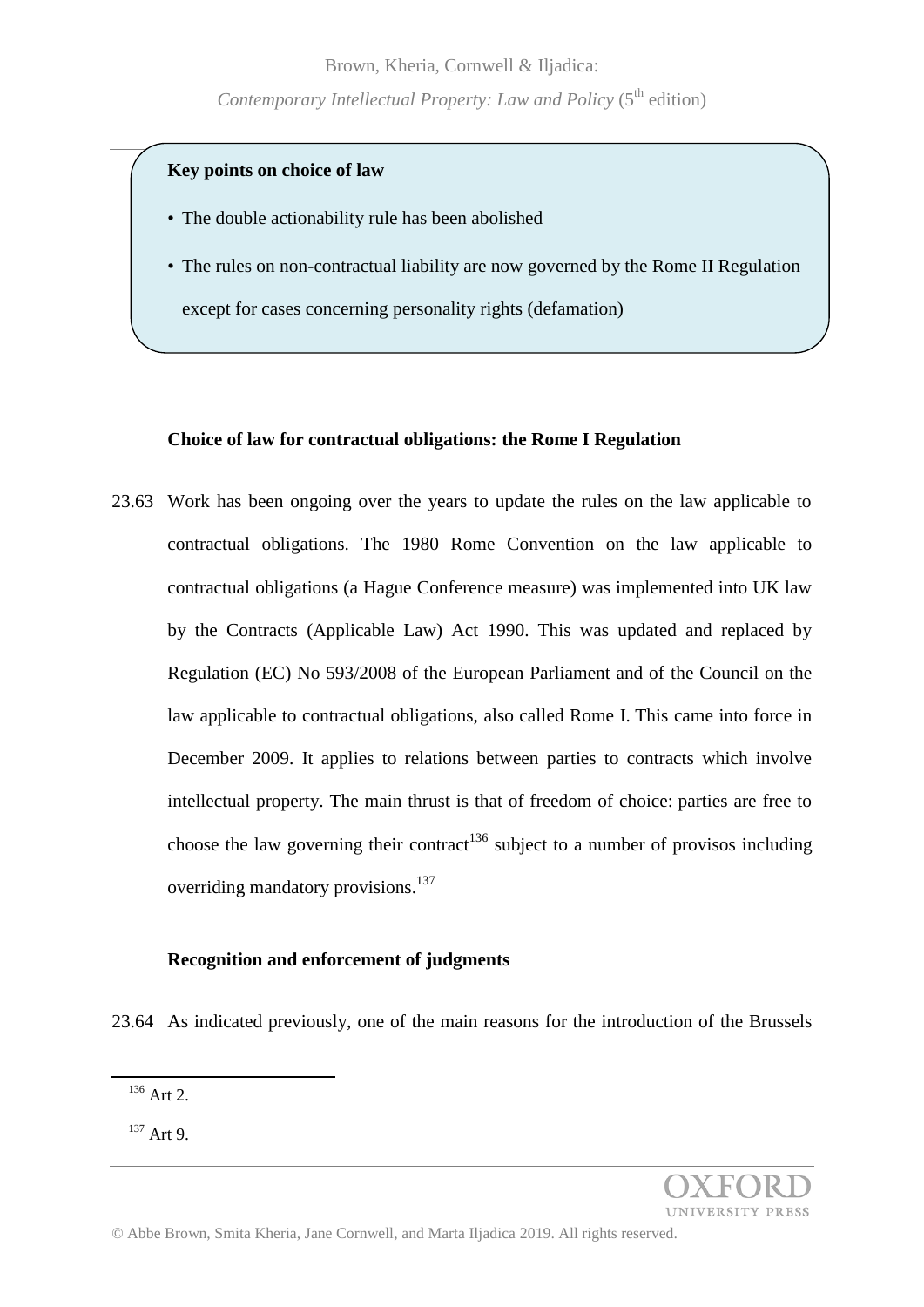Convention and now the Brussels Regulation was to streamline the procedure for the recognition and enforcement of a judgment granted by one member state, but which would take effect in another. It was, in other words, to encourage the free flow of judgments. Recognition of a judgment of a court in another member state requires no special formality. Under the Regulation, the first stage of the enforcement procedure in the state in which enforcement is sought is virtually automatic. Under Article 36(1) (old Article 33) of the Regulation, '[a] judgment given in a Member State shall be recognised in the other Member States without any special procedure being required'. A member state can, however, refuse to recognise a judgment given by another member state (Art 45) if 'such recognition is manifestly contrary to public policy in the Member State in which recognition is sought'.<sup>138</sup> However, a foreign judgment may not, under any circumstances, be reviewed as to its substance.<sup>139</sup>

## **International developments**

23.65 There has been increasing discussion in recent years as to the problems posed by the internet, the territorial nature of intellectual property rights, and the rules of international private law. The rules on jurisdiction, choice of law, and recognition and enforcement of judgments continue to be a lively source of debate, something that is likely to continue especially in light of the UK's impending withdrawal from the European Union. That discussion in this chapter has focused on the EU approach. As has been seen, different rules apply in England when the issue concerns a matter  $\overline{a}$ 

<sup>&</sup>lt;sup>138</sup> Brussels Regulation, Art  $45(1)(a)$ , formerly Art 34(1).

<sup>&</sup>lt;sup>139</sup> Brussels Regulation, Art 36.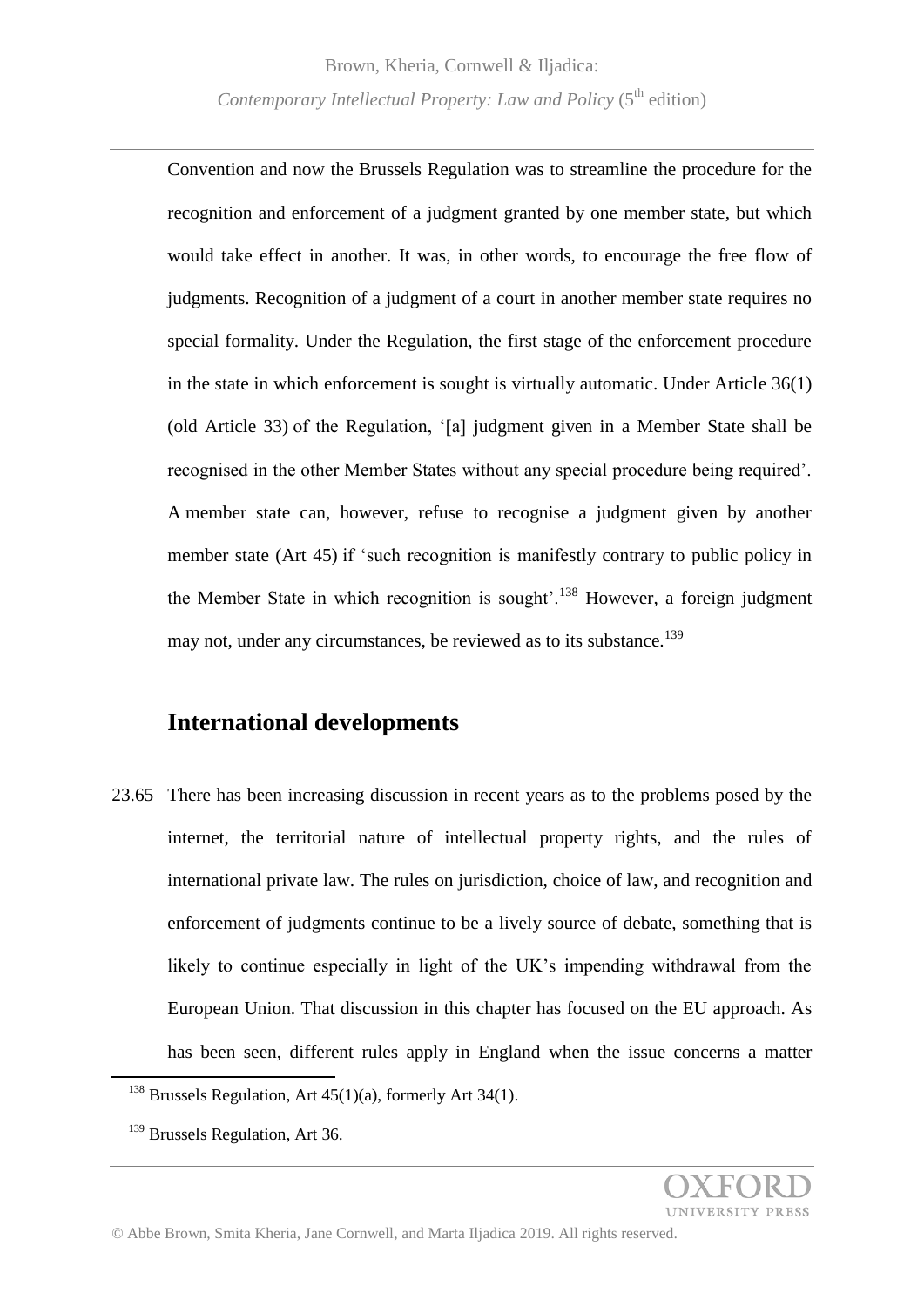outwith the Brussels Regulation and Rome Regulations, and other jurisdictions, outside of Europe, operate their own rules concerning international private law matters. The result, on an international scale, is a complex maze of rules, the operation of which can result in conflicting solutions to international private law questions concerning infringement of intellectual property rights. In an attempt to deal with these conflicts, proposals have been made to try to rationalise, on an international level, international private law rules particularly in relation to copyright and trade mark infringement cases.

## **The Hague Conference on Private International Law and the Convention**

## **on Choice of Court Agreements**

23.66 For a number of years the Hague Conference on Private International Law has been working on the text of a convention that would harmonise jurisdiction and enforcement of judgments for commercial matters. However, the proposals have proved controversial, not least in the area of intellectual property. From ambitious beginnings in 1996: 'to include in the Agenda of the Nineteenth Session the question of jurisdiction, and recognition and enforcement of foreign judgments in civil and commercial matters'<sup>140</sup> the Convention, as finally agreed on 30 June 2005, concerns only agreed exclusive choice of court clauses $141$  in civil or commercial matters and the enforcement of judgments.<sup>142</sup> The measures on intellectual property proved to be

1



<sup>&</sup>lt;sup>140</sup> Eighteenth Session of the Hague Conference on Private International Law, Part B No 1.

<sup>&</sup>lt;sup>141</sup> Hague Convention, Art 3.

<sup>&</sup>lt;sup>142</sup> Hague Convention, Art 1.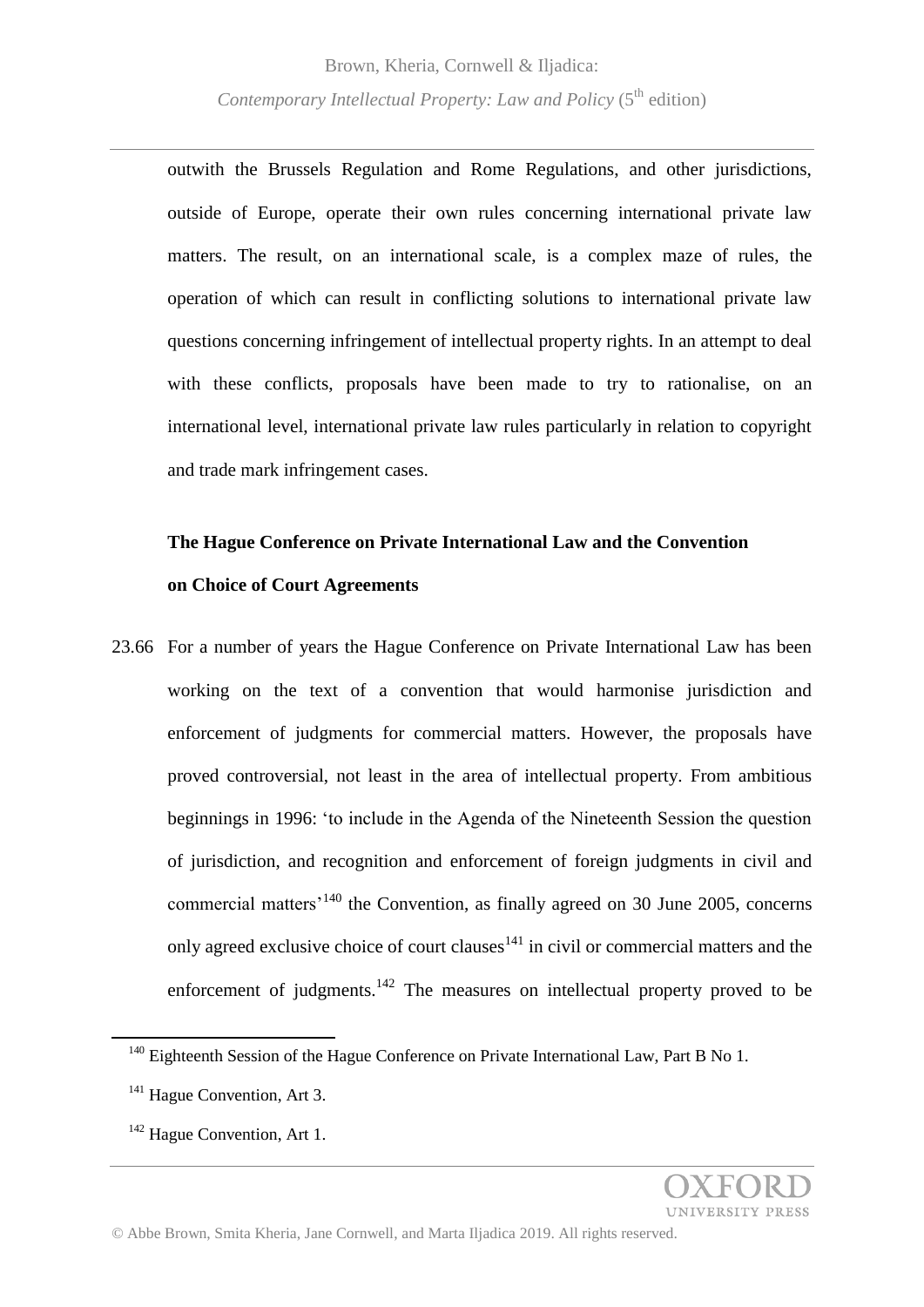consistently difficult to negotiate. Questions arose as to whether intellectual property should be included at all and, if so, whether questions as to the validity of registered rights should be excluded.

On intellectual property matters the Convention does not apply to:

- the validity of intellectual property rights other than copyright and related rights: $143$
- infringement of intellectual property rights other than copyright and related rights, except where infringement proceedings are brought for breach of a contract between the parties relating to such rights, or could have been brought for breach of that contract;<sup>144</sup>
- the validity of entries in public registers.<sup>145</sup>

But Article 2.3 goes on to state that notwithstanding what is said in Article 2 if an excluded matter arises 'merely as a preliminary question and not as an object of the proceedings' in particular if it arises by way of defence, then proceedings are not excluded from the Convention 'if that matter is not an object of the proceedings'.

The European Council issued Council Decision 2009/397/EC signing the Convention on behalf of the European Community. The new Judgments Convention (not yet in

1

<sup>&</sup>lt;sup>143</sup> Hague Convention, Art 2n.

<sup>&</sup>lt;sup>144</sup> Hague Convention, Art 2o.

<sup>&</sup>lt;sup>145</sup> Hague Convention, Art 2p.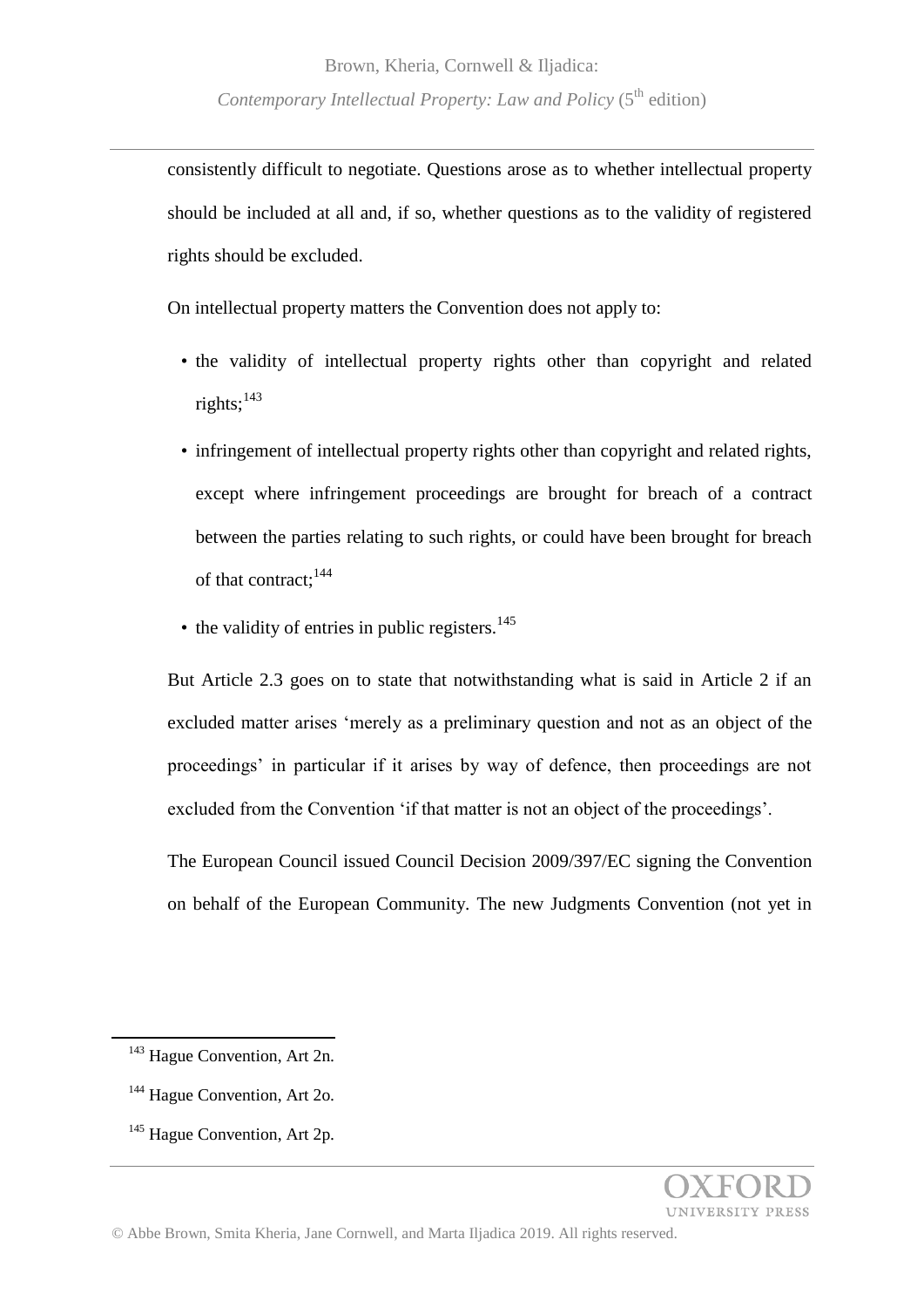force) specifically excludes intellectual property.<sup>146</sup>

### **Web link**

Details about the Hague Conference on Private International Law can be found at

**www.hcch.net/index\_en.php**.

#### **Question**

What sort of issues might arise in connection with intellectual property under the Convention?

### **Proposals for reform**

23.67 Many proposals have been made over the years to reform the law in this area.<sup>149</sup> In the copyright context, the work of US academics Professors Dreyfuss and Ginsburg whose work focuses on jurisdiction and enforcement of judgments in intellectual property disputes. The Dreyfuss and Ginsburg proposals were referred to with

1 <sup>146</sup> Convention of 2 July 2019 on the Recognition and Enforcement of Foreign Judgments in Civil or Commercial Matters, Art. 2(1).

<sup>149</sup> Internet et les réseaux numériques, Rapport du Conseil d'Etat prec Note 50, p 151, 1988, quoted in A Lucas, 'Aspects de Droit International Privé de la Protection d'Oeuvres et d'Objets de Droits Connexes Transmis par Les Réseaux Numériques Mondiaux', WIPO paper, November 1998. Available as GCPIC/1 paper on the WIPO website. See regarding trade marks: WIPO Standing Committee on the Law of Trademarks, Industrial Designs and Geographical Indications, Second Session, Second Part, Geneva, 7–12 June 1999, Study Concerning the Use of Trade Marks on the Internet, SCT/2/9 Prov.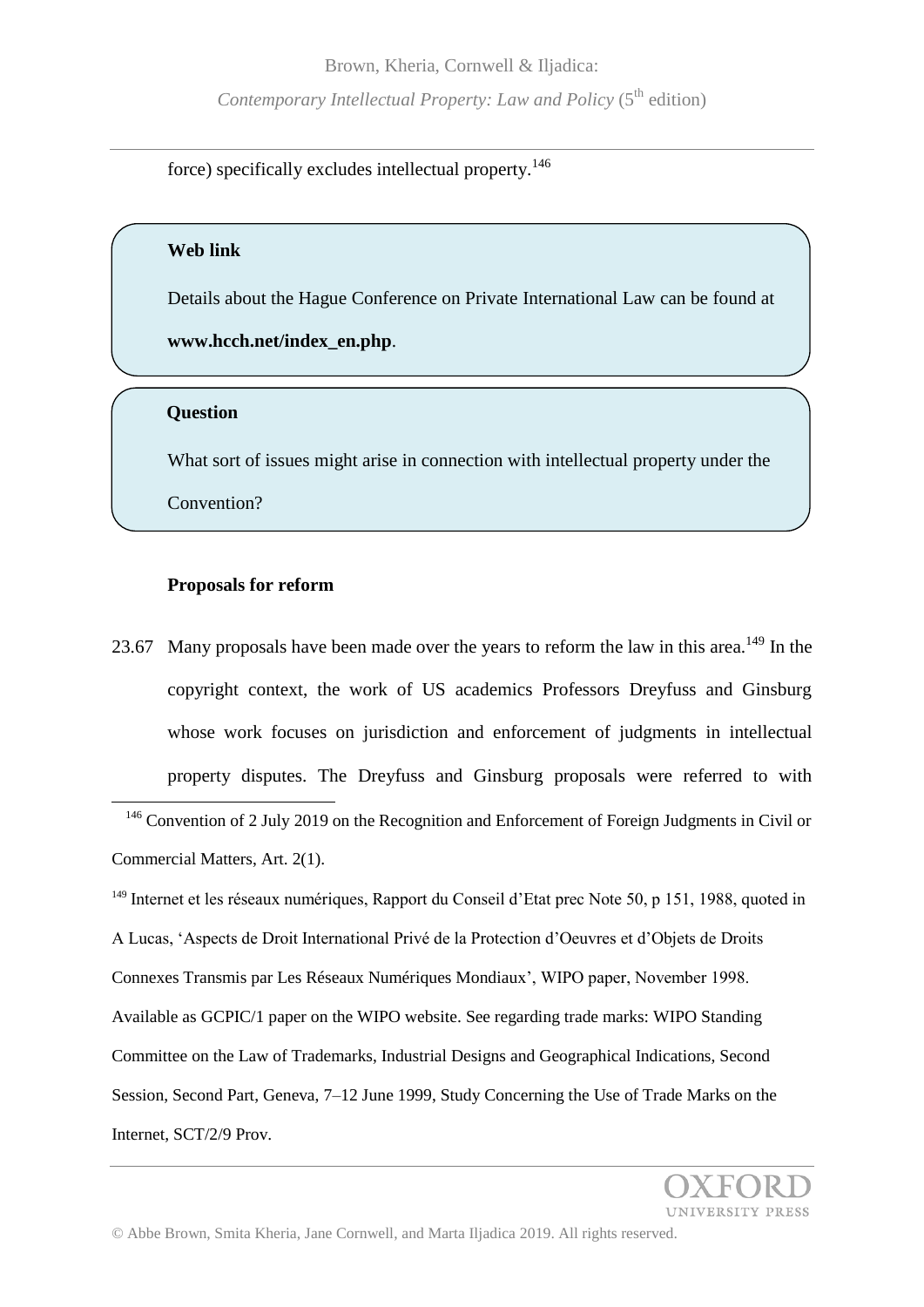approval by the Supreme Court in *Lucasfilm v Ainsworth*. 150

23.68 More broadly, proposals have been made by the European Max Planck Group on Conflict of Laws in Intellectual Property (CLIP).<sup>157</sup> These cover jurisdiction, applicable law and recognition and enforcement of judgments in intellectual property. The principles are designed to reduce distortions and impediments to trade in intellectual property, and to facilitate the flow of information and cultural exchange across borders, particularly in the light of digital technologies.<sup>158</sup>

## **Exercise**

Do you think that a single law should be applied in multi-territorial copyright infringement disputes? If yes, which law should apply and why?

23.69 Recently, and although uncertainty remains about its coming into operation and the position of the UK, the Unified Patent Court Agreement seeks to resolve, amongst other issues, problems of jurisdiction by having jurisdiction over the new unified Patent.<sup>162</sup> Further regional and international developments and debates in respect of

 $\overline{a}$ <sup>150</sup> [2011] UKSC 39, [2011] 3 WLR 487, para 93; R Dreyfuss and J Ginsburg, 'Draft Convention on Jurisdiction and Recognition of Judgments in Intellectual Property Matters' (2001) Chi-Kent L Rev 77, 1065.

<sup>157</sup> See CLIP, 'Conflict of Law in Intellectual Property: The CLIP Principles and Commentary' (OUP, 2013).

<sup>158</sup> CLIP Principles, Preamble, para 1.

<sup>162</sup> For detailed discussion see L McDonagh, *European Patent Litigation in the Shadow of the Unified Patent* Court (2016), 84ff. See also para 10.32ff in the textbook.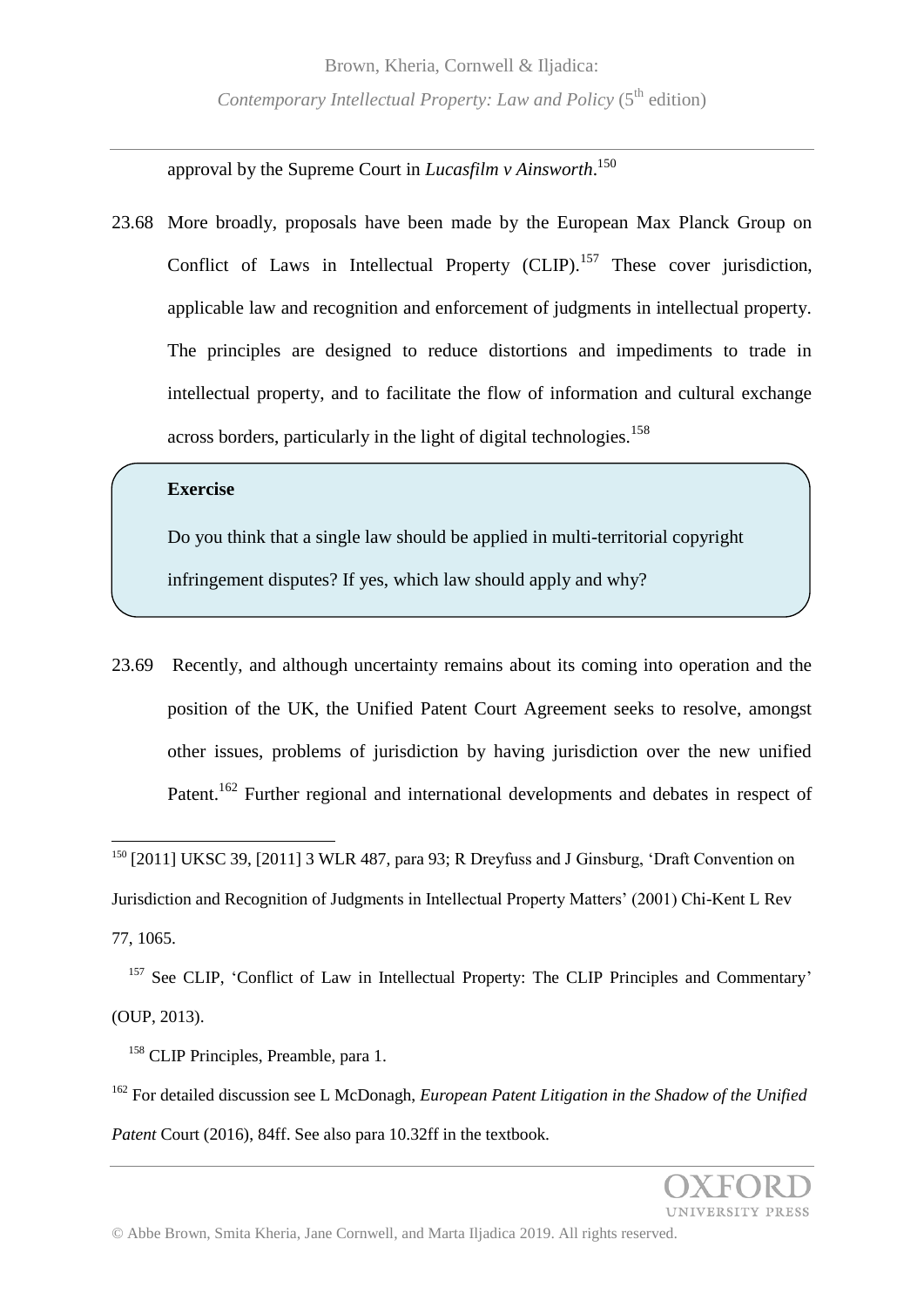international private law and intellectual property rights are likely to continue.

# **Further reading**

## **Books**

## *General information*

S Bariatti (ed), 'Litigating intellectual property rights disputes cross-border: EU Regulations, ALI Principles, CLIP Project' (2010)

*Cheshire,North & Fawcettt Private International Law* (15th edn, 2017)

EB Crawford and JM Carruthers, International Private Law: A Scots Perspective (4th edn, 2015)

## *International private law and intellectual property*

- A Bennett and S Granata, *When Private International Law Meets Intellectual Property Law: A Guide for Judges* (2019)
- J Fawcett and P Torremans, *Intellectual Property and Private International Law* (2nd edn, 2011)
- P Torremans (ed), Research Handbook on Cross-Border Enforcement of Intellectual Property (2015)

## **Book chapters**

- L McDonagh and M Mimler, 'Intellectual Property Law and Brexit: A Retreat or a Reaffirmation of Jurisdiction?' in M Dougan (ed), *The UK after Brexit* (2017)
- P Torremans, 'Intellectual Property and the EU Rules on Private International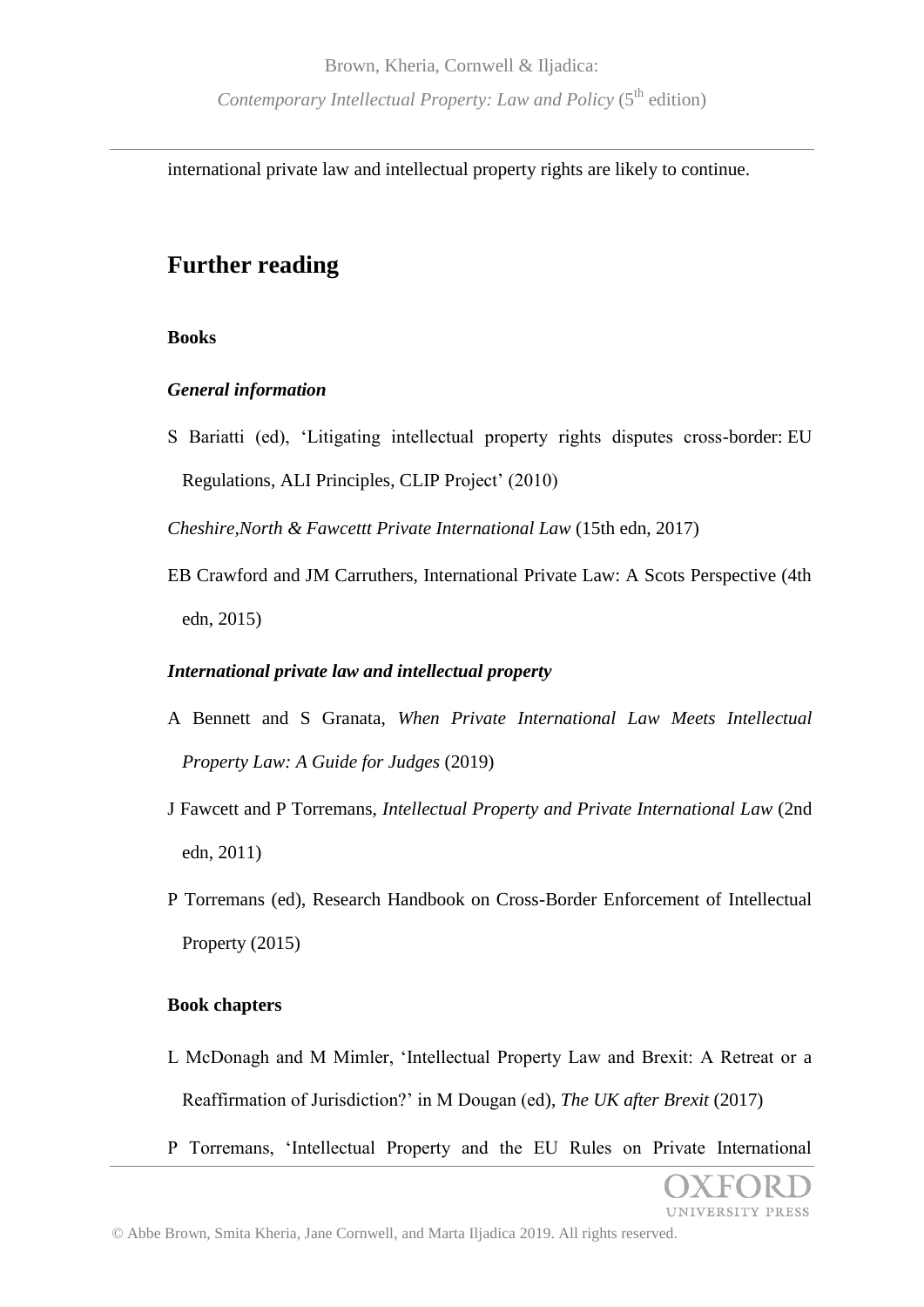Law: Match or Mismatch?' in Irini Stamatoudi and Paul Torremans (eds), *EU Copyright Law* (2014)

#### **Journal articles**

- G Austin, 'The concept of "justiciability" in foreign copyright infringement cases' (2009) 40(4) IIC 393–412
- G Bacon and K Rooth, 'Justiciability and litigation of foreign patents in the English courts' (2017) 12(10) JIPLP 851-859
- A Dickinson, 'The Rome II Regulation: the law applicable to non-contractual obligations' (2009) IJL & IT
- MAC Dizon, 'The symbiotic relationship between global contracts and the international IP regime' (2009) 4(8) JIPLP 559–565
- T Dutton, 'Jurisdictional Battles in Both European Union Cross-Border Injunctions and United States Anti-Suit Injunctions' (2013) 27 Emory International Law Review 1175
- A George, 'Restructuring intellectual property jurisdiction post-Brexit: Strategic consideration for the European Union and Britain' (2019) 43(1) Brooklyn Journal of International Law 131-190
- P Johnson, 'ECJ plucks the spider from the web' (2006) 1(11) JIPLP 689–690
- P Joseph, 'The rise and fall of cross-border jurisdiction and remedies in IP disputes' (2006) 1(13) JIPLP 850–857
- J-J Kuipers, 'Determining jurisdiction in international licence agreements: *Falco*

UNIVERSITY PRESS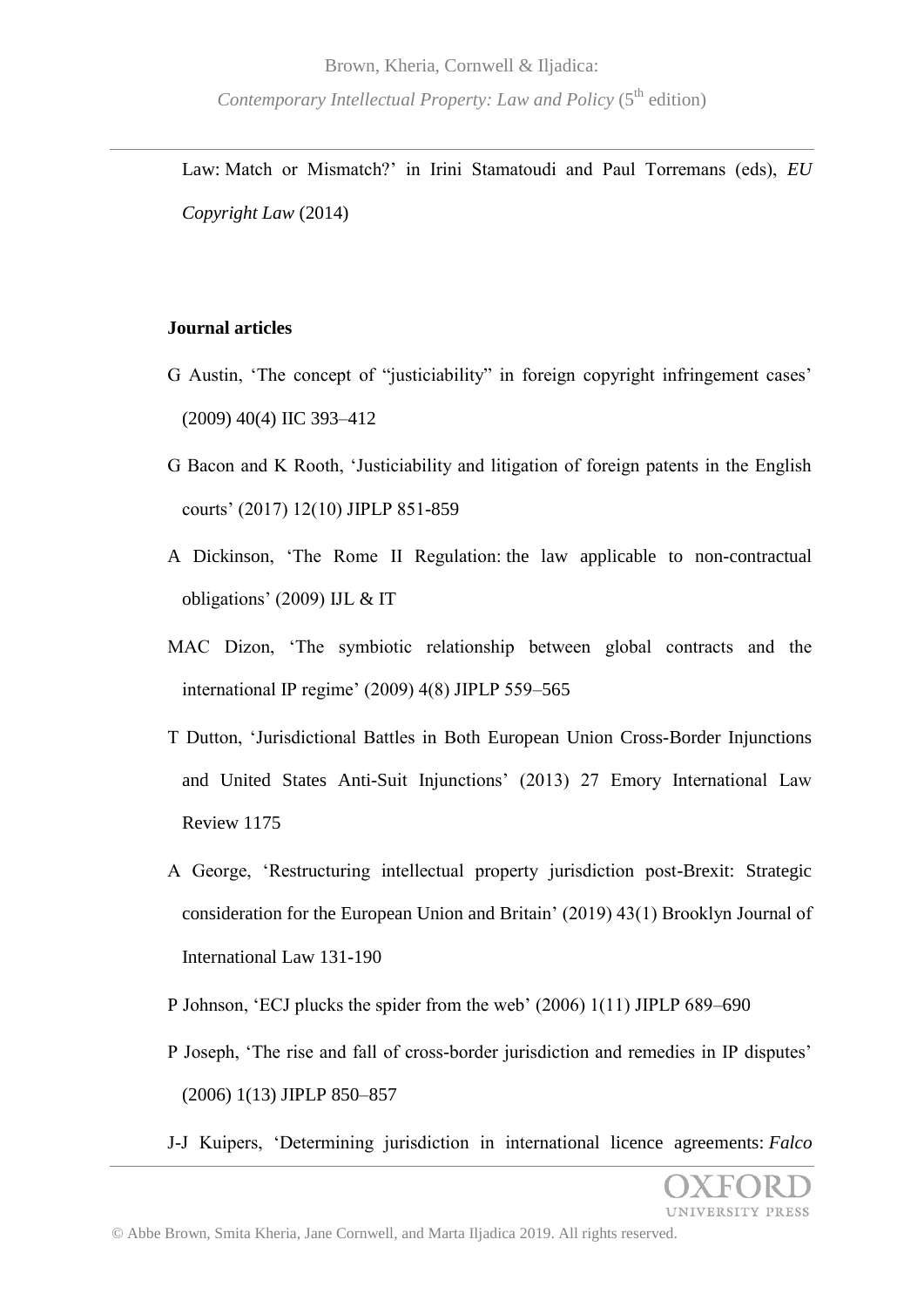*Privatstiftung v Weller-Lindhorst* (C-533/07)' (2010) 32(12) EIPR 659–663

- A Kur, 'A farewell to cross-border injunctions? The ECJ decisions *GAT v LuK* and *Roche Nederland v Primus and Goldenberg*' (2006) 37(7) IIC 844–855
- A Kur and U Maunsbach, 'Choice of law and intellectual property rights' (2019) 6(1) Oslo Law Review
- M Landova, 'Public policy exception to recognition and enforcement of judgments in cases of copyright infringement' (2009) 40(6) IIC 642–665
- A Machnika, 'Territorial aspects of community trademarks the single market's splendid sovereignty' (2014) 45 International Review of Intellectual Property and Competition Law 915
- P Morris, 'Pirates of the internet, at intellectual property's end with torrents and challenges for choice of law' (2009) 17(3) IJL & IT 282-303
- S Neumann, 'Intellectual property rights infringements in European private international law: meeting the requirements of territoriality and private international law' (2011) 7(3) Journal of Private International Law 583–600
- P Savola, 'The ultimate copyright shopping opportunity jurisdiction and choice of law in website blocking injunctions' (2014) 45 International Review of Intellectual Property and Competition Law 287
- P Stone, 'Territorial Targeting in EU Private Law' (2013) 22 Information & Communications Technology Law 14
- P Torremans, 'Star Wars rids us of subject matter jurisdiction: the Supreme Court does not like Kafka wither when it comes to copyright' (2011) 33(12) EIPR 813–